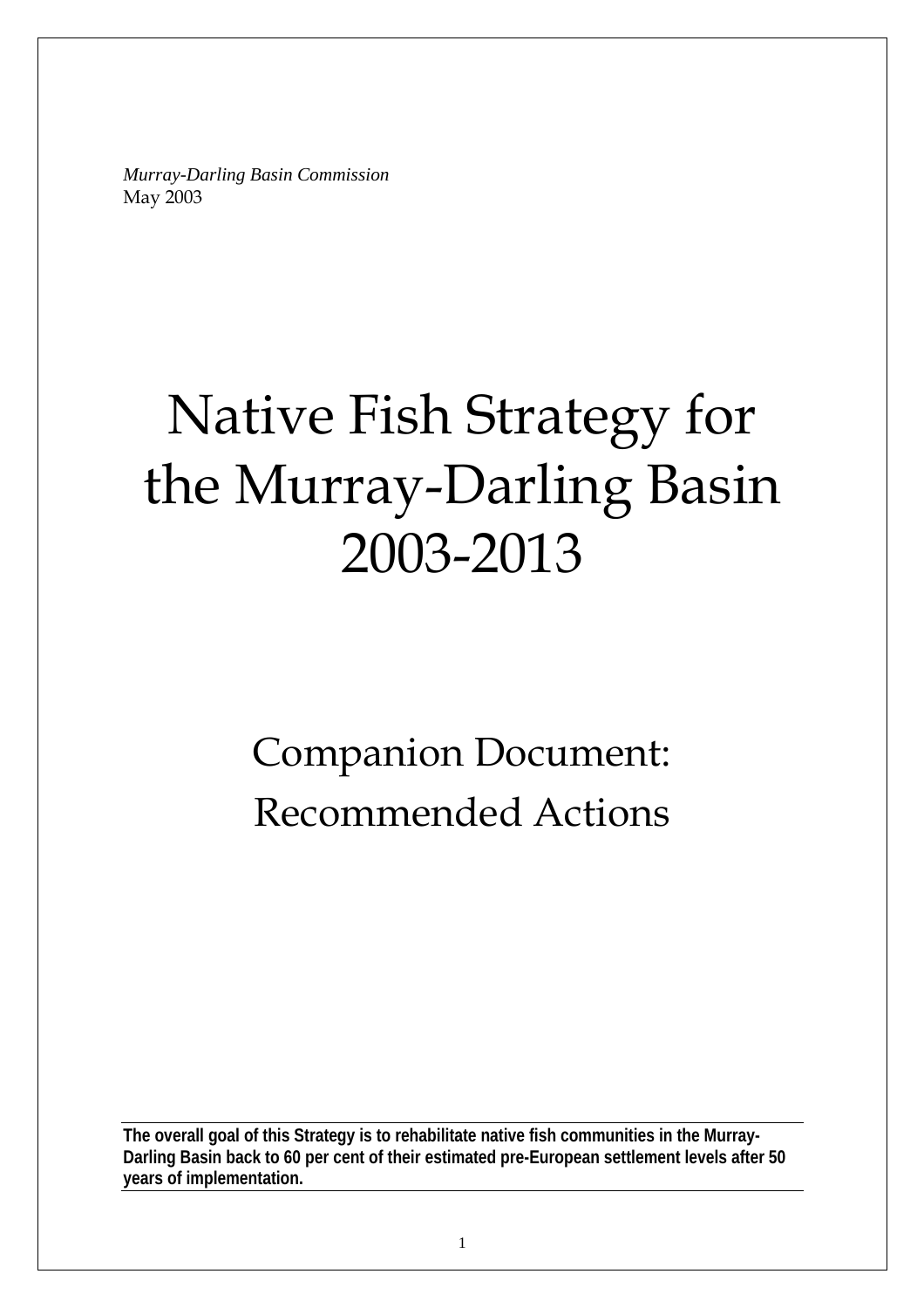## **Introduction**

The *Native Fish Strategy* provides a response to the key threats to native fish management in the Murray-Darling Basin. These range from flow regulation, habitat degradation, lowered water quality, man-made barriers to fish movement, the introduction of alien fish species, fisheries exploitation, the spread of diseases and translocation and stocking of fish. Native fish populations in the Basin's rivers have declined under these threats with experts estimating that current levels are about 10 per cent compared to pre-European settlement.

The vision of this Strategy is to ensure that the Basin sustains viable fish populations and communities throughout its rivers. The goal of this Strategy is to rehabilitate native fish communities in the Basin back to 60 per cent of their estimated pre-European settlement levels after 50 years of implementation.

The *Strategy* will address its goal and targets through strategic actions designed to achieve the 13 objectives directed at improving the status of native fish populations in the Basin. This Companion Document describes these strategic actions.

The following recommended actions to achieve the objectives of the *Strategy* will be integrated into an annual operating plan which sets priorities on a three-year rolling cycle and takes into consideration the sequencing of projects and inter-relationship among them.

Actions are set with priorities, timeframes, ease of achievement and the responsible agencies assigned. Targets set criteria by which progress can be measured over set timeframes. These are aligned with the overall thrust of this Strategy which is to ensure an integrated management approach to restore native fish populations and communities to acceptable and sustainable levels. Three additional performance criteria allow assessment of progress:

- *process (empowerment) indicators,* which allow measurement of the information, resources and opportunities available for the Basin's communities to manage their natural resources in a sustainable way;
- *implementation indicators*, which allow measurement of the extent to which natural resource managers in government agencies and communities have actually used and understood the information, resources and opportunities for on-ground works; and
- *resource condition indicators*, which show improvement in the condition of natural resources – hence the sustainability of the ways in which the resource has been managed and used.

As well as the co-operation of the various agencies listed, the future of the Murray-Darling Basin River system is dependent on empowerment of the community and their strong participation in all levels of the *Strategy*.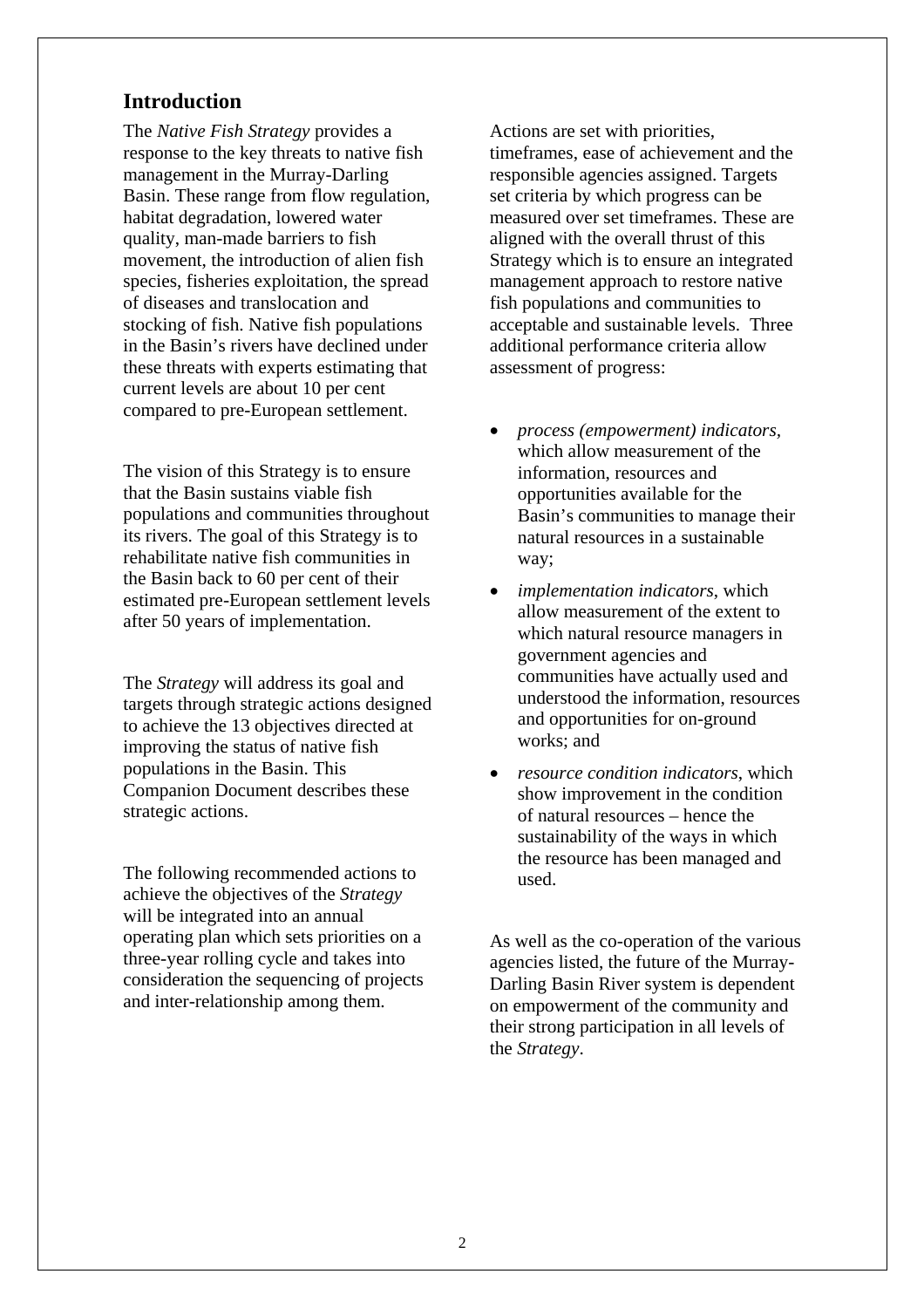# **Legend**

| <b>Priority</b> | <b>Timeframe</b>               | <b>Ease</b> |
|-----------------|--------------------------------|-------------|
| Low             | Immediate $(<1$ year)          | Easy        |
| Medium          | Medium Term (1-5 years)        | Moderate    |
| High            | Long term $(5+ \text{ years})$ | Hard        |

|              | Agencies with responsibility for progressing and/or reporting on progress |
|--------------|---------------------------------------------------------------------------|
| <b>SWMA</b>  | State water management agencies                                           |
| <b>SLMA</b>  | State land management agencies                                            |
| SF&C         | State fisheries and conservation management agencies                      |
| <b>MDBC</b>  | <b>Murray-Darling Basin Commission</b>                                    |
| R&DC         | Research and development corporations                                     |
| <b>CRC</b>   | Cooperative research centres                                              |
| <b>CSIRO</b> | Commonwealth Scientific and Industrial Research Organisation              |
| <b>CWLT</b>  | Commonwealth government agencies                                          |
| UNI          | Tertiary institutions                                                     |
| <b>EPA</b>   | State environment protection authorities                                  |
| COAG         | <b>Council of Australian Governments</b>                                  |
| LGA          | Local government associations                                             |
| <b>CMO</b>   | Catchment management organisations                                        |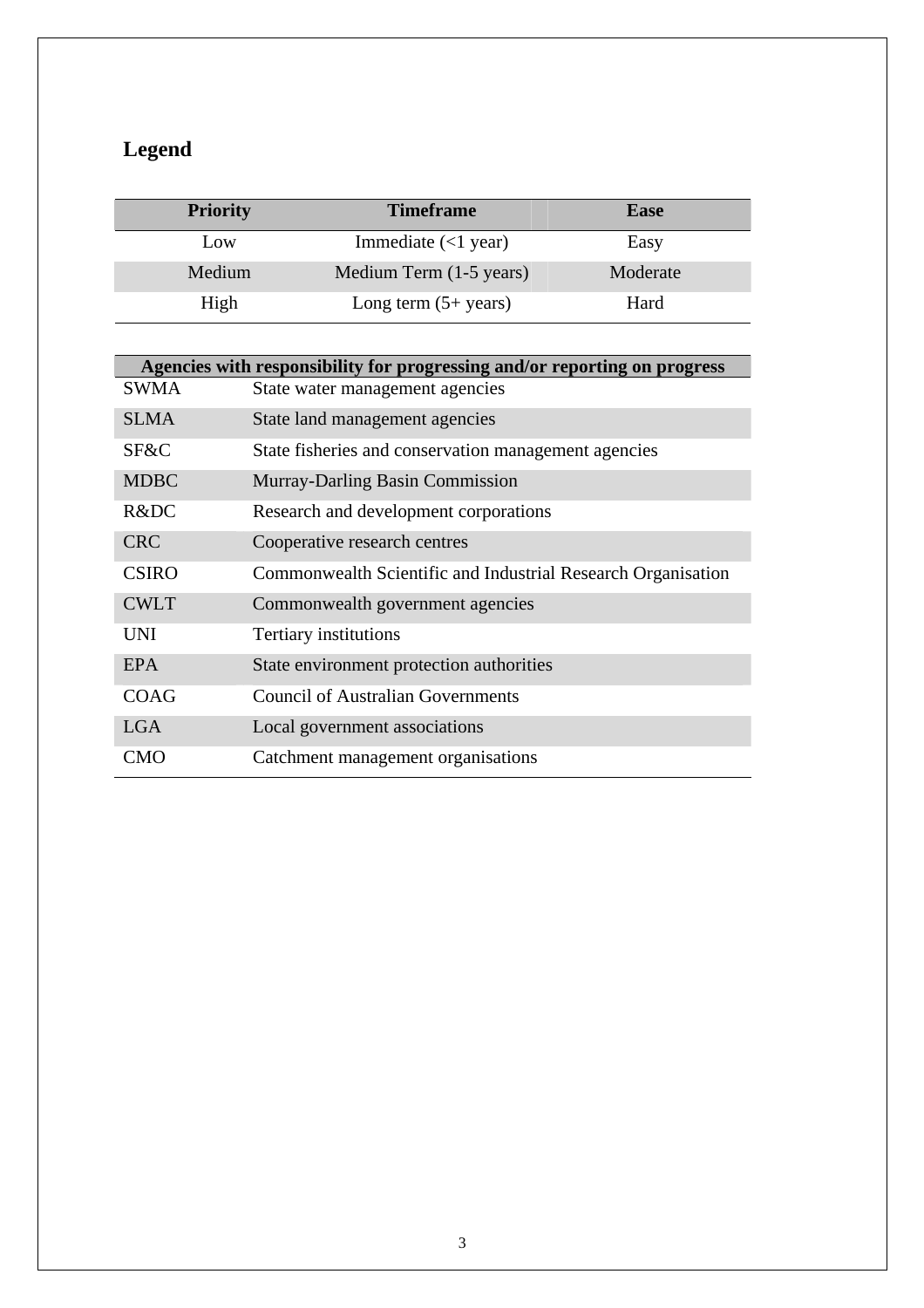# **Objective: To repair and protect key components of aquatic and riparian structural habitat that sustain native fish.**

Suitable habitat is essential for the survival of all native fish species. Key components of habitat include home sites, spawning sites, provision of shade, shelter from certain water velocities and predators, and a variety of feeding sites and water depths. A diversity of habitats is needed for a diversity of species and life stages. In-stream and riparian habitats within the Basin have been severely degraded.

**Sub-objective:** To protect important areas and attributes of in-stream structural habitat and, where necessary, rehabilitate native aquatic vegetation and other structural features of habitat to maintain fish-habitat diversity.

| <b>Action</b>                                                                                                                                                                                      | <b>Priority</b> | <b>Timeframe</b>      | <b>Ease</b> | <b>Agency</b>                                          |
|----------------------------------------------------------------------------------------------------------------------------------------------------------------------------------------------------|-----------------|-----------------------|-------------|--------------------------------------------------------|
| Overarching actions                                                                                                                                                                                |                 |                       |             |                                                        |
| Collate and publish all known Murray-<br>Darling fish-habitat requirements, and<br>undertake research with Basin-wide<br>application to determine habitat<br>requirements of native fish           | High            | Currently<br>underway | Mod         | MDBC,<br>SF&C,<br>R&DC,<br><b>CRC</b>                  |
| Operational                                                                                                                                                                                        |                 |                       |             |                                                        |
| Provide regulatory mechanisms to<br>protect in-stream habitats                                                                                                                                     | High            | Immed                 | Mod         | MDBC,<br>SLMA,<br>SWMA,<br>SF&C.<br><b>EPA</b>         |
| Establish a representative system of<br>protected areas for each recognised<br>habitat type                                                                                                        | Med             | Med                   | Mod         | MDBC,<br>SWMA,<br>SF&C                                 |
| Develop and trial principles and<br>guidelines for in-stream habitat creation<br>and repair for river care groups                                                                                  | High            | Currently<br>underway | Mod         | MDBC,<br>SWMA,<br>SLMA,<br>CMO,<br>R&DC,<br><b>CRC</b> |
| Develop a Basin-wide program of in-<br>stream habitat rehabilitation                                                                                                                               | Med             | Med                   | Mod         | CWLT,<br>MDBC,<br>R&DC                                 |
| Develop and trial resnagging<br>techniques, promote snags as important<br>habitat, prevent removal and<br>realignment, promote resnagging,<br>realignment back to previous state and<br>replanting | Med             | Med                   | Mod         | MDBC,<br>SWMA,<br>SF&C,<br><b>CMO</b>                  |
| Include an in-stream habitat component<br>in all river care on-ground works                                                                                                                        | High            | Long                  | Easy        | <b>CMO</b>                                             |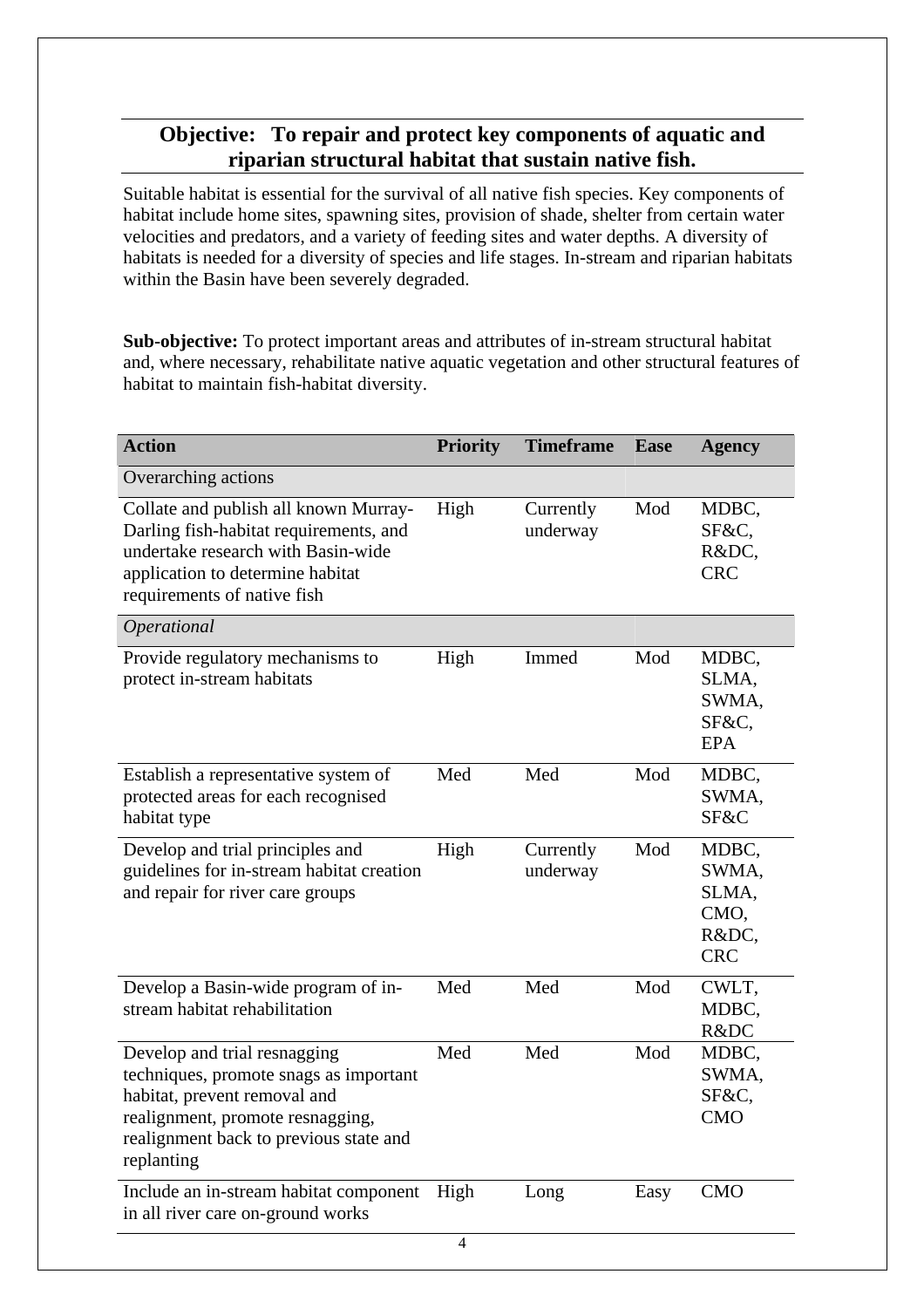| Identify habitats that are needed to<br>conserve native fish communities and<br>protect remaining in-stream fish-habitat<br>attributes | Med  | Med                   | Mod | SWMA,<br>SLMA,<br><b>CMO</b> |
|----------------------------------------------------------------------------------------------------------------------------------------|------|-----------------------|-----|------------------------------|
| Investigation and monitoring                                                                                                           |      |                       |     |                              |
| Undertake a fish-habitat inventory of<br>the Basin                                                                                     | Med  | Currently<br>underway | Mod | <b>MDBC</b>                  |
| Undertake scoping study on role of<br>aquatic vegetation in providing fish<br>habitat                                                  | High | Med                   | Mod | R&DC,<br><b>CRC</b>          |

**Sub-objective:** To protect important areas and attributes of riparian habitat and, where necessary, rehabilitate riparian vegetation and other structural features of riparian habitat to maintain fish-habitat diversity.

| <b>Action</b>                                                                                                                                                                                              | <b>Priority</b> | <b>Timeframe</b> | <b>Ease</b> | <b>Agency</b>                        |
|------------------------------------------------------------------------------------------------------------------------------------------------------------------------------------------------------------|-----------------|------------------|-------------|--------------------------------------|
| Overarching actions                                                                                                                                                                                        |                 |                  |             |                                      |
| Provide information on the location and<br>status of all riparian zones of the<br>Basin's rivers, streams, wetlands and<br>floodplain channels in relation to<br>protection or rehabilitation requirements | High            | Immed            | Easy        | MDBC,<br>R&DC                        |
| Operational                                                                                                                                                                                                |                 |                  |             |                                      |
| Develop and review best management<br>practices and options for rehabilitating,<br>managing and protecting riparian zones<br>of rivers throughout the Basin                                                | High            | Immed            | Mod         | MDBC,<br>SLMA,<br>SLWA,<br>R&DC      |
| Protect remaining riparian habitat<br>attributes, prevent further devegetation<br>of riparian zones of river courses,<br>wetlands and floodplain channels                                                  | High            | Med              | Mod         | SWMA,<br>SLMA,<br><b>CMO</b>         |
| Develop a Basin-wide program of<br>riparian vegetation protection and<br>rehabilitation                                                                                                                    | High            | Immed            | Mod         | CWLT,<br>MDBC,<br>R&DC               |
| Investigation and monitoring                                                                                                                                                                               |                 |                  |             |                                      |
| Develop an inventory of riparian zone<br>plants, their life histories, methods of<br>propagation, ecological features and<br>areas in which they should be planted                                         | High            | Med              | Mod         | R&DC,<br><b>CSIRO</b>                |
| Monitor riparian zone management and<br>rehabilitation projects as part of a wider<br>approach to natural resource<br>management so as to provide feedback<br>for adaptive management                      | High            | Long             | Mod         | SLMA,<br>SLWA,<br>LGA,<br><b>CMO</b> |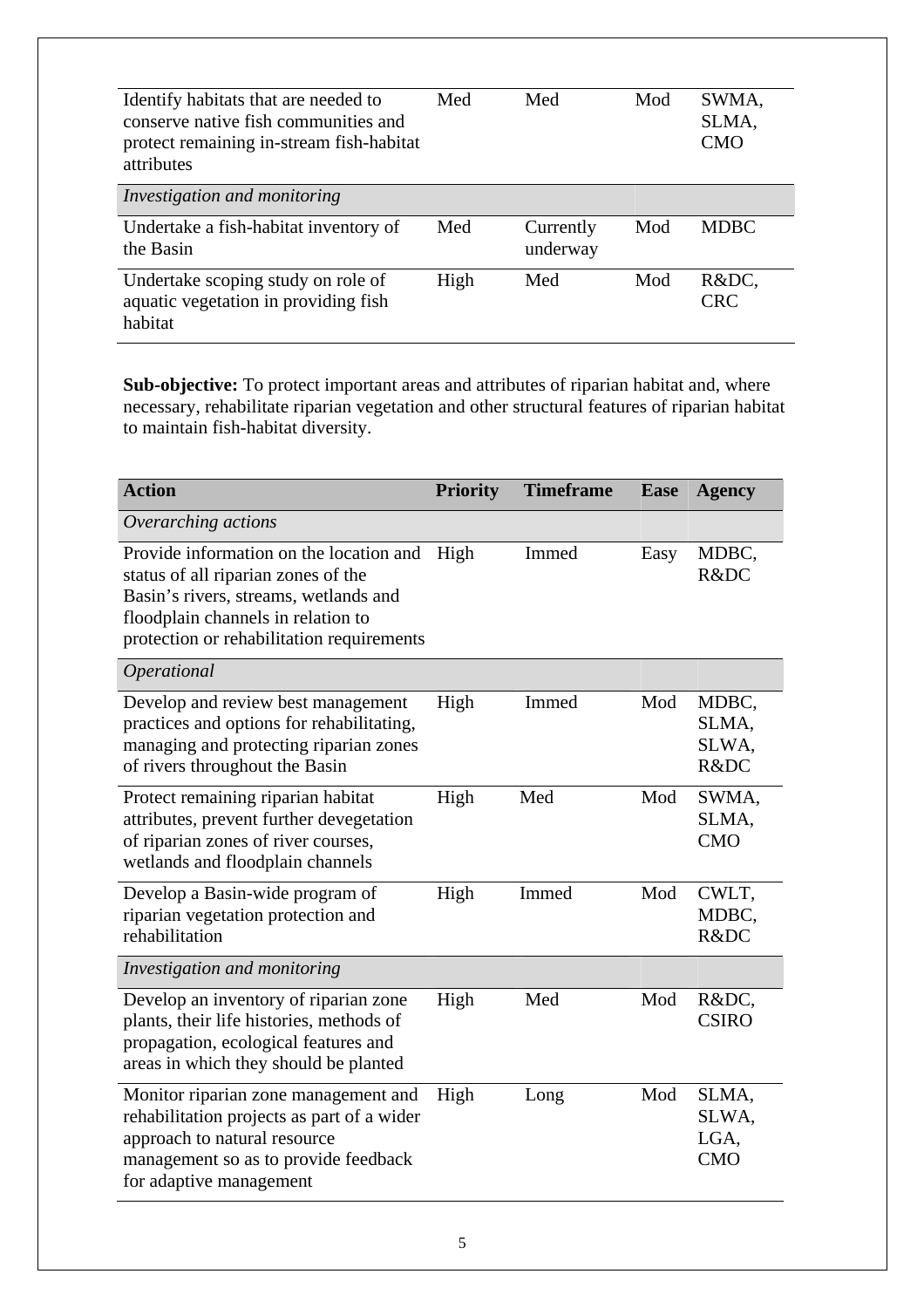|                                    | <b>Target</b>                                                                                                                                                    | <b>Timing</b> |
|------------------------------------|------------------------------------------------------------------------------------------------------------------------------------------------------------------|---------------|
| <b>Resource</b><br>condition       | An increase in aquatic structural habitat values of 20%.                                                                                                         | 2010          |
| <b>Management</b><br><b>Action</b> | Implement at least one rehabilitation program in each<br>Sustainable Rivers Audit (SRA) river process zone by 2004<br>and an additional one per year thereafter. | 2010          |
|                                    | Addition of large woody debris through a reach of at least<br>100km in each river in which historical desnagging has<br>occurred                                 | 2005          |
|                                    | Publish and promote principles and guidelines for in-stream<br>habitat protection and repair across the Basin                                                    | 2004          |
|                                    | Establish and implement an auditing program for aquatic<br>structural habitat                                                                                    | 2004          |
|                                    | A basin-wide structural habitat rehabilitation plan agreed to<br>by each jurisdiction.                                                                           | 2004          |
|                                    | Increase the protection of riparian zone by 30% through 30m<br>wide stock exclusion strips                                                                       | 2005          |
|                                    | 'Alteration of natural flow regimes' listed as a threatening<br>process under relevant legislation in all jurisdictions                                          | 2004          |

## **Evaluation and performance criteria**

## *Empowerment*

- Community participation and appreciation of the importance of riparian zones for fish and management methods by which to retain/enhance these zones; and
- Identification of techniques required for the maintenance and rehabilitation of aquatic habitats.

## *Implementation*

- Removal of riparian or in-stream habitat only undertaken where impact is not detrimental to fish; and
- Protective measures developed for existing fish habitat.

*Resource condition* 

- Audits undertaken on the extent or quality of riparian zones; and
- Audits undertaken on the extent or quality of in-stream habitat.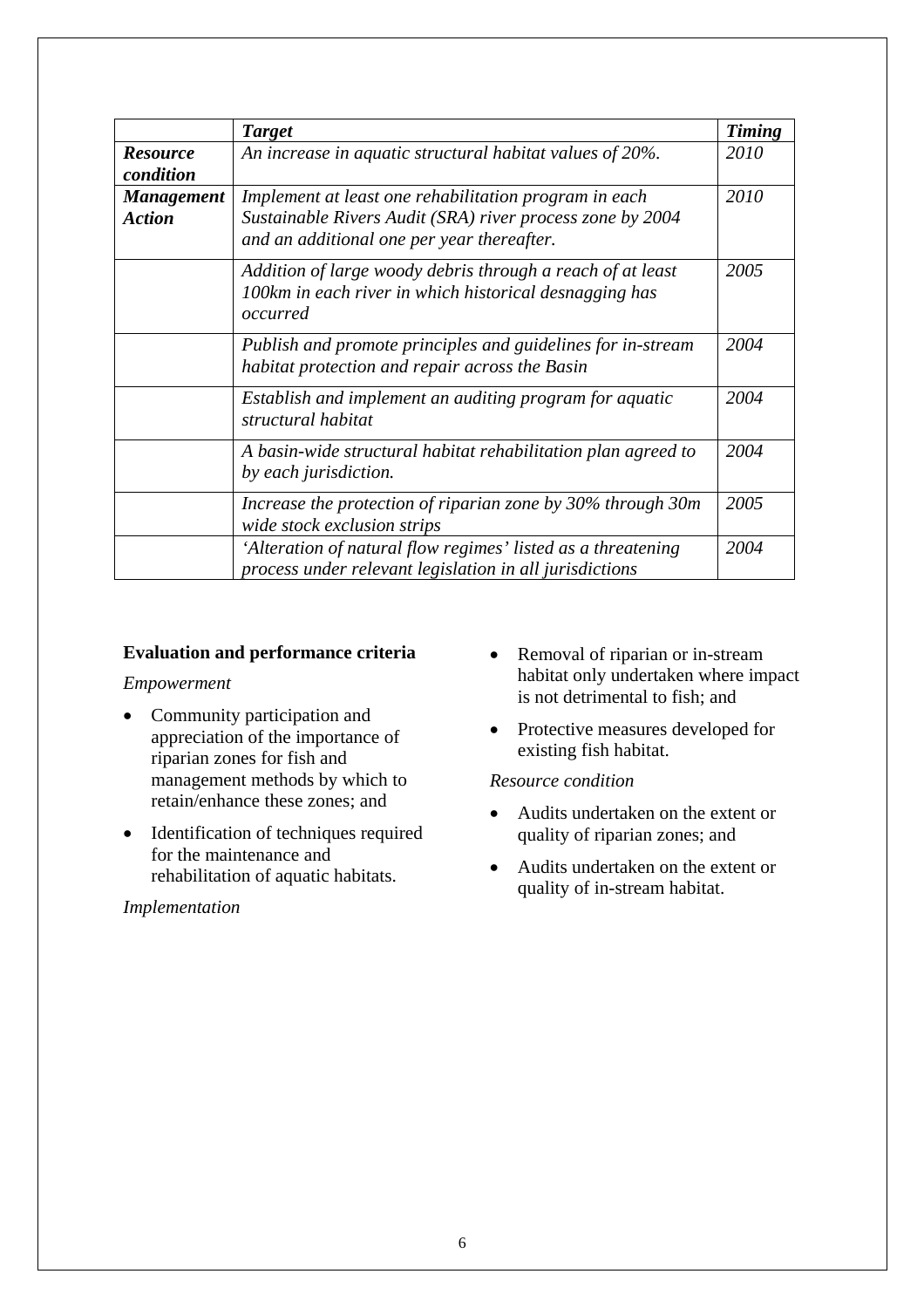# **Objective: To rehabilitate the natural functioning of wetlands and floodplain habitats for fish, and revive the linkages between wetlands and rivers***.*

Floodplains and wetlands play a significant role in the ecological functioning of riverine systems. They provide important habitats for fish and other plants and animals, including those on which fish are dependent for food. They are important for carbon-cycling, uptake of excess nutrients and sediment stabilisation. Substantial areas of floodplain have become degraded in the Basin and cut off from the river system.

**Sub-objective:** To implement best management practices for floodplains and wetlands, incorporating planning principles for ecologically functional riverine corridors at all scales.

| <b>Action</b>                                                                                                  | <b>Priority</b> | <b>Timeframe</b> | <b>Ease</b> | <b>Agency</b>                          |
|----------------------------------------------------------------------------------------------------------------|-----------------|------------------|-------------|----------------------------------------|
| Overarching actions                                                                                            |                 |                  |             |                                        |
| Identify high-priority floodplain habitat<br>types and locations for conserving fish<br>populations            | High            | Med              | Mod         | MDBC,<br>R&DC,<br>SLMA,<br><b>LGA</b>  |
| Operational                                                                                                    |                 |                  |             |                                        |
| Investigate buy-back options for<br>floodplains as important river<br>conservation areas                       | High            | Med              | Hard        | SLMA,<br><b>SWMA</b>                   |
| Identify fill heights for key wetlands                                                                         | Med             | Med              | Easy        | SLMA,<br><b>SWMA</b>                   |
| Map all structures which may affect<br>management actions on the floodplains                                   | Med             | Med              | Easy        | SLMA,<br><b>SWMA</b>                   |
| Reconvene interstate committee to<br>assess all levee banks, remove<br>redundant or inappropriate levee banks. | Med             | Immed            | Mod         | <b>MDBC</b>                            |
| Investigation and monitoring                                                                                   |                 |                  |             |                                        |
| Document the extent, location and<br>history of floodplain alienation                                          | Med             | Med              | Easy        | SLMA,<br>SWMA,<br>R&DC,<br><b>MDBC</b> |
| Document the ecological roles of<br>inundation of floodplains, temporary<br>channels and wetlands              | High            | Immed            | Mod         | MDBC,<br>R&DC                          |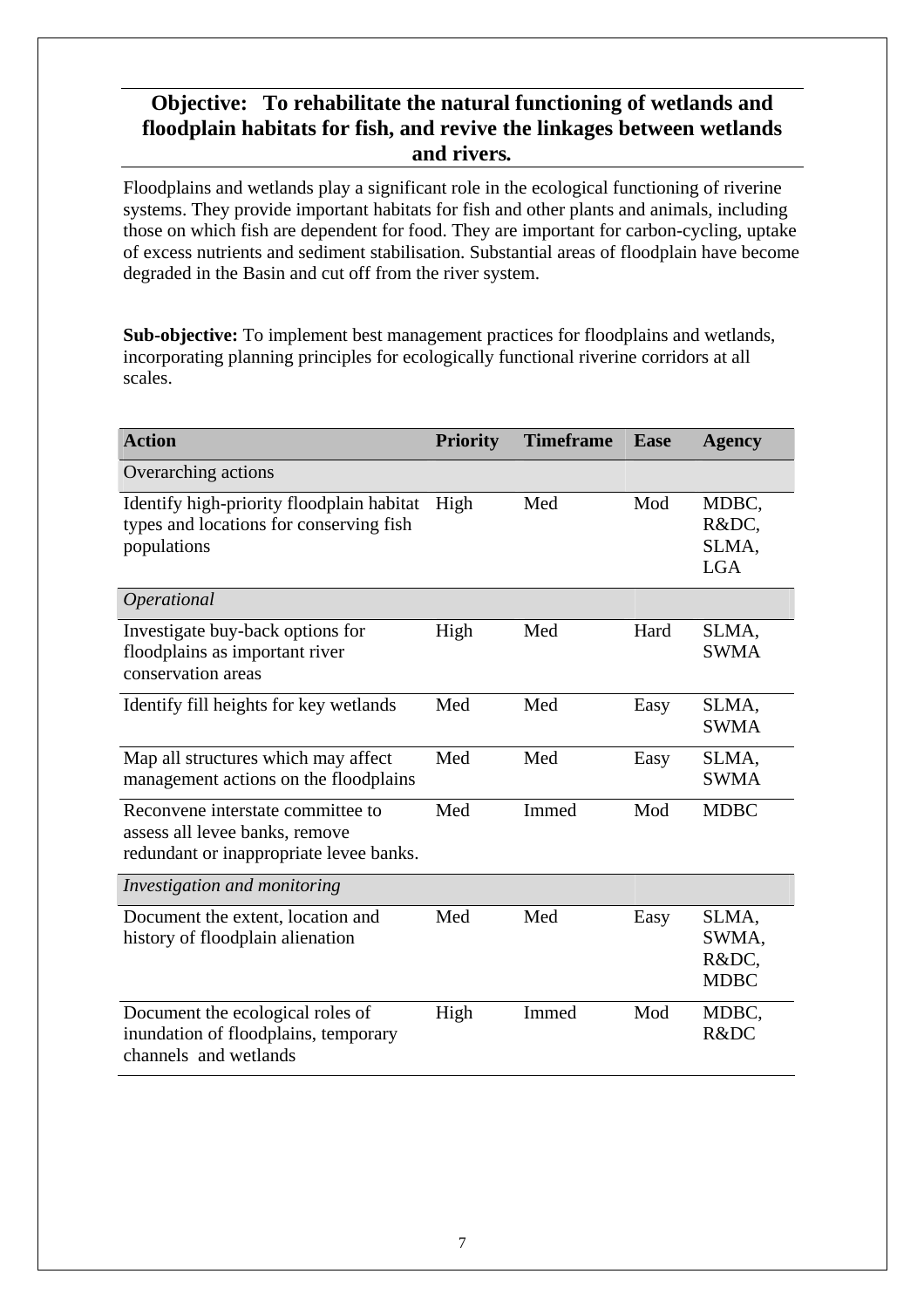**Sub-objective:** To provide knowledge needed to revive ecological processes in floodplains, temporary channels and wetlands for the benefit of native fish.

| <b>Action</b>                                                                                                                                                                   | <b>Priority</b> | <b>Timeframe</b> | <b>Ease</b> | <b>Agency</b>                        |
|---------------------------------------------------------------------------------------------------------------------------------------------------------------------------------|-----------------|------------------|-------------|--------------------------------------|
| Investigation and monitoring                                                                                                                                                    |                 |                  |             |                                      |
| Provide data on the location and<br>condition of floodplain, temporary<br>channel and wetland habitats important<br>to fish, and their ecological and<br>hydrological functions | High            | Med              | Mod         | MDBC,<br>SF&C                        |
| Develop improved regimes for<br>inundation, grazing and land<br>management on floodplains to benefit<br>native fish                                                             | Med             | Med              | Easy        | SLMA,<br>SWMA,<br>LGA, CMO           |
| Develop criteria and measures for<br>monitoring the attributes of wetlands,<br>temporary channels and floodplains<br>which benefit native fish                                  | Med             | Med              | Mod         | CWLT,<br>R&DC,<br><b>CRC</b>         |
| Involve the community in management<br>and monitoring of floodplains,<br>temporary channels and wetlands                                                                        | High            | Immed            | Mod         | SWMA,<br>CMO,<br>SF&C,<br><b>EPA</b> |

|                   | <b>Target</b>                                               | <b>Timing</b> |
|-------------------|-------------------------------------------------------------|---------------|
| <b>Resource</b>   | Functional processes and river floodplain linkages re-      | 2010          |
| condition         | established for 80% of remaining wetland habitats through   |               |
|                   | <i>improved flow management</i>                             |               |
| <b>Management</b> | 15% grazing lease buy-back or covenants on private land for | 2010          |
| <b>Action</b>     | conservation purposes                                       |               |
|                   | No further alienation of floodplain habitats                | 2005          |

## **Evaluation and performance criteria**

*Empowerment* 

- Community participation;
- Identification of major threats impacting on fish use of floodplains and wetlands; and
- Agreed policy on the provision of appropriate inundation regimes of floodplains for the benefit of native fish.

## *Implementation*

- Implementation of agreed inundation regimes for the benefit of fish;
- Implementation of fish guidelines in floodplain/wetland developments and improvements.

## *Resource condition*

• No further reduction in floodplains or wetlands important to native fish.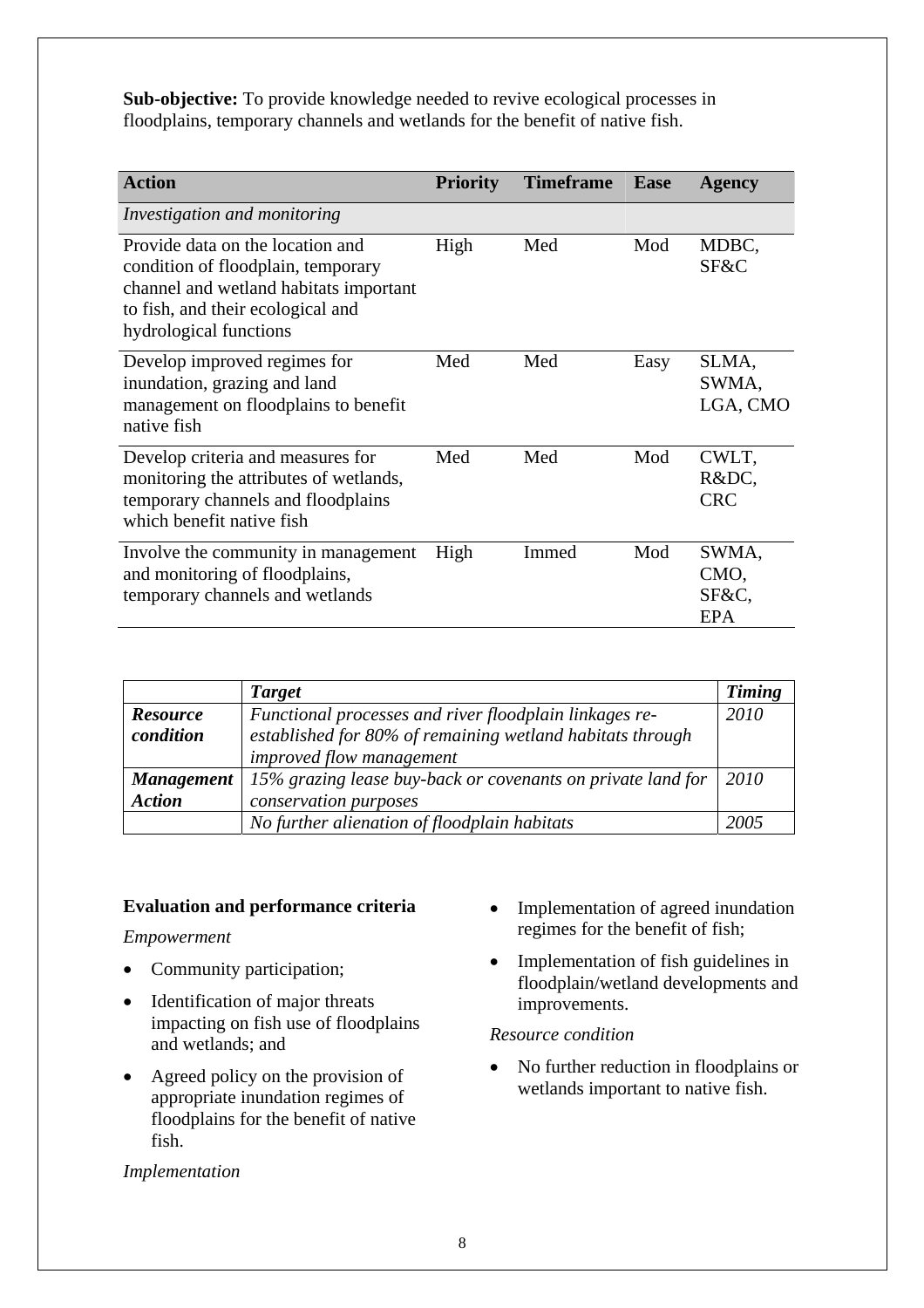## **Objective: To improve key aspects of water quality that affect native fish**.

The Basin's native fish are facing a number of water quality problems including changed temperatures, increased salinities, pesticides, heavy metals and turbidity. For example, reduced water temperatures or dissolved oxygen levels can prevent fish spawning and reduce metabolic rates. Poor water quality is generally associated with poor river regulation and land management practices.

**Sub-objective:** To prevent and mitigate the impact of poor water quality on native fish in the Basin.

| <b>Action</b>                                                                                                                                                                                                                   | <b>Priority</b> | <b>Timeframe</b> | <b>Ease</b> | <b>Agency</b>                |
|---------------------------------------------------------------------------------------------------------------------------------------------------------------------------------------------------------------------------------|-----------------|------------------|-------------|------------------------------|
| Overarching actions                                                                                                                                                                                                             |                 |                  |             |                              |
| Collate data, identify and map regions,<br>landscapes, land uses and industries that<br>are important causes of water quality<br>problems in the Basin                                                                          | Med             | Long             | Mod         | SWMA,<br>EPA,<br><b>MDBC</b> |
| Establish monitoring and feedback<br>programs to indicate the impact of water<br>quality changes on the status of fish<br>populations                                                                                           | Med             | Med              | Mod         | EPA,<br>SF&C,<br><b>SRA</b>  |
| Develop a Basin-wide protocol for<br>reporting fish kills                                                                                                                                                                       | High            | Immed            | Easy        | SF&C,<br><b>MDBC</b>         |
| <b>Thermal Pollution</b>                                                                                                                                                                                                        |                 |                  |             |                              |
| Give formal recognition within each<br>jurisdiction of the Basin to the problems<br>being caused by thermal pollution, and<br>develop policy principles and strategic<br>and research frameworks for addressing<br>the problems | High            | Immed            | Easy        | SWMA,<br>SF&C                |
| Reduce cold-water pollution below<br>storages through revised operating<br>procedures                                                                                                                                           | High            | Immed            | Easy        | SWMA,<br><b>MDBC</b>         |
| Avoid introducing thermal pollution to<br>currently unaffected rivers                                                                                                                                                           | High            | Immed            | Easy        | SWMA,<br><b>MDBC</b>         |
| In rivers currently unaffected by thermal High<br>pollution, develop future water<br>infrastructure and management with<br>appropriate thermal mitigation measures                                                              |                 | Immed            | Easy        | MDBC,<br><b>SWMA</b>         |
| Design and construct thermal mitigation High<br>structures on all storages where they are<br>required                                                                                                                           |                 | Immed            | Mod         | SWMA,<br><b>MDBC</b>         |
| Document and map the scale, severity                                                                                                                                                                                            | High            | Immed            | Easy        | MDBC,                        |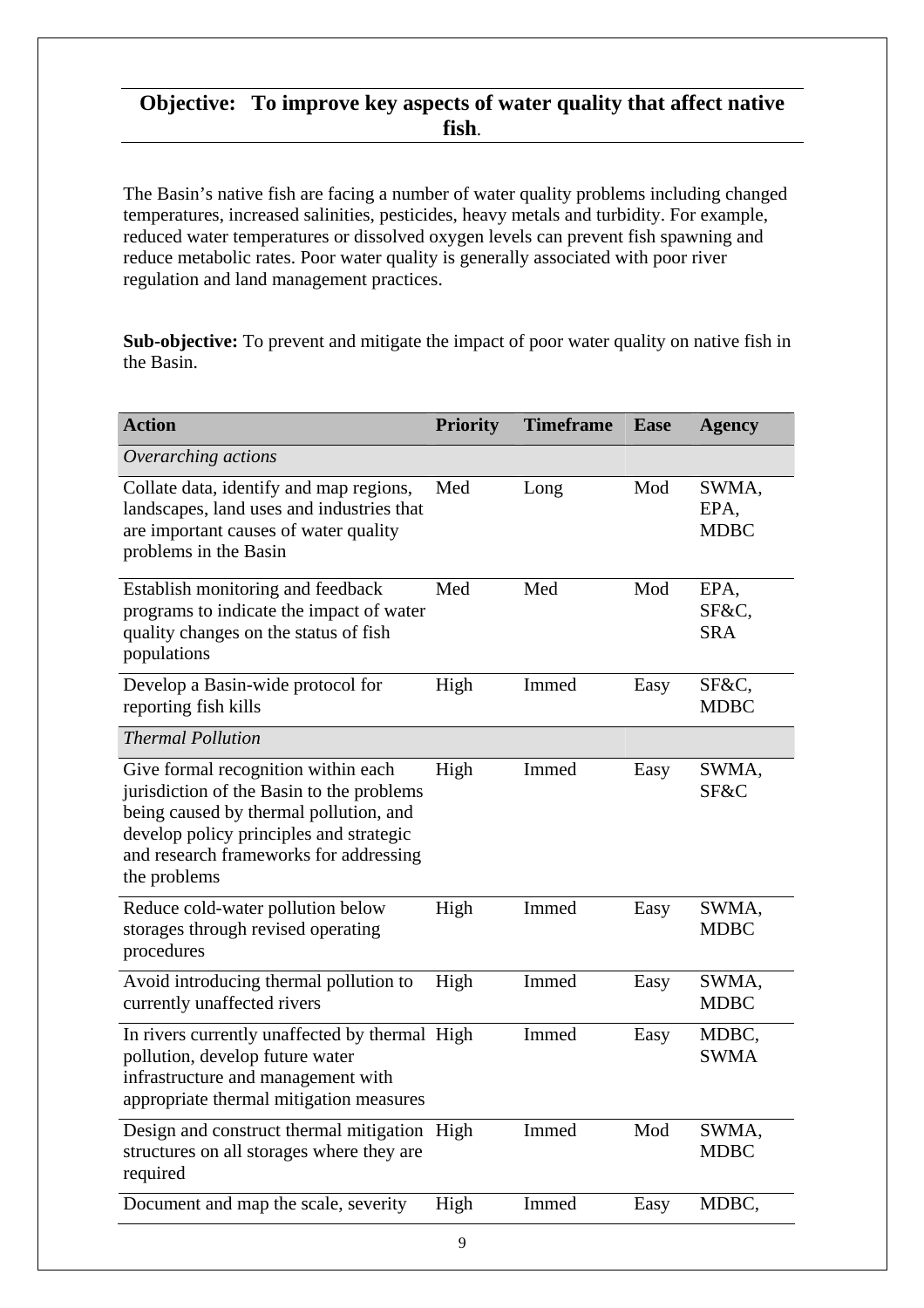| and distribution of cold-water pollution<br>throughout the Basin                                                                                                                                                |      |       |      | EPA,<br><b>SWMA</b>                     |
|-----------------------------------------------------------------------------------------------------------------------------------------------------------------------------------------------------------------|------|-------|------|-----------------------------------------|
| Complete a scientific assessment of the<br>benefits of mitigating thermal pollution,<br>monitoring the recovery of biota and<br>ecological processes in various<br>jurisdictions of the Basin                   | Med  | Med   | Mod  | MDBC,<br>SF&C                           |
| Develop standardised principles and<br>procedures for monitoring thermal<br>pollution, implementing these through<br>the Sustainable Rivers Audit.                                                              | Med  | Med   | Easy | MDBC,<br>SWMA,<br><b>EPA</b>            |
| Establish priority-setting procedures and High<br>criteria for thermal mitigation which<br>account for all environmental, social<br>and economic issues                                                         |      | Immed | Easy | MDBC,<br>SWMA,<br>EPA,<br>SF&C          |
| Where responsibility for dam or river<br>management is spread across multiple<br>authorities, develop mechanisms to<br>ensure cooperation in mitigating thermal<br>pollution                                    | High | Immed | Easy | MDBC,<br><b>SWMA</b>                    |
| Review legislation and policies relating<br>to thermal pollution, and their<br>implementation; identify and correct<br>areas where legislation or policies could<br>be improved                                 | High | Immed | Easy | MDBC,<br>SWMA,<br>CWLT,<br>EPA,<br>SF&C |
| Review existing Basin programs<br>supporting integrated catchment and<br>natural resource management to ensure<br>that mitigation of thermal pollution is<br>integrated with river rehabilitation<br>activities | High | Immed | Easy | MDBC,<br>SWMA,<br>CWLT,<br>EPA,<br>SF&C |
| List 'thermal pollution' as a threatening<br>process under relevant legislation in all<br><b>Basin</b> jurisdictions                                                                                            | High | Immed | Easy | CWLT,<br>EPA,<br>SF&C                   |
| Identify streams where water<br>temperatures are increased through loss<br>of riparian vegetation and reduced water<br>flows and develop remedial actions                                                       | Med  | Long  | Mod  | SWMA,<br>SLMA,<br><b>CMO</b>            |
| Implement dam-release procedures to<br>minimise fish mortality and behavioural<br>impacts from thermal shock                                                                                                    | Med  | Immed | Easy | SWMA,<br><b>MDBC</b>                    |
| Flow management                                                                                                                                                                                                 |      |       |      |                                         |
| Minimise the impact of hypoxic<br>floodwaters and 'blackwater' flows                                                                                                                                            | Med  | Med   | Easy | SWMA,<br><b>MDBC</b>                    |
| Salinity                                                                                                                                                                                                        |      |       |      |                                         |
| Develop and implement revised flow<br>manipulation strategies to prevent                                                                                                                                        | Med  | Med   | Mod  | SWMA,<br><b>MDBC</b>                    |
|                                                                                                                                                                                                                 |      |       |      |                                         |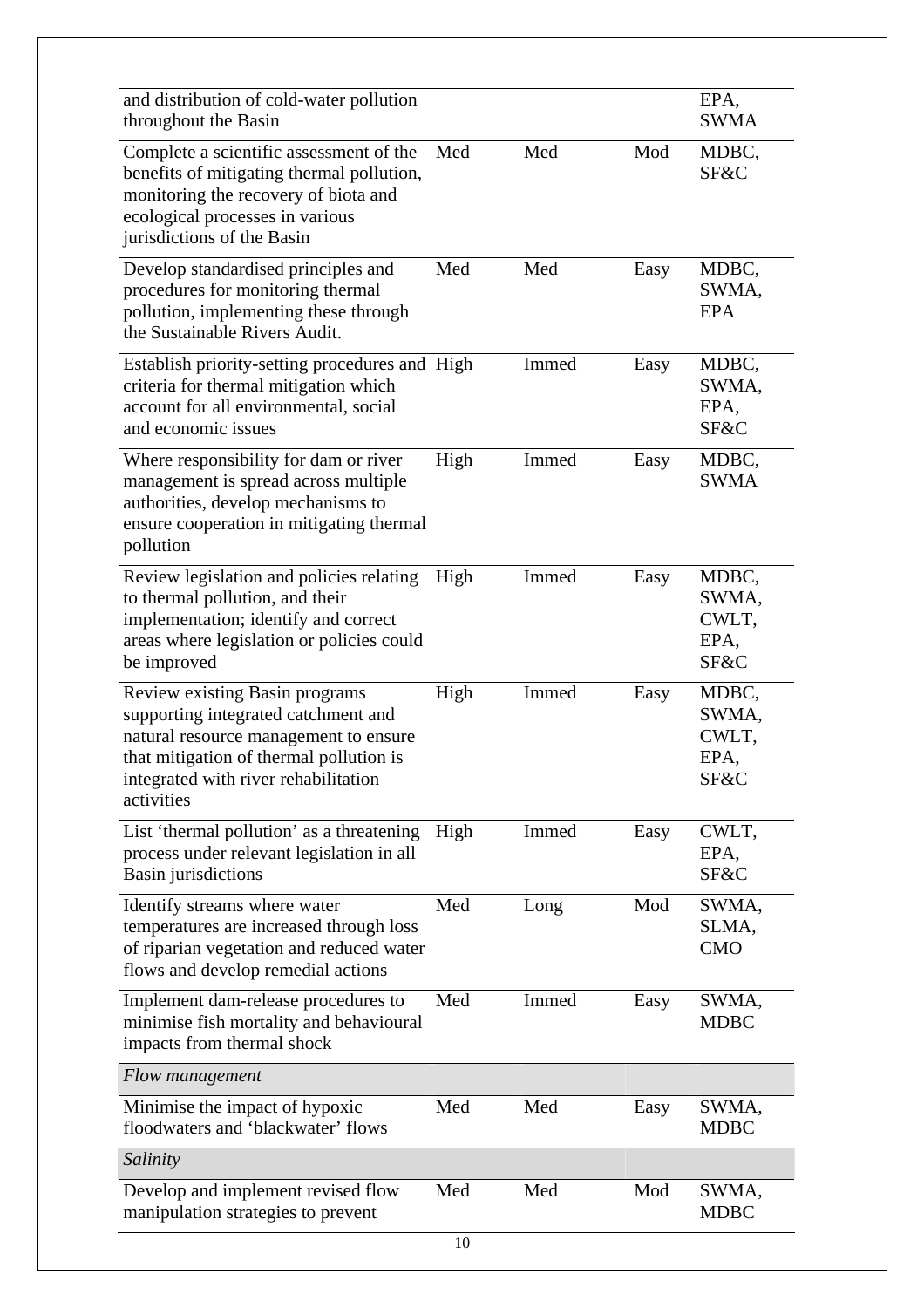| increases in river salinity levels                                                                         |      |       |      |                                           |
|------------------------------------------------------------------------------------------------------------|------|-------|------|-------------------------------------------|
| Develop and implement revised<br>strategies for disposal of saline water to                                | Med  | Med   | Mod  | SWMA,<br>SLMA,                            |
| reduce river salinity levels                                                                               |      |       |      | <b>CMO</b>                                |
| Determine the impact of increased<br>salinisation on fish communities                                      | High | Immed | Mod  | SF&C,<br>SLMA,<br>CRC,<br><b>MDBC</b>     |
| <b>Sediments</b>                                                                                           |      |       |      |                                           |
| Identify areas where sediment and<br>turbidity are impacting on fish                                       | Med  | Med   | Mod  | SWMA,<br>MDBC,<br><b>CRC</b>              |
| Minimise sediment inputs and clay<br>turbidity from agriculture, roads,<br>forestry and carp               | Med  | Med   | Hard | SLMA,<br>EPA,<br>SWMA,<br><b>LGA</b>      |
| Develop and implement revised flow<br>manipulation strategies to prevent bank<br>erosion and sedimentation | High | Med   | Mod  | SWMA,<br><b>MDBC</b>                      |
| Contaminants                                                                                               |      |       |      |                                           |
| Minimise release of point source and<br>diffuse sources of nutrients (phosphorus<br>and nitrogen)          | High | Med   | Mod  | CMO,<br>SWMA,<br>SLMA,<br><b>LGA</b>      |
| Require reticulation of water used after<br>pesticide application                                          | Med  | Med   | Hard | SLMA,<br>LGA, EPA                         |
| Determine effects on fish of pesticides<br>and metals used in the Basin and<br>implement remedial programs | Med  | Med   | Mod  | SF&C,<br>CRC, EPA<br>SWMA,<br><b>MDBC</b> |
| Monitor all pesticide and residue levels<br>in the Basin's waterways                                       | Med  | Long  | Hard | <b>EPA</b>                                |

**Sub-objective:** To raise community awareness about the role and importance of water quality and its ecological significance for native fish

| <b>Action</b>                                                                                           | <b>Priority</b> | Timeframe Ease |      | <b>Agency</b> |
|---------------------------------------------------------------------------------------------------------|-----------------|----------------|------|---------------|
| <i>Operational</i>                                                                                      |                 |                |      |               |
| Develop best management practices for Med<br>land managers to minimise water quality<br>effects on fish |                 | Med            | Easy | SF&C,<br>EPA  |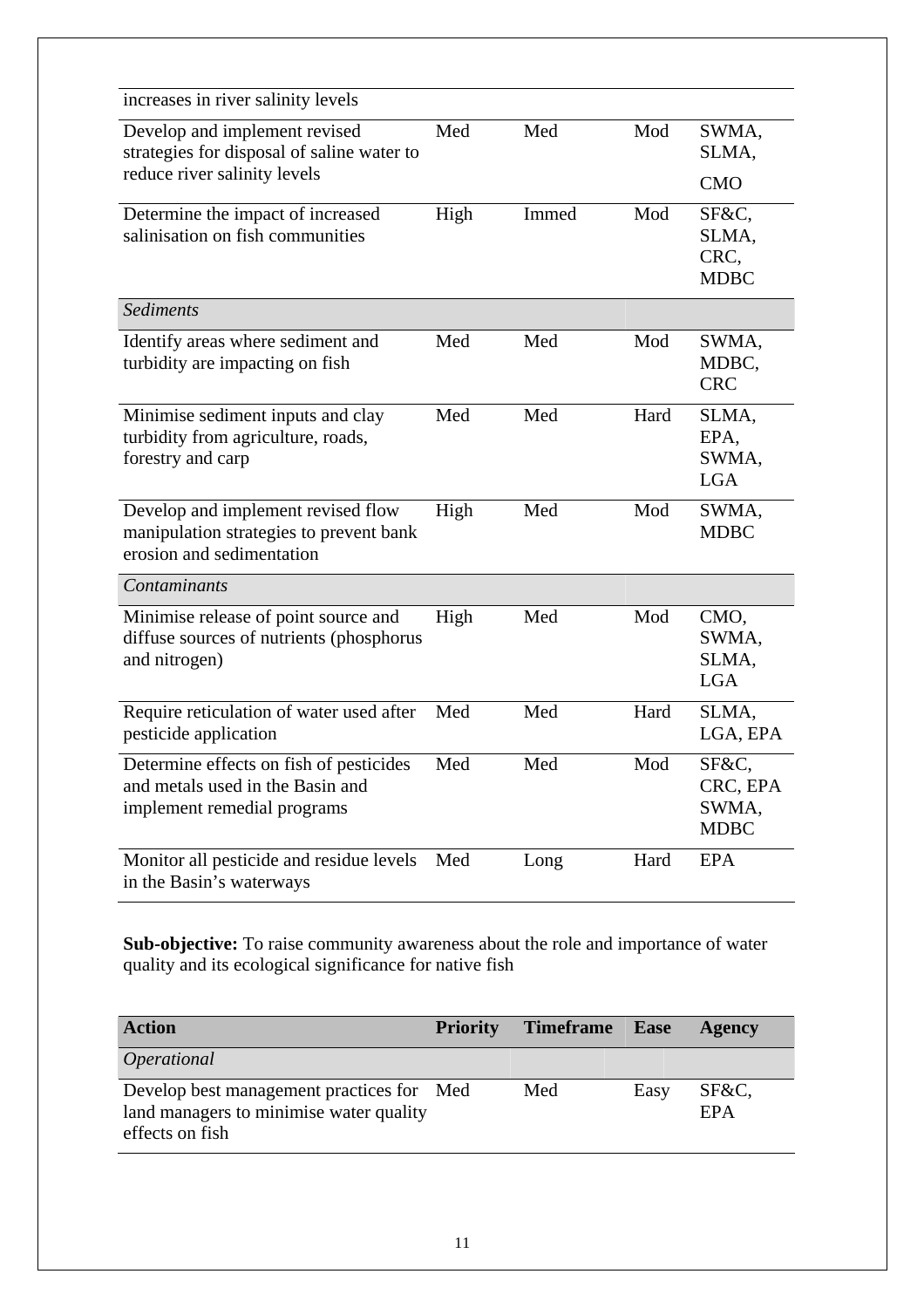|                                     | <b>Target</b>                                                                                                                                | <b>Timing</b> |
|-------------------------------------|----------------------------------------------------------------------------------------------------------------------------------------------|---------------|
| <b>Resource</b><br><b>Condition</b> | All water quality criteria to meet ANZECC guidelines for 95%<br>of the Basin                                                                 | 2010          |
|                                     | Rehabilitate 90% of thermally polluted waters to at least<br><b>ANZECC</b> guidelines                                                        | 2010          |
|                                     | Spawning temperatures met for all native species at 95% of<br>thermally impacted sites at appropriate times 9 out of 10<br>years             | 2010          |
|                                     | In addition to ANZECC guidelines, meet Basin Salinity<br><b>Management Strategy targets</b>                                                  | 2005          |
| <b>Management</b><br><b>Action</b>  | Abatement plan for the priority water quality issues in each<br>river process zone commenced                                                 | 2005          |
|                                     | 'Thermal pollution' listed as a threatening process under<br>relevant legislation in all Basin jurisdictions                                 | 2004          |
|                                     | The spatial extent of thermal pollution documented                                                                                           | 2004          |
|                                     | Implement thermal mitigation measures on all thermally<br>polluting storages, with a large, medium and small<br>impoundment examples by 2005 | 2010          |
|                                     | Impact and risk of salination to native fish and to ecosystem<br>components identified                                                       | 2006          |
|                                     | 80% of irrigation drains discharging into natural waterways<br>comply with best management practices for interception of<br>pollutants       | 2008          |
|                                     | Water quality problems associated with reduced flows<br>decreased by 10% per year                                                            | 2004          |
|                                     | Monitoring and auditing system in place for assessing success<br>in implementing water quality actions and achieving<br>objectives.          |               |

## **Evaluation and performance criteria**

## *Empowerment*

- Improved community participation and awareness; and
- Adoption of best management practices for nutrients, pesticides, salinity and erosion that minimise adverse impacts on native fish by managing authorities and stakeholders.

#### *Implementation*

• Reduction in nutrient loads discharged into riverine environment;

- Reduction in pesticide loads discharged into riverine environment;
- Reduction in salinity levels discharged into riverine environment; and
- Reduction in turbidity levels in the riverine environment

#### *Resource condition*

• Improvement in water quality according to water quality objectives identified for native fish.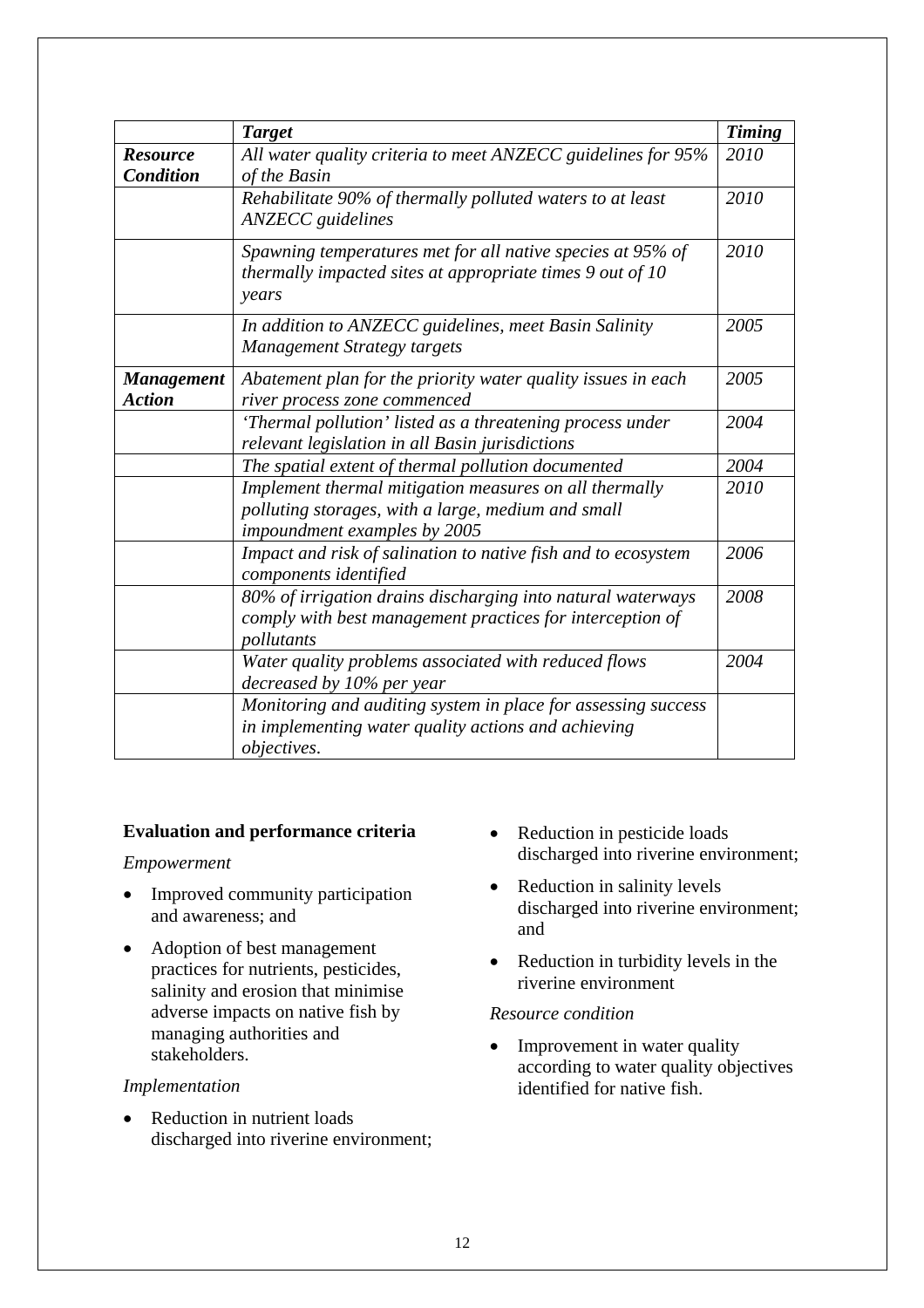## **Objective: To modify flow regulation practices so that they facilitate native fish rehabilitation.**

Regulation of water through storages and off-stream extraction has vastly changed the natural flows of water in the Basin's rivers, causing widespread degradation. Restoring more natural flows to the Basin's rivers will reduce such degradation and help rehabilitate fish populations. A range of processes is already in place attempting to address the issues of flows on many rivers. The objectives of this Strategy need to be incorporated into these processes.

**Sub-objective:** To protect riverine ecological functions necessary to sustain native fish communities by reinstating flow regimes that mimic natural hydrographic patterns.

| <b>Actions</b>                                                                                                                                                                                                                                                              | <b>Priority</b> | <b>Timeframe</b> | <b>Ease</b> | <b>Agency</b>        |
|-----------------------------------------------------------------------------------------------------------------------------------------------------------------------------------------------------------------------------------------------------------------------------|-----------------|------------------|-------------|----------------------|
| Overarching actions                                                                                                                                                                                                                                                         |                 |                  |             |                      |
| Develop principles and guidelines for<br>environmental flow management and<br>implement procedures for<br>environmental flows to be documented<br>in operating rules for each dam, weir or<br>regulating structure.                                                         | High            | Med              | Mod         | SWMA,<br><b>MDBC</b> |
| <i><b>Operational</b></i>                                                                                                                                                                                                                                                   |                 |                  |             |                      |
| Where current environmental flow<br>allocations do not account for seasonal<br>and yearly variation below<br>impoundments, implement 'transparent<br>dam' and 'translucent dam' rules as an<br>interim measure, ensuring that suitable<br>minimum flows are fully protected | High            | Immed            | Easy        | SWMA,<br><b>MDBC</b> |
| Where weirs have removable gates,<br>develop procedures to allow as much<br>natural flow-variability as possible<br>downstream and in weir-pools. Gates<br>should be lifted when diversions are not<br>needed                                                               | Med             | Med              | Mod         | SWMA,<br><b>MDBC</b> |
| Augment flows below impoundments<br>with dam releases during natural high-<br>flow events in spring/early summer to<br>maximise fish recruitment success and<br>migration.                                                                                                  | Med             | Med              | Mod         | SWMA,<br><b>MDBC</b> |
| Following high flows, reduce rate of<br>gate shutdown or weir re-instatement to<br>smooth recession and minimise<br>stranding of fish                                                                                                                                       | Med             | Immed            | Mod         | SWMA,<br><b>MDBC</b> |
| Develop operating rules to extend the<br>height and duration of flood peaks to                                                                                                                                                                                              | Med             | Med              | Mod         | SWMA,<br><b>MDBC</b> |
|                                                                                                                                                                                                                                                                             | 13              |                  |             |                      |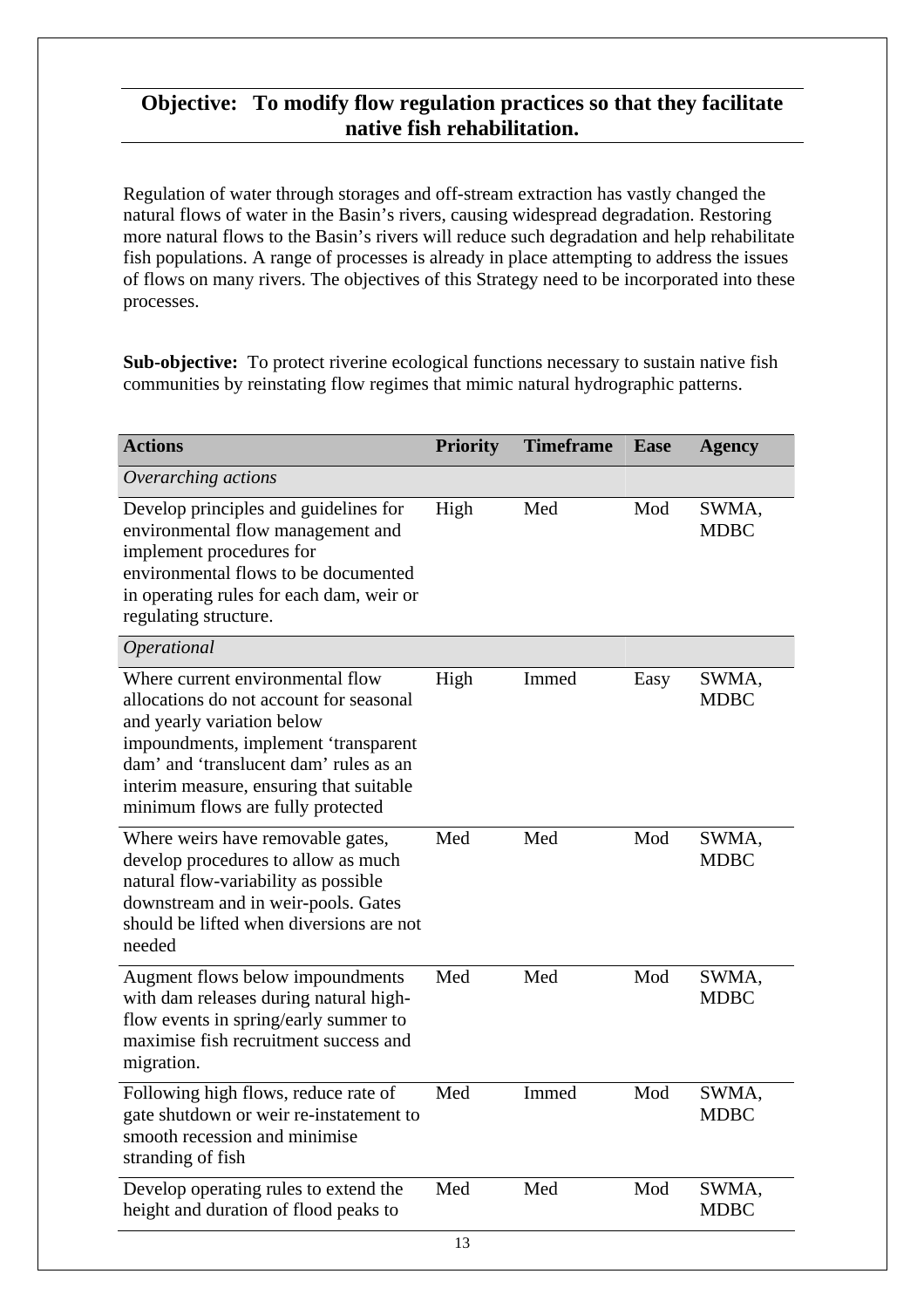| maximise native fish recruitment<br>success                                                                                                                                                |      |                       |      |                                      |
|--------------------------------------------------------------------------------------------------------------------------------------------------------------------------------------------|------|-----------------------|------|--------------------------------------|
| Conserve flood events by ending the<br>practice of making pre-releases from<br>impoundments                                                                                                | Med  | Med                   | Mod  | SWMA,<br><b>MDBC</b>                 |
| Implement operating procedures that<br>minimise constant flow releases to<br>reduce bank erosion and sedimentation,<br>and provide fluctuating flows to mimic<br>natural variation         | High | Immed                 | Mod  | SWMA,<br><b>MDBC</b>                 |
| Protect low flows downstream of<br>impoundments to conserve fish refuges<br>in dry periods                                                                                                 | High | Immed                 | Easy |                                      |
| Review operating procedures at all<br>structures to incorporate actions which<br>will improve environmental<br>performance                                                                 | Med  | Med                   | Easy | MDBC,<br><b>SWMA</b>                 |
| Develop and apply flows Decision<br>Support System central repository for<br>trigger-flow information for use by<br>managing authorities                                                   | Med  | Med                   | Easy | <b>MDBC</b>                          |
| Where off-allocation extraction occurs,<br>cap a maximum volume of water that<br>can be extracted in a given period and a<br>minimum river flow below which water<br>must not be extracted | High | Med                   | Mod  | <b>SWMA</b>                          |
| Knowledge transfer                                                                                                                                                                         |      |                       |      |                                      |
| Involve the Basin community and<br>stakeholders in setting environmental<br>flows                                                                                                          | High | Currently<br>underway | Mod  | SWMA,<br>CMO,<br>SF&C,<br><b>EPA</b> |

**Sub-objective:** To increase the availability of water to the environment.

| <b>Actions</b>                                                                                      | <b>Priority</b> | <b>Timeframe</b> Ease |      | <b>Agency</b>                 |
|-----------------------------------------------------------------------------------------------------|-----------------|-----------------------|------|-------------------------------|
| <i><b>Operational</b></i>                                                                           |                 |                       |      |                               |
| Eliminate costs of delivering<br>environmental water allocations                                    | Med             | Immed                 | Mod  | SWMA,<br>MDBC,<br><b>COAG</b> |
| Determine the impact of the expansion<br>of the irrigation industry on water for<br>the environment | High            | Med                   | Easy | SWMA,<br>MDBC,<br><b>CWLT</b> |
| Investigate options for potential water<br>savings from more efficient on-farm                      | Med             | Med                   | Mod  | R&DC,<br>MDBC,                |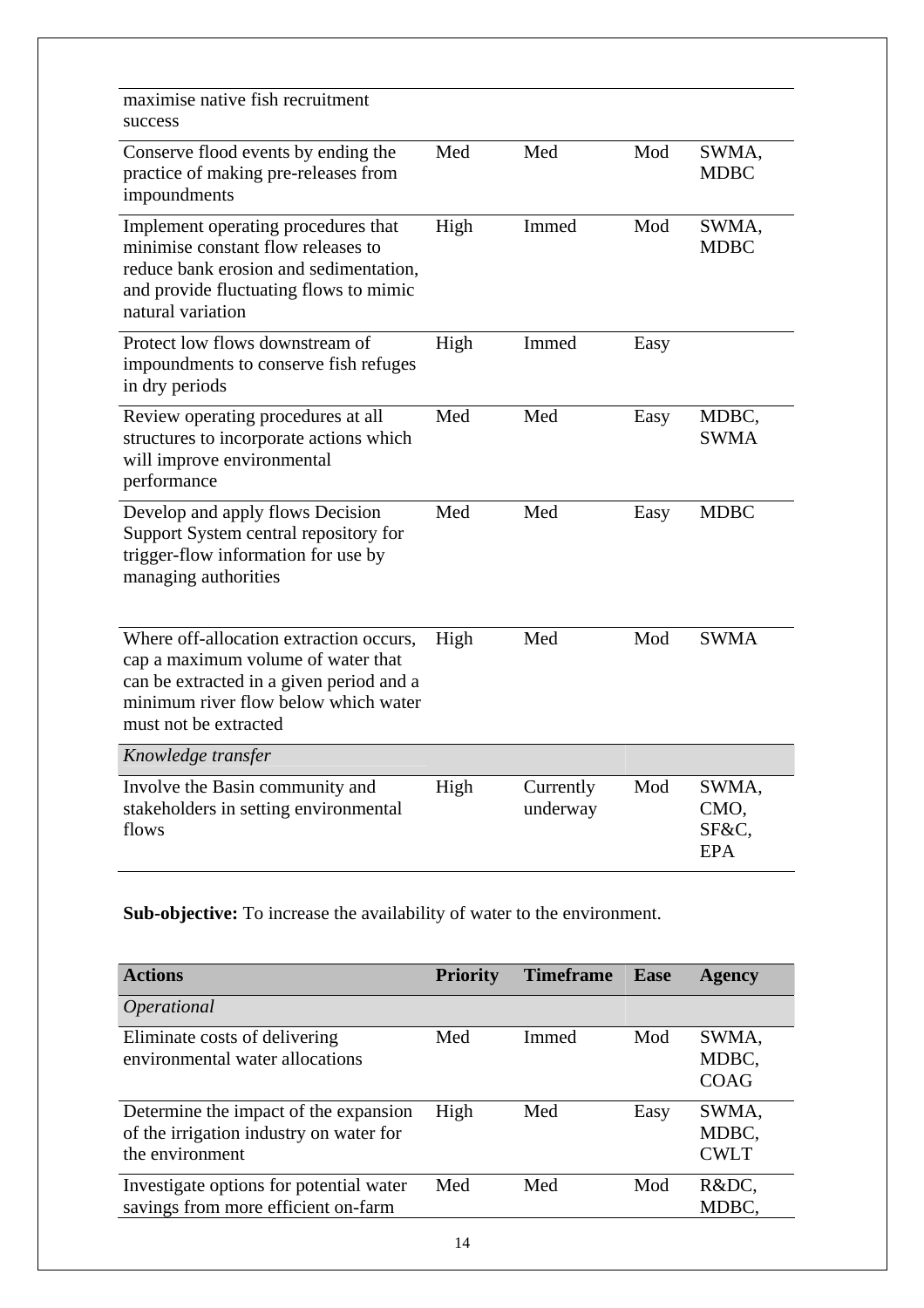| use, better transfer systems and reduced     |      |       |      | <b>SWMA</b> |
|----------------------------------------------|------|-------|------|-------------|
| leakage and evaporation                      |      |       |      |             |
| Investigate advantages of a tiered           | Med  | Immed | Mod  | SWMA,       |
| pricing structure of water purchase          |      |       |      | MDBC,       |
| based on volume and environmental<br>benefit |      |       |      | <b>COAG</b> |
| Ensure water efficiency savings are          | High | Immed | Easy | SWMA,       |
| returned to the environment                  |      |       |      | MDBC.       |
|                                              |      |       |      | <b>COAG</b> |
| Determine the effects of interbasin          | Med  | Med   | Easy | SWMA,       |
| transfers on environmental flows             |      |       |      | MDBC,       |
|                                              |      |       |      | <b>COAG</b> |
| Identify any consequences of water           | High | Immed | Easy | SWMA,       |
| trading on the environment                   |      |       |      | MDBC,       |
|                                              |      |       |      | <b>COAG</b> |
| Identify the effects of large-scale tree     | High | Immed | Easy | SWMA,       |
| planting on environmental flows              |      |       |      | MDBC,       |
|                                              |      |       |      | COAG,       |
|                                              |      |       |      | <b>LWMA</b> |
| Predict the effect of global climate         | High | Immed | Mod  | SWMA,       |
| change on environmental flows                |      |       |      | MDBC,       |
|                                              |      |       |      | <b>COAG</b> |
| Determine the consequences for               | High | Immed | Mod  | SWMA,       |
| environmental availability of water from     |      |       |      | SLMA,       |
| development of farm dams, water              |      |       |      | LGA,        |
| storages, block-banks and levees,            |      |       |      | MDBC,       |
| channels and groundwater bores and           |      |       |      | <b>CWLT</b> |
| recommend management actions                 |      |       |      |             |

**Sub-objective:** To maintain and reinstate flow regimes that will improve the timely watering of targeted wetlands and river zones to rehabilitate and maintain native fish communities.

| <b>Action</b>                                                                                                                                                                                                                         | <b>Priority</b> | <b>Timeframe</b> | <b>Ease</b> | <b>Agency</b>                 |
|---------------------------------------------------------------------------------------------------------------------------------------------------------------------------------------------------------------------------------------|-----------------|------------------|-------------|-------------------------------|
| <i><b>Operational</b></i>                                                                                                                                                                                                             |                 |                  |             |                               |
| Incorporate appropriate wetting and<br>drying regimes on wetlands and<br>floodplains into environmental flow<br>determinations                                                                                                        | High            | Med              | Easy        | SWMA,<br>SF&C,<br><b>MDBC</b> |
| Investigation and monitoring                                                                                                                                                                                                          |                 |                  |             |                               |
| Assess the process for and ecological<br>value of retaining floodwaters with<br>regulators on floodplains at Chowilla,<br>Barmah, Peel, Macquarie Marshes,<br>Gwydir Wetlands and Great Cumbung<br>Swamp at times to suit native fish | Med             | Immed            | Mod         | SWMA,<br>RD&C,<br><b>MDBC</b> |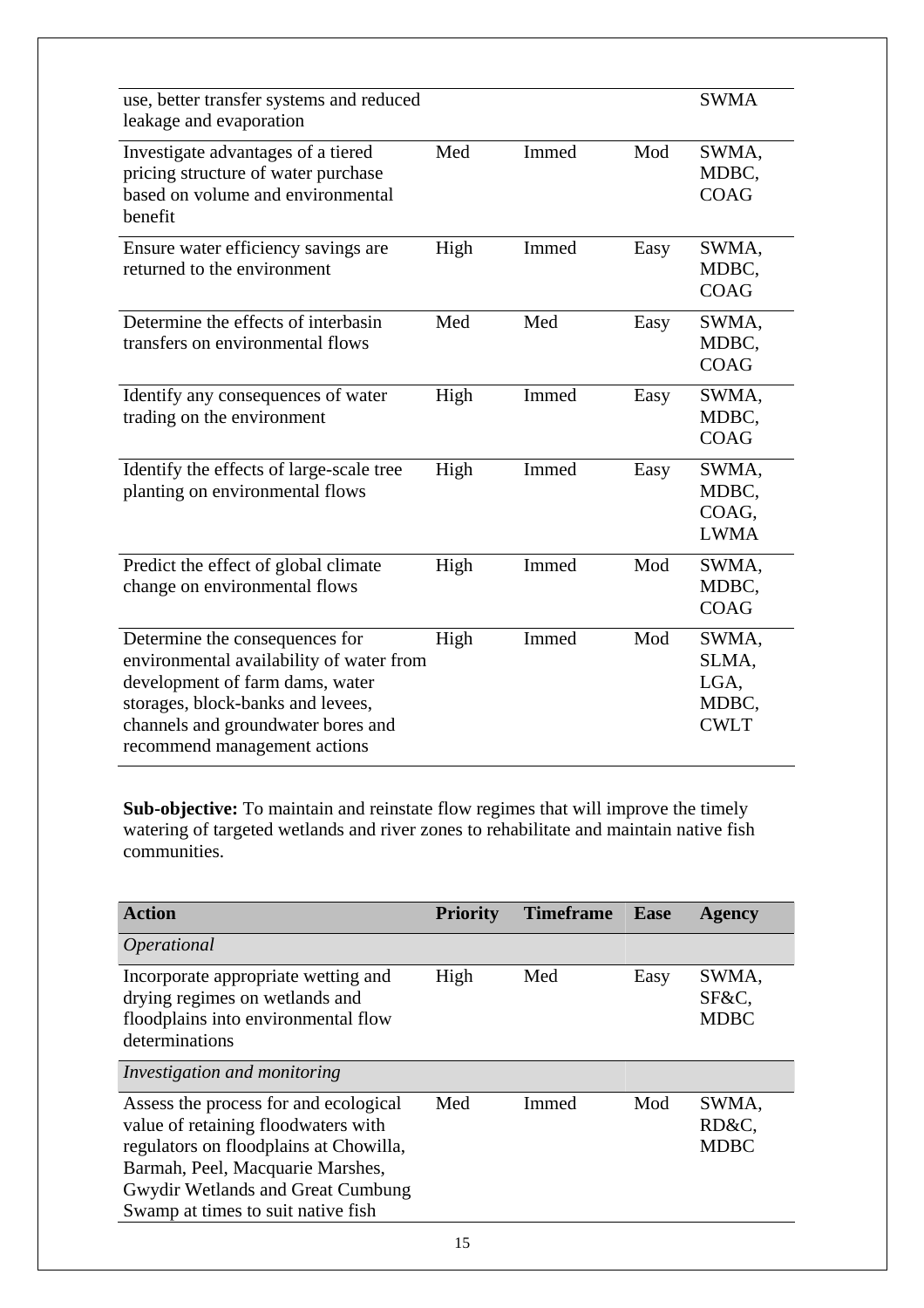| recruitment and growth                                                                                                                                                                         |      |       |      |                              |
|------------------------------------------------------------------------------------------------------------------------------------------------------------------------------------------------|------|-------|------|------------------------------|
| Assess the process for and ecological<br>value of retaining floodwaters on<br>floodplains by enhancing flood peaks<br>with dam releases from Hume.<br>Burrendong, Buffalo and Wyangala<br>dams | Med  | Immed | Hard | SWMA,<br><b>MDBC</b>         |
| Further develop and apply the Lower<br>Murray Floodplain Inundation Model to<br>assist in flow determinations for Lower<br>Murray floodplains                                                  | High | Immed | Easy | SWMA,<br>MDBC,<br><b>CMO</b> |
| Emphasise the importance of floodplain<br>channels and anabranches in plans for<br>wetland and floodplain inundation                                                                           | High | Med   | Easy | SWMA.<br>MDBC,<br>LGA        |

|                   | <b>Target</b>                                                  | <b>Timing</b> |
|-------------------|----------------------------------------------------------------|---------------|
| <b>Resource</b>   | Major elements of the natural flow regime that are important   | 2010          |
| condition         | to sustain native fish reinstated                              |               |
| <b>Management</b> | Key ecologically significant elements of the flow regime       | 2010          |
| <b>Action</b>     | reinstated to 80% of their natural occurrence                  |               |
|                   | Daily, seasonal and episodic natural flow variability          | 2010          |
|                   | reinstated to 80% of natural levels.                           |               |
|                   | Connections of river flows and floodplain reinstated to 80% of | 2005          |
|                   | their natural occurrence                                       |               |
|                   | Ensure water trading and water efficiency savings contribute   | 2004          |
|                   | substantial benefits to the environment                        |               |
|                   | Water available to the environment increased by $2\%$ per year | 2004          |
|                   | The ecological importance of flooding to the recruitment of    | 2005          |
|                   | five key native species documented                             |               |
|                   | Monitoring and auditing system in place for assessing          | 2004          |
|                   | performance of water management and success in                 |               |
|                   | implementing actions and achieving objectives                  |               |

## **Evaluation and performance criteria**

## *Empowerment*

- Community participation;
- Agreement on the cap on diversions and the development of new best practice techniques to satisfy the water requirements of both the environment and resource users;
- Agreed Basin-wide policy on the provision of flows for the benefit of native fish; and
- New flow regimes determined and operating rules adopted, in

consultation with responsible agencies, stakeholders and the community that better suit the native fish of the riverine environment.

## *Implementation*

- Implementation of agreed flow regimes which improve water operations for maximum native fish benefit.
- A maximum volume of water that can be extracted in a given month or season; and a minimum flow rate, below which water cannot be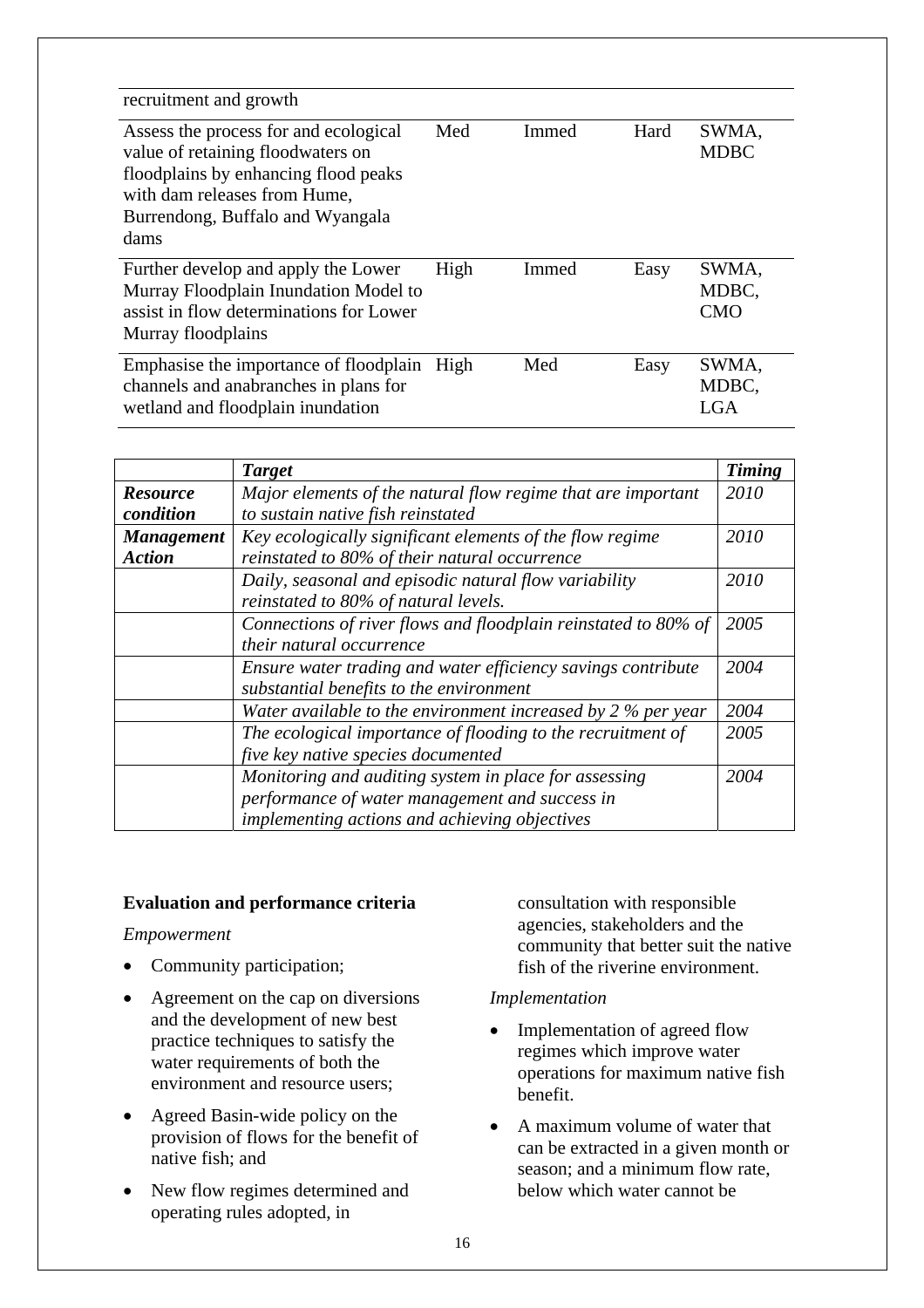extracted, determined for all rivers in the Murray-Darling Basin; and

• Releases below impoundments and weirs at a constant flow avoided. Instead releases should mimic the pattern of natural discharge events in the catchment. When this is not possible some flow variation should be introduced with the amplitude of

this variation around a desired level of ±20% in terms of river height;

## *Resource condition*

• Variation in the daily hydrographic regime of rivers in the Murray-Darling Basin should mimic the natural daily flow pattern expected without regulation or extraction.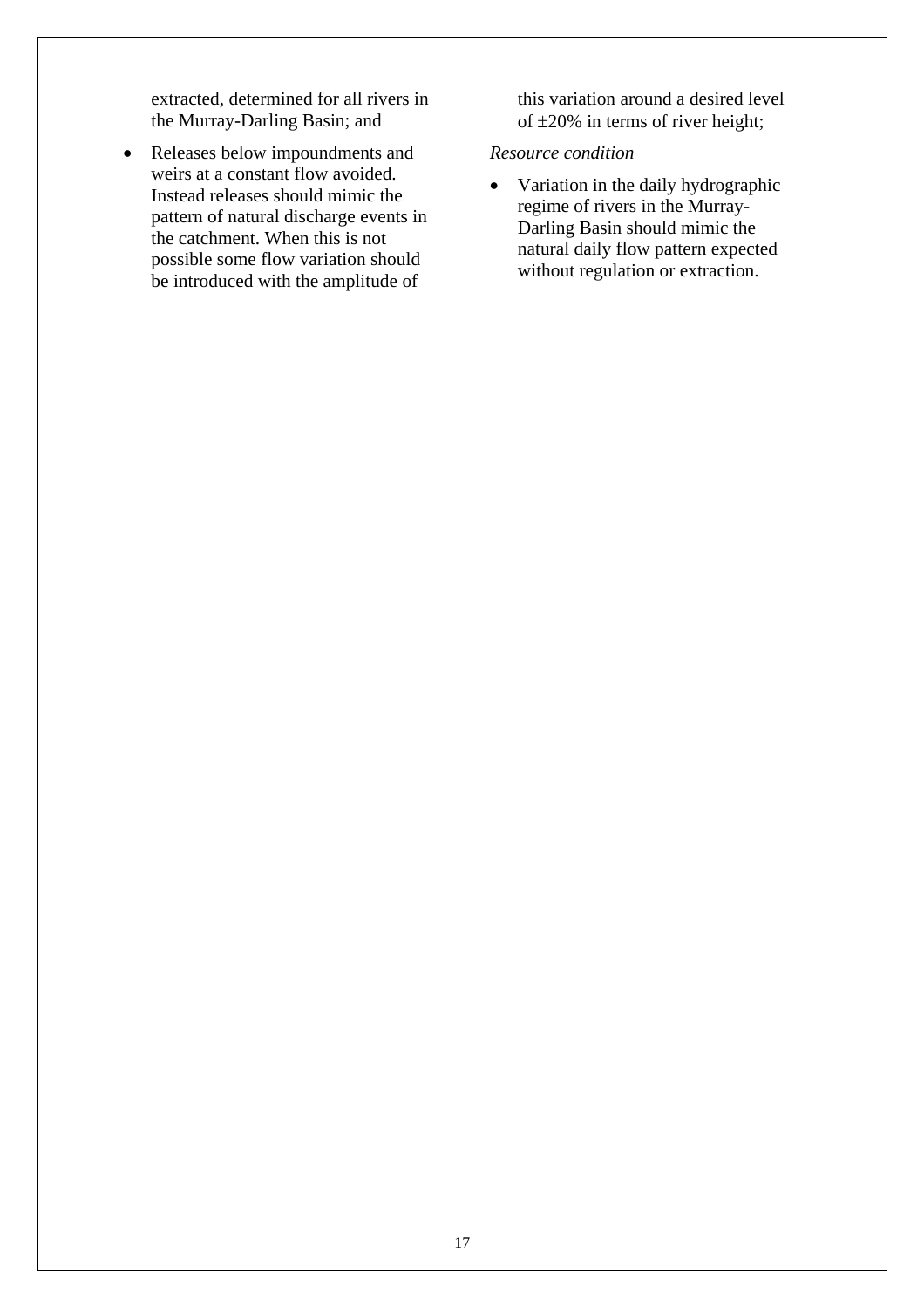# **Objective: To provide adequate passage for native fish throughout the Basin.**

Barriers such as dams, weirs, levees, causeways, culverts and road crossings can stop the natural migration patterns of many native fish species within the Basin. Such barriers prevent native fish from completing key components of their lifecycle. State agencies have recognised more than 3 600 barriers in the Basin, and only a small number have implemented engineering works or operating procedures to mitigate their impacts on fish movements.

**Sub-objective:** To reinstate fish passage in both upstream and downstream directions and in all seasons at artificial barriers throughout the Murray-Darling Basin.

| <b>Action</b>                                                                                                                                                                                                                                                                                                                                          | <b>Priority</b> | <b>Timeframe</b>      | <b>Ease</b> | <b>Agency</b>                 |
|--------------------------------------------------------------------------------------------------------------------------------------------------------------------------------------------------------------------------------------------------------------------------------------------------------------------------------------------------------|-----------------|-----------------------|-------------|-------------------------------|
| Overarching actions                                                                                                                                                                                                                                                                                                                                    |                 |                       |             |                               |
| Develop a Murray-Darling Basin Fish<br>Passage Program through the Fish<br>Passage Reference Group to integrate<br>State fishways programs, complete the<br>barriers database, design whole-<br>catchment fish migration strategies,<br>establish Basin-wide priorities for fish<br>passage works and pursue technological<br>advances in fish passage | High            | Currently<br>underway | Mod         | SF&C,<br>MDBC,<br><b>SWMA</b> |
| Create a Murray-Darling Basin<br>Fishways Database, including<br>assessment of the effectiveness of all<br>fishways and improvements required                                                                                                                                                                                                          | High            | Immed                 | Easy        | MDBC,<br>SF&C,<br><b>SWMA</b> |
| Extend NSW weirs review to other<br>states, review the need for all weirs and<br>target for removal those deemed<br>redundant                                                                                                                                                                                                                          | High            | Immed                 | Easy        | SWMA,<br><b>MDBC</b>          |
| Operational                                                                                                                                                                                                                                                                                                                                            |                 |                       |             |                               |
| Implement a fishways construction<br>program to prioritise, design, construct<br>and assess the performance of new<br>fishways under the Basin Fish Passage<br>Program                                                                                                                                                                                 | High            | Immed                 | Mod         | <b>MDBC</b>                   |
| Adopt the fish-passage priority-setting<br>scheme developed by CRCFE for<br>objectively determining fishway-site<br>priorities                                                                                                                                                                                                                         | High            | Immed                 | Easy        | MDBC,<br>SF&C,<br>R&DC        |
| Adopt criteria for effective fishways<br>specifying successful passage of 95% of<br>native fish seeking passage for 95% of<br>the time                                                                                                                                                                                                                 | High            | Immed                 | Easy        | MDBC,<br>SF&C.<br>R&DC        |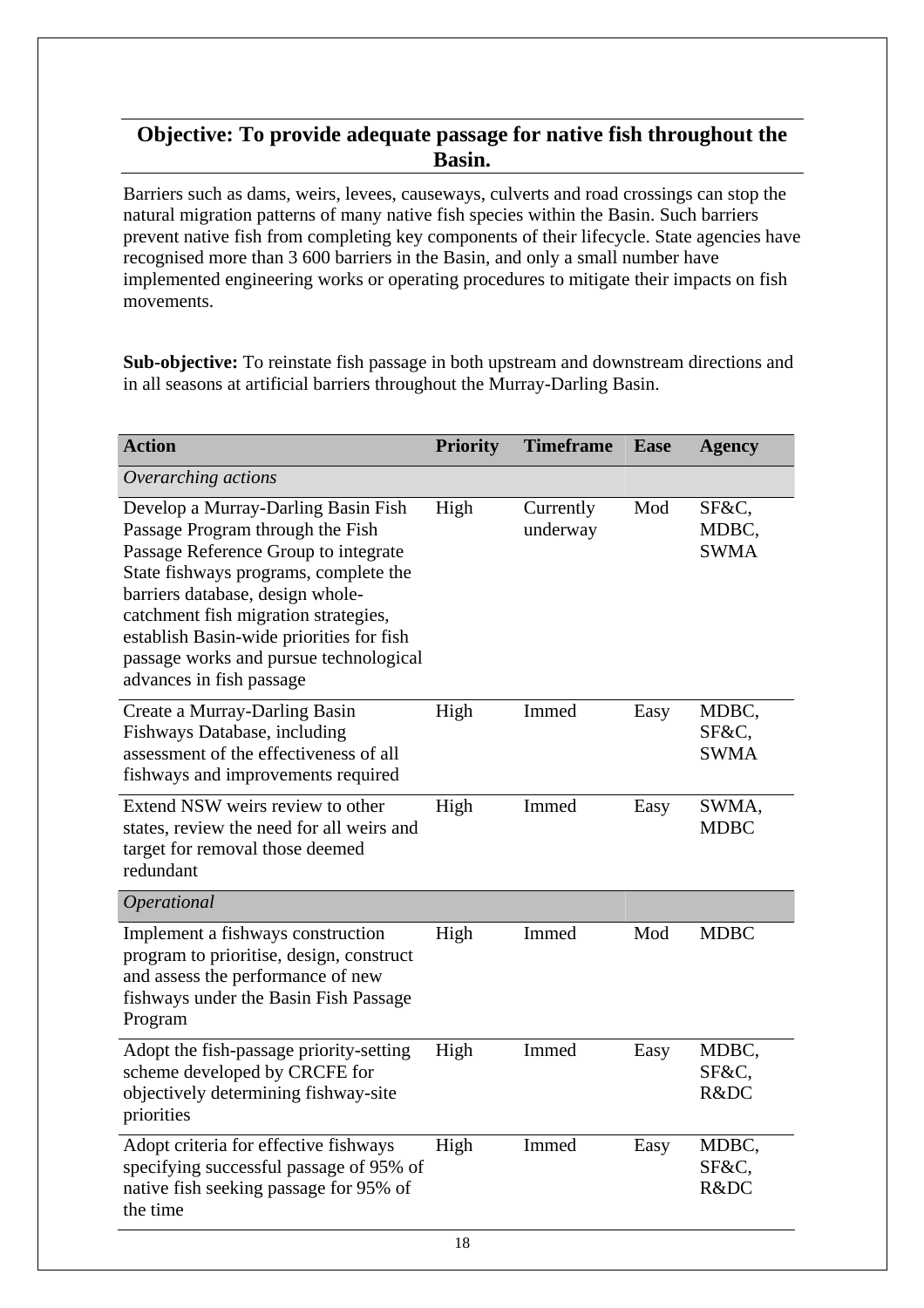| Develop a fishways rehabilitation<br>program to identify and rehabilitate all<br>ineffective fishways, and assess<br>subsequent performance                                                                    | High | Immed                 | Mod  | MDBC,<br>SWMA,<br>SF&C                 |
|----------------------------------------------------------------------------------------------------------------------------------------------------------------------------------------------------------------|------|-----------------------|------|----------------------------------------|
| Build experimental bypass and Deelder<br>fishways and assess their performance,<br>cost-effectiveness and suitability for<br>other Basin sites                                                                 | High | Immed                 | Easy | MDBC,<br>SF&C,<br>R&DC                 |
| Build experimental fishways for high<br>structures (barriers over 6m high) and<br>assess their performance                                                                                                     | High | Med                   | Mod  | SWMA,<br>MDBC,<br>SF&C                 |
| Develop and institute an operational<br>plan for managing each Basin fishway                                                                                                                                   | High | Immed                 | Easy | SWMA,<br>SLMA,<br>SF&C,<br><b>MDBC</b> |
| Revise operating procedures for weir-<br>gate manipulation, navigation-lock<br>operation and drown-out flows to<br>optimise fish passage pending fishway<br>construction for low barriers (under 6m<br>height) | Mod  | Immed                 | Easy | SWMA,<br><b>MDBC</b>                   |
| Modify weir removal and reinstatement<br>procedures to increase periods of open<br>river                                                                                                                       | High | Immed                 | Easy | SWMA,<br><b>MDBC</b>                   |
| Identify and protect anabranches and<br>other channels that can act as migration<br>pathways around barriers                                                                                                   | Med  | Immed                 | Easy | SWMA,<br><b>MDBC</b>                   |
| Investigations and monitoring                                                                                                                                                                                  |      |                       |      |                                        |
| Undertake economic analyses of Basin<br>fishways                                                                                                                                                               | Mod  | Immed                 | Easy | SWMA,<br>SLMA,<br>SF&C,<br><b>MDBC</b> |
| Quantify the spatial and temporal extent High<br>of fish diversion into irrigation systems<br>from rivers and storages and identify<br>requirements for management                                             |      | Immed                 | Mod  | MDBC,<br>R&DC,<br><b>CRC</b>           |
| Improve knowledge on the effects of<br>barriers on downstream movement of<br>juvenile and adult fish                                                                                                           | High | Current<br>activity   | Hard | MDBC,<br>SF&C,<br>R&DC                 |
| Complete research to evaluate low cost<br>and innovative fishway designs, to<br>optimise fishway designs and to assess<br>the needs for fishways on both banks of<br>major streams                             | High | Immed/curre Mod<br>nt |      | SWMA,M<br>DBC,<br>SF&C,<br>R&DC,       |
| Quantify the discharges and durations of Med<br>drown-out flows needed for fish passage<br>at a series of representative weirs                                                                                 |      | Med                   | Mod  | SWMA,<br><b>MDBC</b>                   |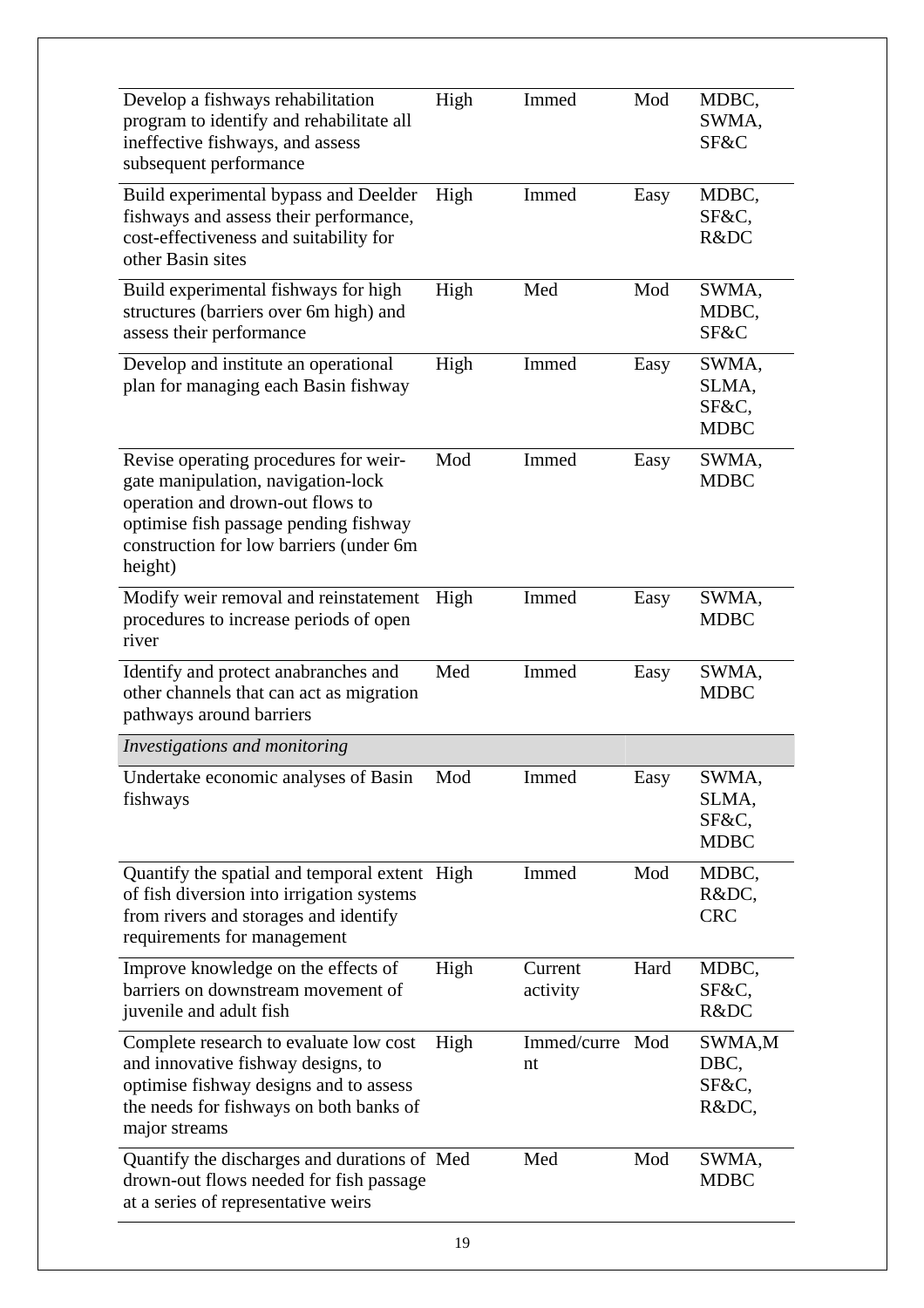| Review legal and licensing<br>arrangements in each jurisdiction and<br>provide benchmark best practice                         | Med  | Med   | Easy | SWMA,<br>SLMA,<br>SF&C.<br><b>MDBC</b> |
|--------------------------------------------------------------------------------------------------------------------------------|------|-------|------|----------------------------------------|
| Assess the implications of removing<br>barrages from the Murray River mouth                                                    | Med  | Med   | Easy | SWMA,<br><b>MDBC</b>                   |
| Assess the efficiency of operation of<br>current fishway designs                                                               | High | Immed | Easy | CRC,<br>MDBC,<br>SF&C.<br>R&DC         |
| Assess the suitability and efficiency of<br>current fishway designs for passing<br>large fish (e.g., Murray cod, Mulloway)     | Med  | Med   | Easy | CRC,<br>MDBC,<br>SF&C,<br>R&DC         |
| Monitor fish passage at a representative<br>series of fishways to provide<br>population-recovery and stock-<br>assessment data | High | Immed | Mod  | SWMA,<br><b>MDBC</b>                   |

**Sub-objective:** To reinstate and maintain fish passage in both upstream and downstream directions at environmental impediments in all seasons throughout the Murray-Darling Basin.

| <b>Action</b>                                                                                                                            | <b>Priority</b> | <b>Timeframe</b> | Ease | <b>Agency</b>                         |
|------------------------------------------------------------------------------------------------------------------------------------------|-----------------|------------------|------|---------------------------------------|
| Identify and assess behavioural barriers<br>such as thermal or water-chemistry<br>changes and include separately in<br>barriers database | Med             | Med              | Mod  | SWMA,<br>MDBC,<br>SF&C,<br><b>EPA</b> |
| Develop management plans to mitigate<br>behavioural barriers                                                                             | Med             | Med              | Mod  | SF&C                                  |
| Identify and protect anabranches and<br>other channels that can act as migration<br>pathways around behavioural barriers                 | High            | Med              | Easy | SF&C,<br><b>LGA</b>                   |

|                   | <b>Target</b>                                                                                           | <b>Timing</b> |
|-------------------|---------------------------------------------------------------------------------------------------------|---------------|
| <b>Resource</b>   | Reinstatement of 50% of migration pathways and passage                                                  | 2010          |
| <b>Condition</b>  | restored to 50% of all native-species' habitats that are                                                |               |
|                   | currently obstructed by artificial barriers                                                             |               |
| <b>Management</b> | 80% of existing fishways assessed as passing 95% of fish                                                | 2010          |
| <b>Action</b>     | seeking passage for 95% of the time                                                                     |               |
|                   | Effective fish passage restored at 20 most-significant barriers<br>as judged by priority-setting scheme | 2010          |
|                   | Removal of 20 of the most significant redundant barriers as                                             | 2010          |
|                   | judged by the State Weir reviews                                                                        |               |
|                   | Two high-level fishways completed and meeting performance                                               | 2005          |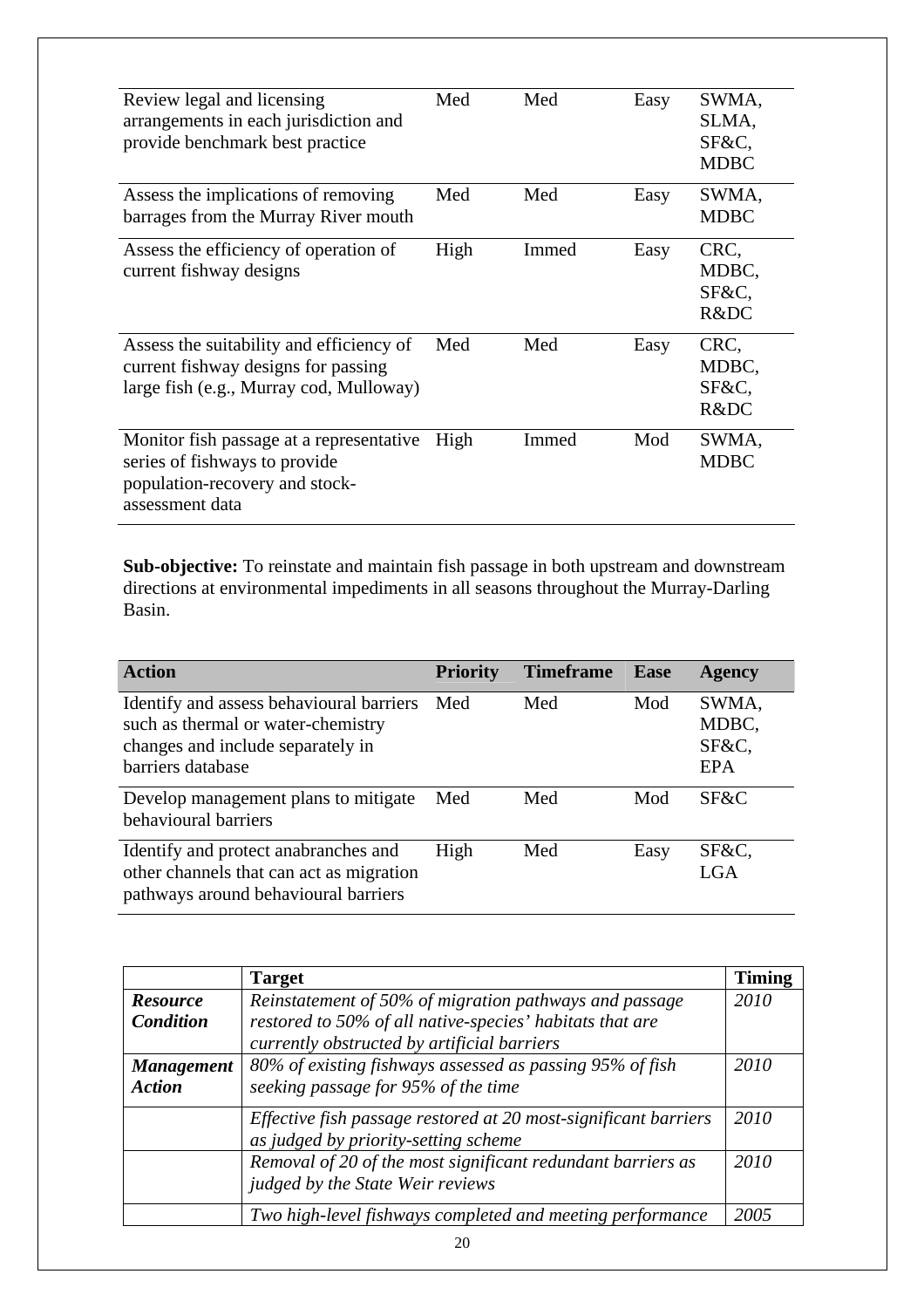| criteria                                                  |      |
|-----------------------------------------------------------|------|
| Assessments completed for innovative designs, passage for | 2005 |
| large species and passage downstream                      |      |
| One experimental bypass and one Deelder fishway built and | 2004 |
| assessed                                                  |      |
| No barriers to fish migration caused by altered flows     | 2004 |

## **Evaluation and performance criteria**

#### *Empowerment*

- State-based fishways programs continue to be supported; and
- Basin-wide support for integration of State-based fishways achieved.

## *Implementation*

• Removal or modification of structures impeding fish movement; and

• Fishways built and assessed as performing effectively.

## *Resource condition*

- Passage for fish should continually be improved; and
- Monitoring should show populations recovering.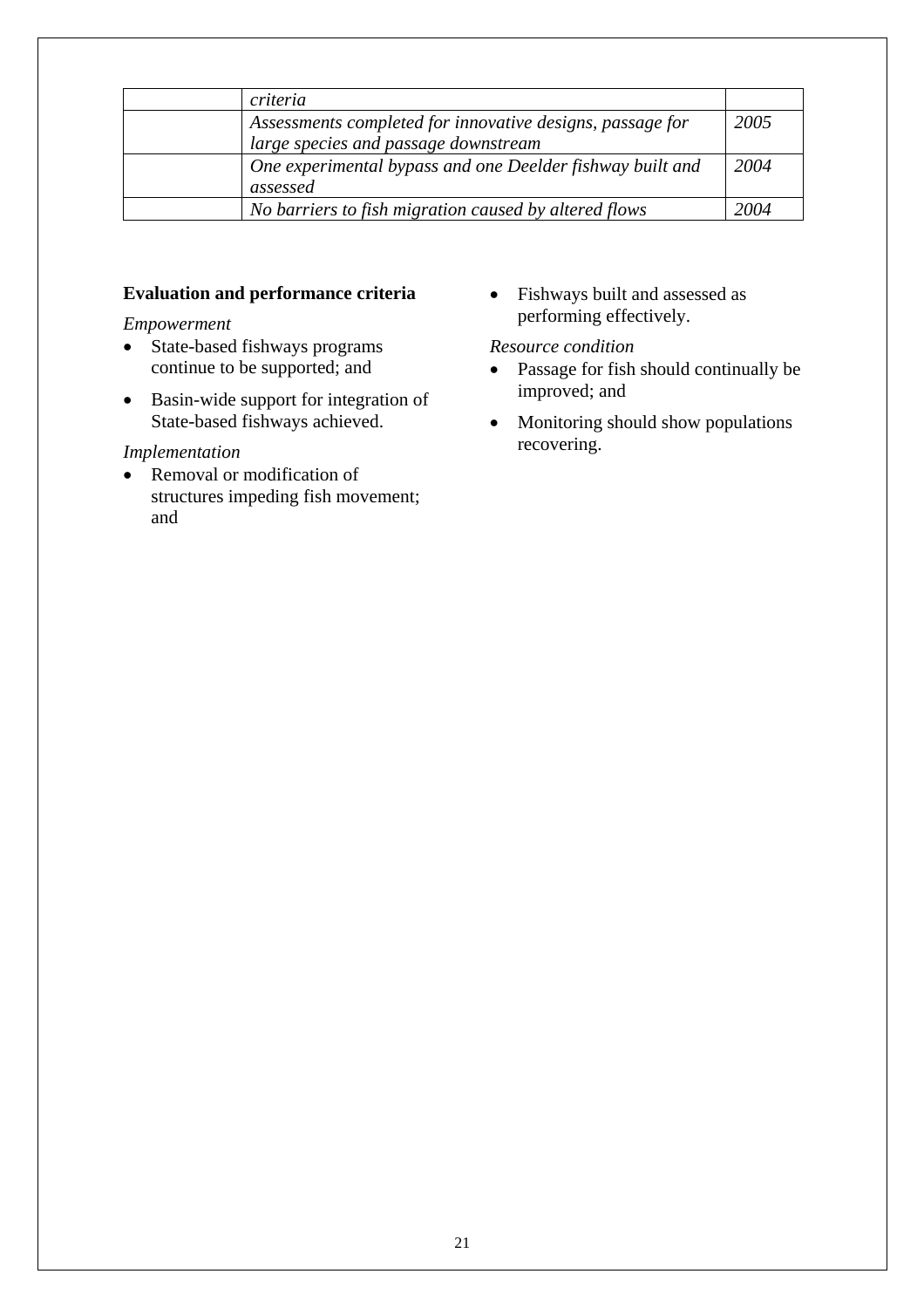# **Objective: To devise and implement recovery plans for threatened fish species and communities.**

A number of the Basin's native fish are listed on various national/State lists as being endangered, and there is potential for the extinction of some species in the future. Riskmanagement strategies are needed to reverse this trend of endangerment, for both individual species and fish communities. A comprehensive, adequate and representative network of fish conservation reserves needs to be established.

| <b>Action</b>                                                                                                                                                                                  | <b>Priority</b> | <b>Timeframe</b> | <b>Ease</b> | <b>Agency</b>                                   |
|------------------------------------------------------------------------------------------------------------------------------------------------------------------------------------------------|-----------------|------------------|-------------|-------------------------------------------------|
| Overarching actions                                                                                                                                                                            |                 |                  |             |                                                 |
| Establish a series of comprehensive,<br>adequate and representative river<br>conservation management zones                                                                                     | High            | Immed            | Mod         | MDBC,<br>LGA,<br>SF&C,<br>SLMA,<br><b>SWMA</b>  |
| Identify and protect areas of high<br>conservation values                                                                                                                                      | High            | Immed            | Mod         | MDBC,<br>CWLT,<br>SF&C.<br>SLMA,<br><b>SWMA</b> |
| Identify and alleviate major threatening<br>processes, particularly those affecting<br>multiple native fish species                                                                            | High            | Immed            | Hard        | MDBC,<br>CWLT,<br>SF&C,<br>SLMA,<br><b>SWMA</b> |
| Operational                                                                                                                                                                                    |                 |                  |             |                                                 |
| Support the writing of nominations for<br>listing threatened species, communities<br>and threatening processes under all<br>relevant legislation                                               | High            | Med              | Easy        | SF&C,<br><b>CWLT</b>                            |
| Establish representative scientific<br>reference areas                                                                                                                                         | Med             | Med              | Easy        | SF&C,<br><b>CWLT</b>                            |
| <b>Commission ASFB Threatened Species</b><br>Committee to review status of all native<br>fish species within Basin                                                                             | Med             | Immed            | Easy        | CWLT,<br>SF&C,<br><b>MDBC</b>                   |
| Prepare and implement Species<br>Recovery/Threat Abatement<br>Plans/Action statements for threatened<br>species and communities and<br>threatening processes under all relevant<br>legislation | High            | Med              | Easy        | SF&C,<br><b>CWLT</b>                            |
| Investigation and monitoring                                                                                                                                                                   |                 |                  |             |                                                 |
| Create an inventory of critical habitat<br>areas for threatened species and<br>communities                                                                                                     | High            | Immed            | Mod         | SF&C,<br><b>CWLT</b>                            |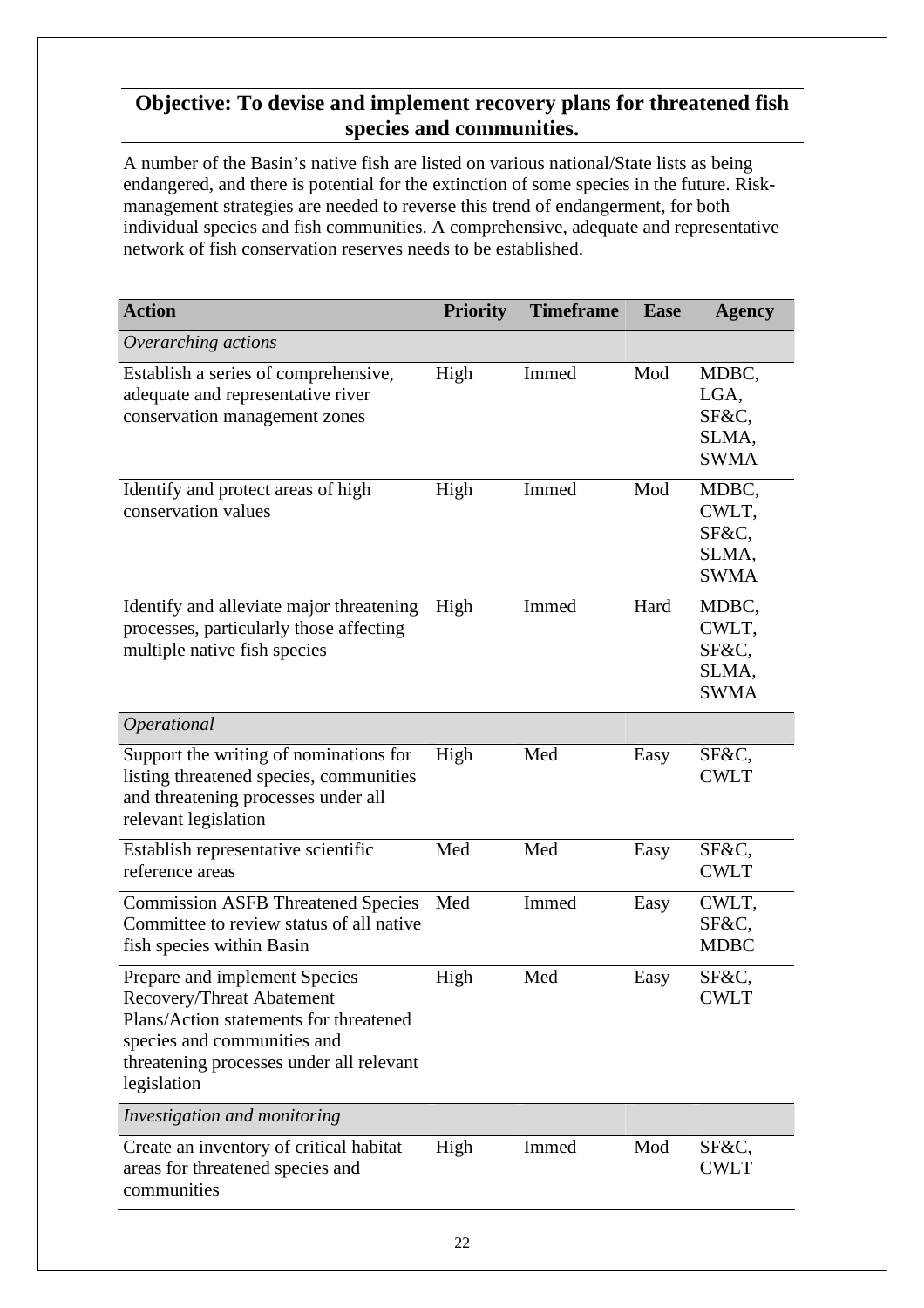|                   | <b>Target</b>                                            | <b>Timing</b> |
|-------------------|----------------------------------------------------------|---------------|
| <b>Resource</b>   | Population declines in all threatened species and        | 2010          |
| condition         | communities halted or reversed                           |               |
| <b>Management</b> | A comprehensive, adequate and representative network of  | 2005          |
| <b>Action</b>     | river conservation management zones established in each  |               |
|                   | river catchment.                                         |               |
|                   | 90% of key threatening processes leading to endangerment | 2010          |
|                   | halted or reversed                                       |               |
|                   | Legislation and compliance procedures to prevent the     | 2004          |
|                   | introduction of alien and non-endemic Australian fish    |               |
|                   | species into the Basin established in all jurisdictions  |               |
|                   | Conservation status of native fish in the Basin reviewed | 2004          |
|                   | Recovery programs funded and implemented for all         | 2005          |
|                   | threatened fish species and communities in the Basin     |               |

## **Evaluation and performance criteria**

#### *Empowerment*

- Community participation;
- Identification of major threats impacting endangered species;
- Review of the status of native fish species in the Basin; and
- Preparation of recovery plans for threatened species in the Basin.

## *Implementation*

• Removal or reduction in the impact of threatening processes;

- Implementation of recovery plans for threatened species and communities; and
- Areas of high conservation value identified and protected.

#### *Resource condition*

- No further native species or ecological community being listed as extinct, endangered or vulnerable;
- Improved viability of native species listed as endangered or vulnerable; and
- Degree of impact of threatening processes decreased.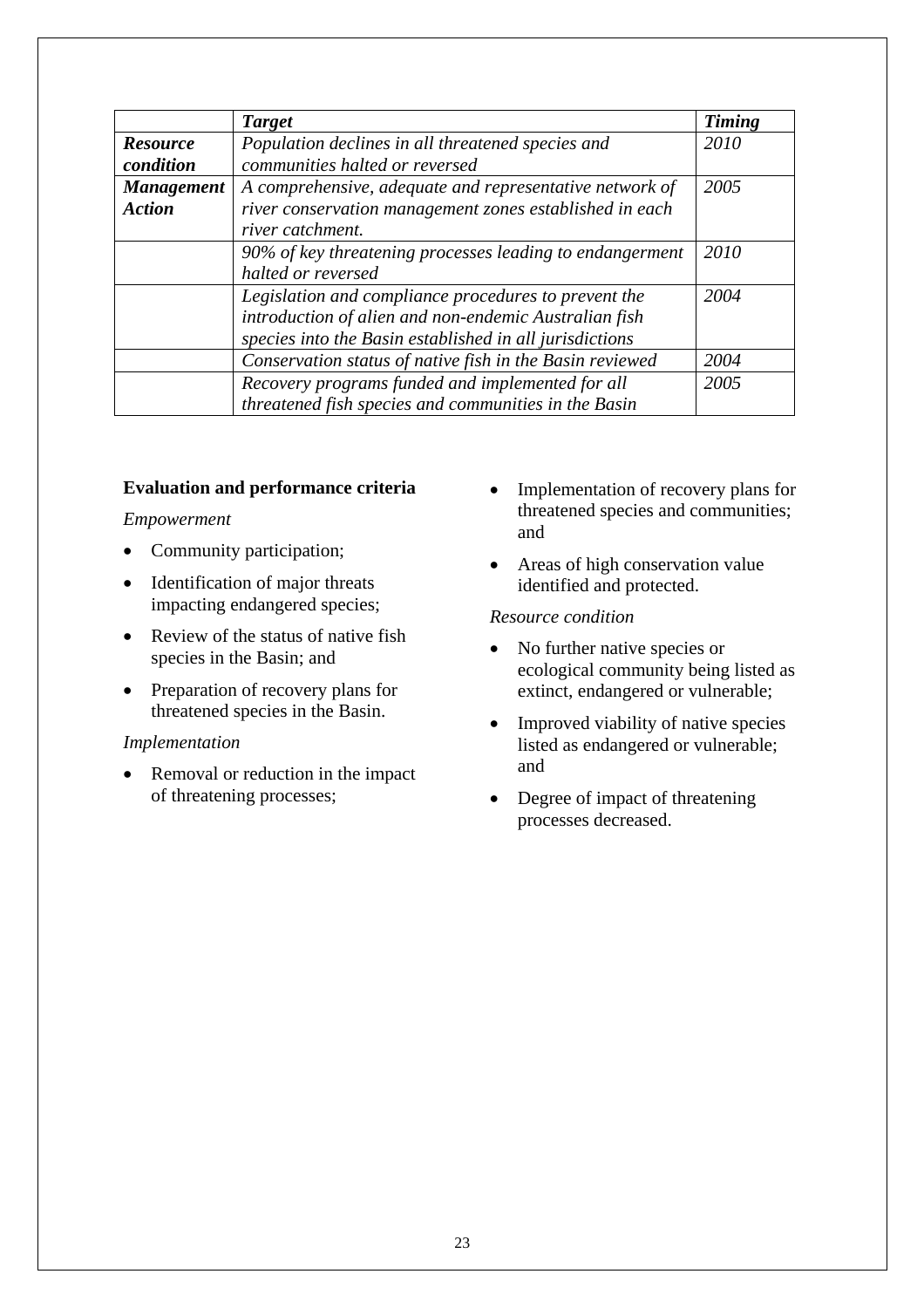# **Objective: To create and implement management plans for all nonthreatened fish species and communities.**

Substantial declines have occurred in populations of many native non-threatened species. Such declines may be rapid or masked by other factors. The cost and effort of maintaining healthy populations are far outweighed by the resources necessary to reverse the conservation status of threatened species. Appropriate management arrangements for all fish need to be implemented.

| <b>Action</b>                                                                                                                                     | <b>Priority</b> | <b>Timeframe</b> | <b>Ease</b> | <b>Agency</b>                 |
|---------------------------------------------------------------------------------------------------------------------------------------------------|-----------------|------------------|-------------|-------------------------------|
| <i><b>Operational</b></i>                                                                                                                         |                 |                  |             |                               |
| Accommodate non-threatened species<br>within fish community recovery plans                                                                        | High            | Immed            | Easy        | CWLT,<br>SF&C                 |
| Develop management plans with clear<br>objectives for all fish species                                                                            | Med             | Med              | Easy        | CWLT,<br>SF&C                 |
| Create and implement fisheries<br>management plans for all recreationally<br>or commercially exploited fish in the<br>Basin                       | High            | Med              | Easy        | CWLT,<br>SF&C                 |
| Investigation and monitoring                                                                                                                      |                 |                  |             |                               |
| Establish facilities and procedures for<br>monitoring the abundance, distribution<br>and population structure of all fish<br>species in the Basin | High            | Med              | Hard        | CWLT,<br>SF&C,<br><b>MDBC</b> |
| Predict future trends of all fish species<br>using monitoring data and population<br>modelling                                                    | Med             | Med              | Mod         | SF&C                          |

|                   | <b>Target</b>                                                | Timing |
|-------------------|--------------------------------------------------------------|--------|
| <b>Resource</b>   | No additions to the threatened fish conservation listings by | 2010   |
| condition         | Commonwealth, State, professional or NGO agencies            |        |
|                   | No long-term contractions in the range or abundance of       | 2010   |
|                   | any native species                                           |        |
| <b>Management</b> | Potential and current threats to non-listed species          | 2004   |
| <b>Action</b>     | identified                                                   |        |
|                   | Fisheries management plans in place for all exploited        | 2005   |
|                   | species                                                      |        |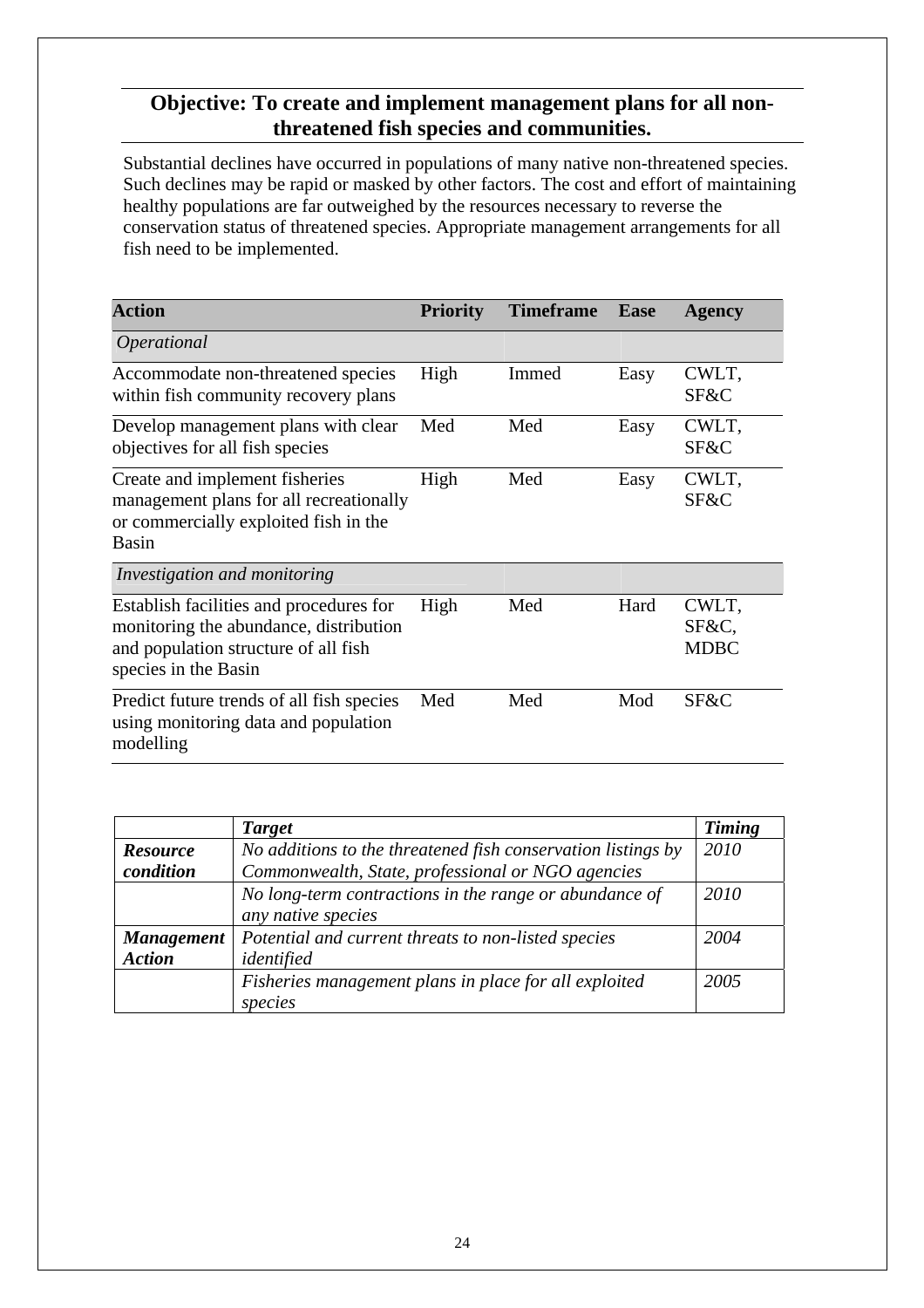## **Evaluation and performance criteria**

## *Empowerment*

• Develop fish community recovery plans.

## *Implementation*

- Implement fish community recovery plans; and
- Implement fisheries management plans.

## *Resource condition*

- No further native species or ecological community listed as extinct, endangered or vulnerable; and
- Improved viability of native species; and
- Degree of impact of threatening processes decreased.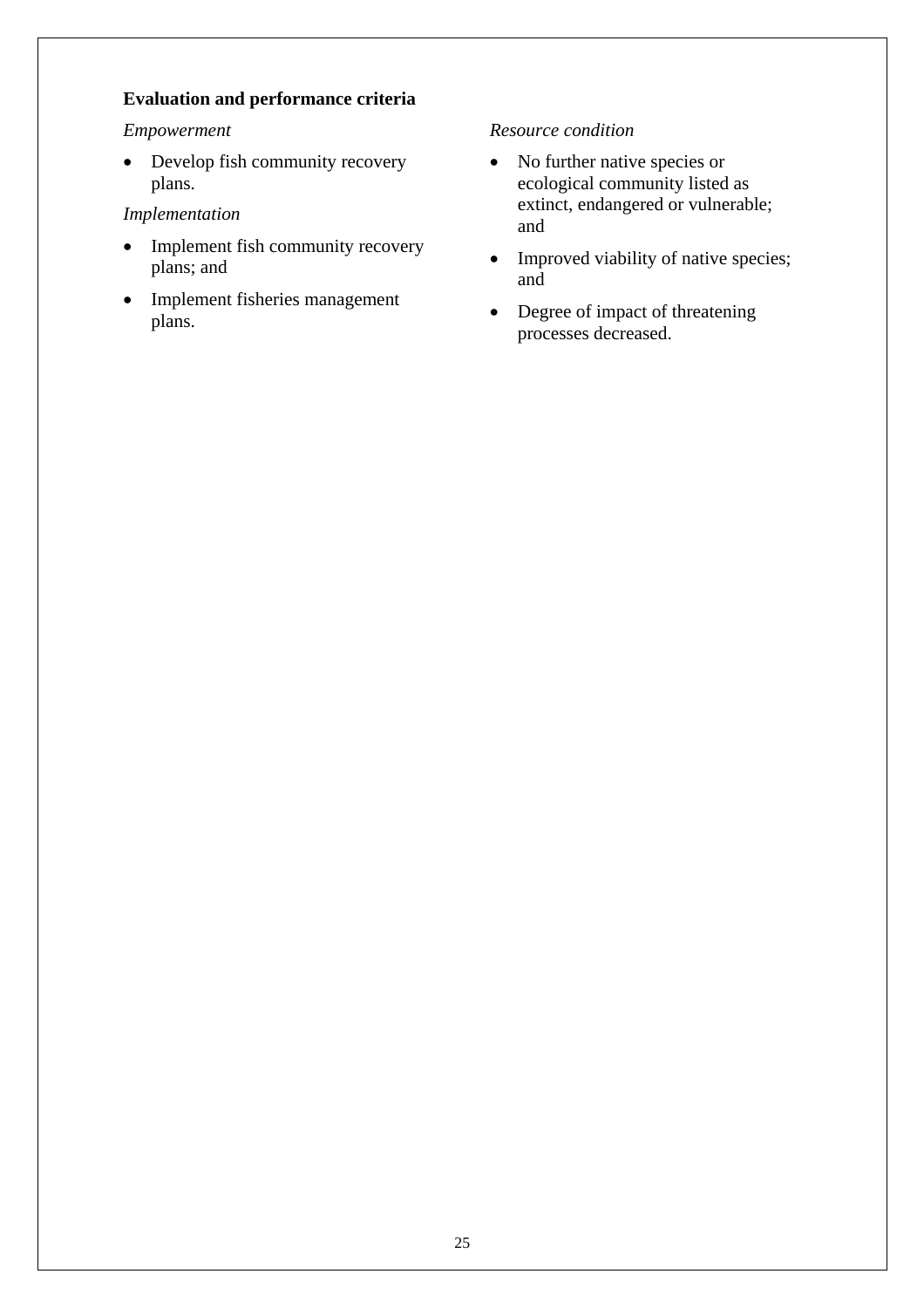## **Objective: To control and manage carp and other alien fish species effectively.**

The Basin already contains at least 11 alien fish species in the wild, some in pest proportions, and further introductions are inevitable over time. Both the abundance and attributes of some alien fish including carp continue to cause damage to habitats and populations of native species. Management needs to minimise the risk of future introductions and seek to tackle the problems of existing introductions.

**Sub-objective:** To implement strategies to control or eradicate existing alien species.

| <b>Action</b>                                                                                                                                              | <b>Priority</b> | <b>Timeframe</b>      | <b>Ease</b> | <b>Agency</b>                |
|------------------------------------------------------------------------------------------------------------------------------------------------------------|-----------------|-----------------------|-------------|------------------------------|
| Overarching actions                                                                                                                                        |                 |                       |             |                              |
| Develop database and maps of alien fish High<br>species in the Basin including data on<br>the location, impacts and status of key<br>species               |                 | Immed                 | Easy        | SF&C                         |
| Operational                                                                                                                                                |                 |                       |             |                              |
| Develop management plans that identify High<br>and rank areas for action on pest alien<br>species, implement regional control<br>strategies in these areas |                 | Med                   | Mod         | SF&C                         |
| Implement the goals and strategies of<br>the National Management Strategy for<br>Carp Control                                                              | High            | Immed                 | Mod         | MDBC,<br>CWLT,<br>SF&C, CMO  |
| Develop management plans for<br>controlling alien pest species, using pest<br>management principles and risk<br>management strategies                      | High            | Immed                 | Mod         | SF&C                         |
| Ensure consistent legal status and<br>approach to alien species management<br>across the Basin                                                             | Med             | Immed                 | Easy        | SF&C                         |
| Identify major donor regions,<br>recruitment areas and dispersal<br>pathways for all alien species                                                         | High            | Immed                 | Easy        | SF&C                         |
| Prepare national management strategies<br>and research plans for all existing alien<br>species other than carp                                             | Mod             | Med                   | Easy        | SF&C                         |
| Identify areas which are currently free<br>of alien species and protect them from<br>future invasion                                                       | Mod             | Immed                 | Hard        | SF&C,<br>CMO,<br><b>MDBC</b> |
| Test the effectiveness of existing carp<br>eradication and control techniques                                                                              | High            | Immed/curre Mod<br>nt |             | SF&C,<br>CMO, UNI            |
| Review existing angling regulations to<br>maximise the impacts of fishing on                                                                               | Med             | Med                   | Mod         | SF&C                         |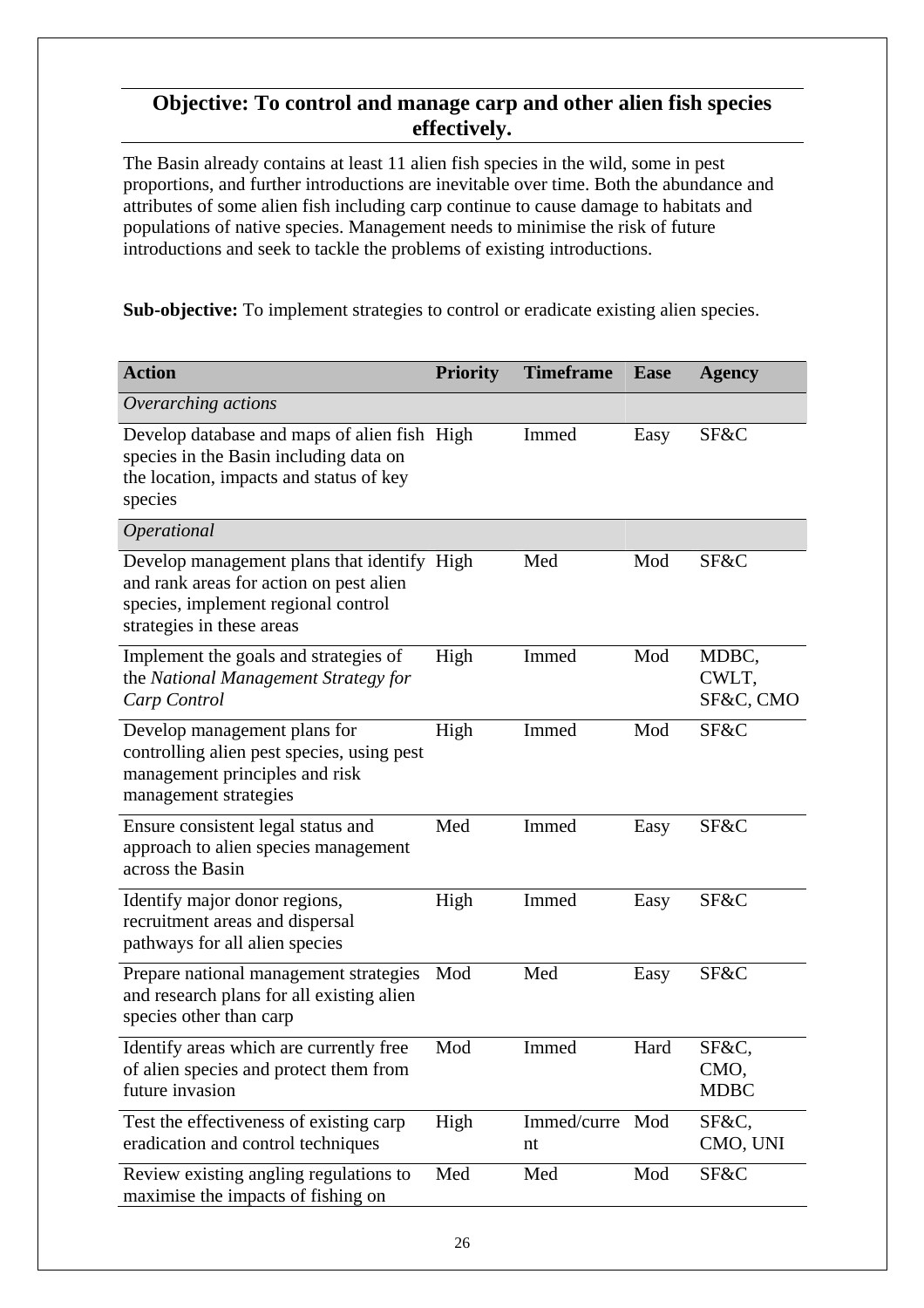| undesirable alien species                                                                                     |     |     |     |                      |  |  |
|---------------------------------------------------------------------------------------------------------------|-----|-----|-----|----------------------|--|--|
| Investigation and monitoring                                                                                  |     |     |     |                      |  |  |
| Develop and implement a research<br>strategy to support research to show the<br>impacts of alien fish species | Med | Med | Mod | SF&C,<br><b>MDBC</b> |  |  |
| Develop monitoring facilities and<br>procedures to assess the success of pest<br>management actions           | Med | Med | Mod | SF&C,<br><b>MDBC</b> |  |  |

Sub-objective: To prevent the introduction and establishment of new alien species and to develop strategies for management.

| <b>Action</b>                                                                                                                                                      | <b>Priority</b> | <b>Timeframe</b> | <b>Ease</b> | <b>Agency</b>                 |
|--------------------------------------------------------------------------------------------------------------------------------------------------------------------|-----------------|------------------|-------------|-------------------------------|
| Overarching actions                                                                                                                                                |                 |                  |             |                               |
| Implement risk management strategies<br>to limit the potential for new fish<br>species to invade the Basin, especially<br>through the aquarium trade               | High            | Immed            | Easy        | <b>CWLT</b><br>SF&C           |
| Establish procedures to prevent the<br>introduction of alien and non-endemic<br>Australian fish species into the Basin                                             | High            | Immed            | Easy        | SF&C,<br>CWLT,<br><b>MDBC</b> |
| Operational                                                                                                                                                        |                 |                  |             |                               |
| Develop a rapid response system for<br>new pest species in the Basin                                                                                               | Mod             | Immed            | Easy        | SF&C                          |
| Develop a contingency plan for<br>eliminating tilapia following invasion of<br>the Basin                                                                           | High            | Immed            | Easy        | SF&C                          |
| Develop management options that<br>utilise best management practices for<br>the assessment and development of risk<br>management strategies for potential<br>pests | Med             | Med              | Mod         | SF&C                          |
| Prepare contingency plans and outbreak<br>control strategies for anticipated alien<br>species                                                                      | Med             | Med              | Mod         | SF&C                          |
| Review the potential for new fish<br>species to invade the Basin, especially<br>through the aquarium trade and predict<br>the impacts of such invasions            | High            | Immed            | Easy        | CWLT,<br>SF&C.<br>UNI, CRC    |
| Develop and implement risk<br>management procedures to minimise the<br>risks of invasion through the import of<br>aquarium species                                 | Med             | Med              | Mod         | CWLT,<br>SF&C                 |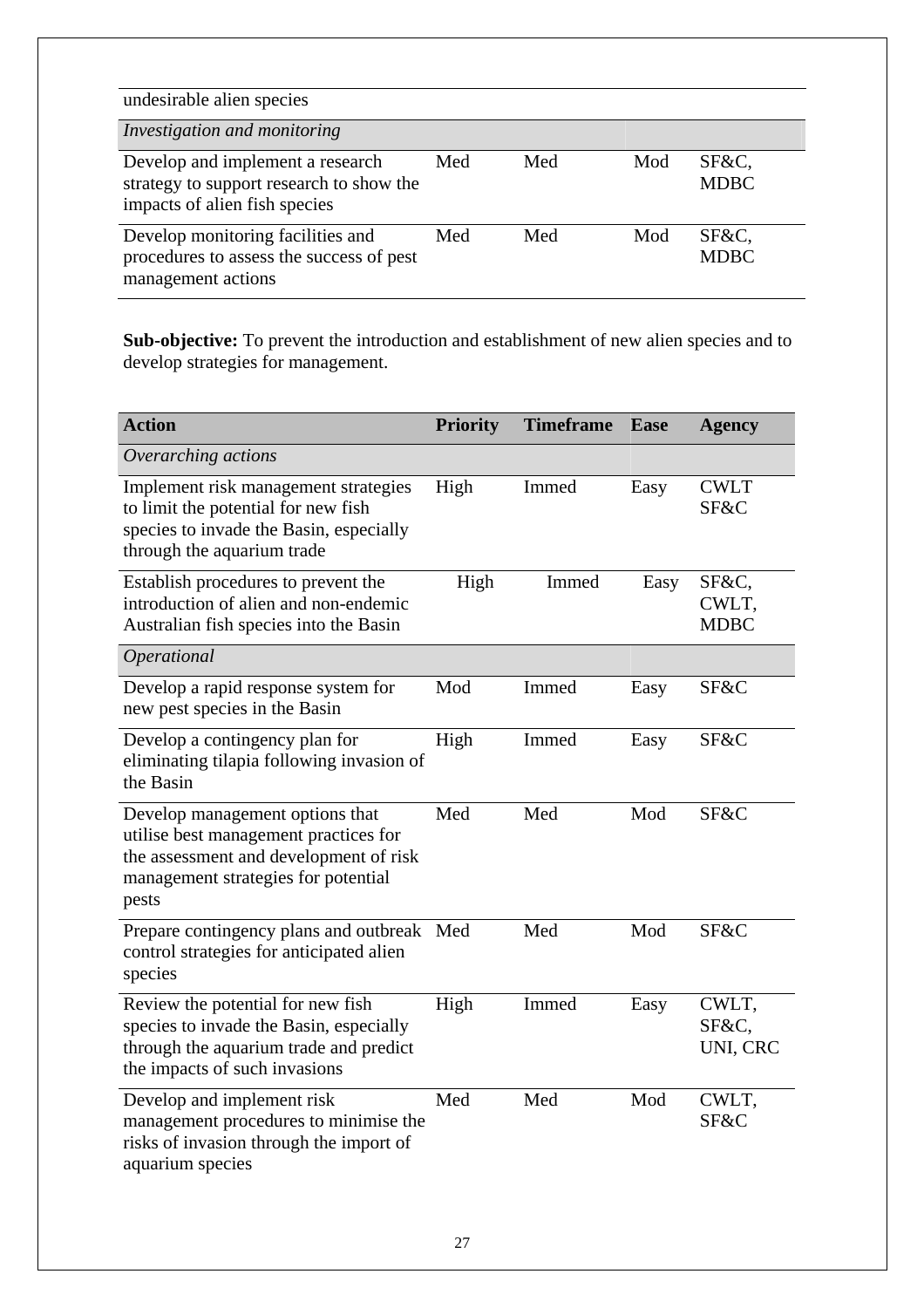| Investigation and monitoring                                                                                         |     |       |      |                        |
|----------------------------------------------------------------------------------------------------------------------|-----|-------|------|------------------------|
| Review existing controls on imports,<br>movement, security and potential<br>escapes within the ornamental fish trade | Med | Med   | Mod  | CWLT,<br>SF&C          |
| Assess the likely ecological impacts of<br>alien fish species identified as<br>threatening invasion of the Basin     | Mod | Immed | Easy | CRC,<br>SF&C,<br>CSIRO |

**Sub-objective:** To prevent the escape of aquaculture species by ensuring that all aquaculture facilities are secure.

| <b>Action</b>                                                                                                                   | <b>Priority</b> | <b>Timeframe</b> Ease |      | <b>Agency</b> |
|---------------------------------------------------------------------------------------------------------------------------------|-----------------|-----------------------|------|---------------|
| Develop and enforce minimum-<br>requirements legislation for secure<br>containment of all aquaculture species<br>and facilities | Med             | Med                   | Mod  | SF&C          |
| Prepare contingency plans to cope with Med<br>potential security breaches                                                       |                 | Med                   | Easy | SF&C          |

|                   | <b>Target</b>                                               | <b>Timing</b> |
|-------------------|-------------------------------------------------------------|---------------|
| <b>Resource</b>   | The distribution and abundance of selected alien species    | 2010          |
| condition         | reduced by 30% at selected locations                        |               |
| <b>Management</b> | Control measures for alien pest species implemented across  | 2010          |
| <b>Action</b>     | 90% of the Basin                                            |               |
|                   | Priority sites for pest species control identified in each  | 2004          |
|                   | jurisdiction                                                |               |
|                   | Legislative and policy measures in each jurisdiction        | 2004          |
|                   | implemented and complied with to prevent future             |               |
|                   | introductions and restrict range expansions                 |               |
|                   | Basin communities informed of the problems and threats from | 2004          |
|                   | alien species and supporting management actions             |               |

## **Evaluation and performance criteria**

*Empowerment* 

- Development of threat abatement plans for alien pest species across the Basin;
- Development of pest management principles and management options for the aquatic environment; and
- Improved understanding and community participation.

## *Implementation*

- Implementation of pest management/control programs for the riverine environment; and
- Agreed Basin-wide policy on the control and eradication of pest species.

## *Resource condition*

• Reduction in the number, distribution and abundance of alien pest species in the Basin.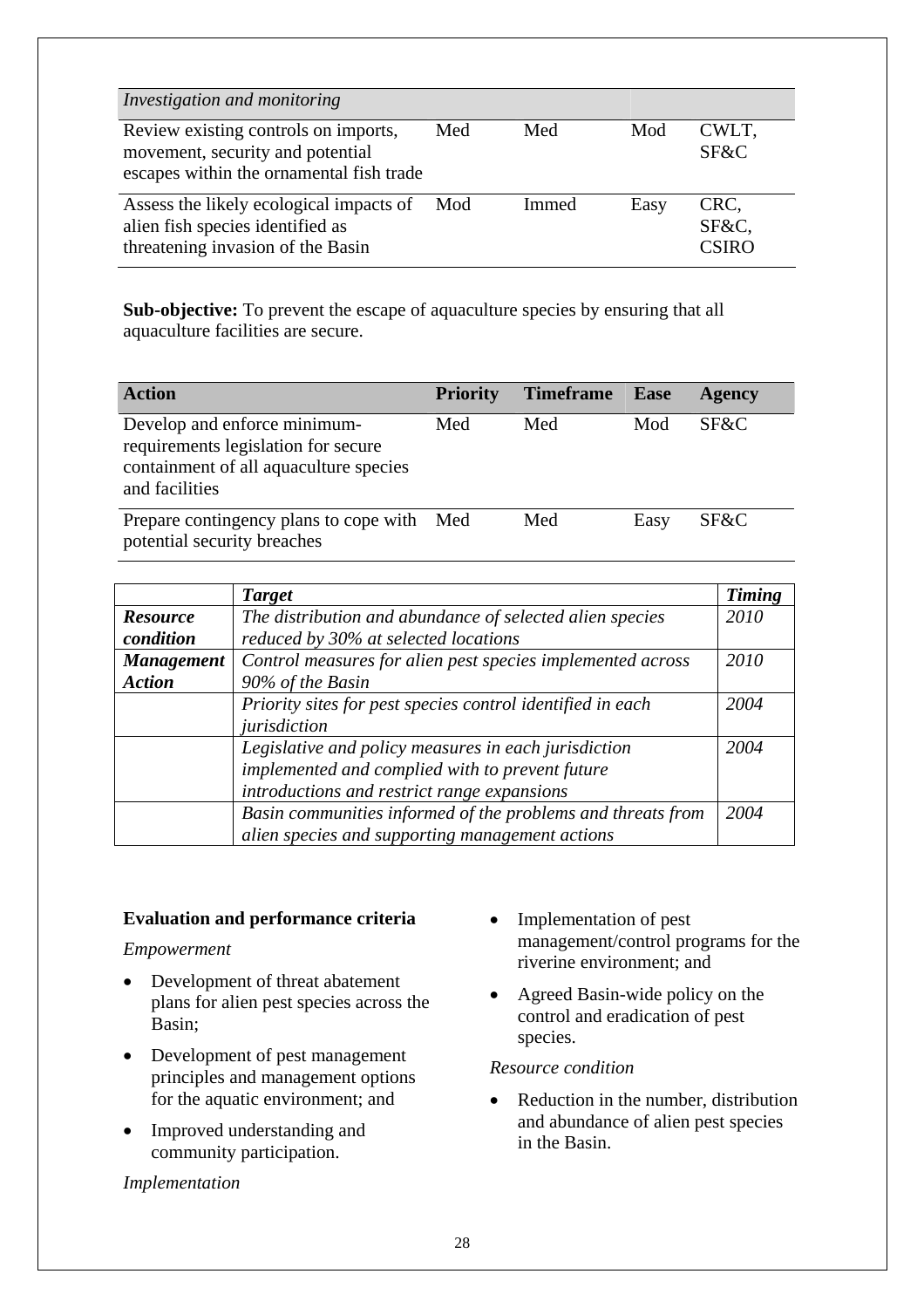# **Objective: To increase understanding of fish diseases and parasites and to protect native fish from them.**

Both exotic and endemic disease outbreaks have potentially devastating effects on native fish populations. However, our knowledge of fish diseases and parasites is far from complete. The potential sources and risks of disease outbreak need to be determined. Attention also needs to be paid to the mechanisms that transfer diseases and parasites across the Basin.

| <b>Action</b>                                                                                                                                               | <b>Priority</b> | <b>Timeframe</b> | <b>Ease</b> | <b>Agency</b>                        |
|-------------------------------------------------------------------------------------------------------------------------------------------------------------|-----------------|------------------|-------------|--------------------------------------|
| Overarching actions                                                                                                                                         |                 |                  |             |                                      |
| Promote and support research on<br>endemic and threatening diseases and<br>parasites of all fish species in the Basin                                       | High            | Long             | Mod         | SF&C,<br>CWLT,<br><b>MDBC</b>        |
| Prepare a detailed review and<br>recommendations on fish-health issues<br>in the Basin                                                                      | High            | Immed            | Easy        | SF&C,<br>CWLT,<br>CRC,               |
| Operational                                                                                                                                                 |                 |                  |             |                                      |
| Develop contingency plans for exotic<br>disease outbreaks                                                                                                   | High            | Immed            | Easy        | SF&C                                 |
| Establish risk assessment as an integral<br>part of all aquaculture developments                                                                            | High            | Immed            | Easy        | SF&C                                 |
| Implement a comprehensive scheme for<br>hatchery accreditation                                                                                              | High            | Immed            | Mod         | SF&C                                 |
| Investigation and monitoring                                                                                                                                |                 |                  |             |                                      |
| Complete the screening of aquatic fauna Med<br>to assess their significance for managing<br>the viral disease, epizootic<br>haematopoietic necrosis (EHNV)  |                 | Med              | Mod         | CWLT,<br>SF&C                        |
| Assess the health risk to Basin fish from Med<br>Barramundi picorna-like virus (BPLV)                                                                       |                 | Med              | Easy        | CWLT,<br>SF&C                        |
| Complete a health-risk assessment of<br>the practice of inter-basin water<br>transfers                                                                      | Med             | Immed            | Easy        | SF&C                                 |
| Assess fish-health implications from<br>water-quality changes such as black-<br>water flows, cold water pollution and<br>summer releases from Lake Victoria | Med             | Med              | Mod         | SF&C,<br>MDBC,<br>CRC,<br><b>UNI</b> |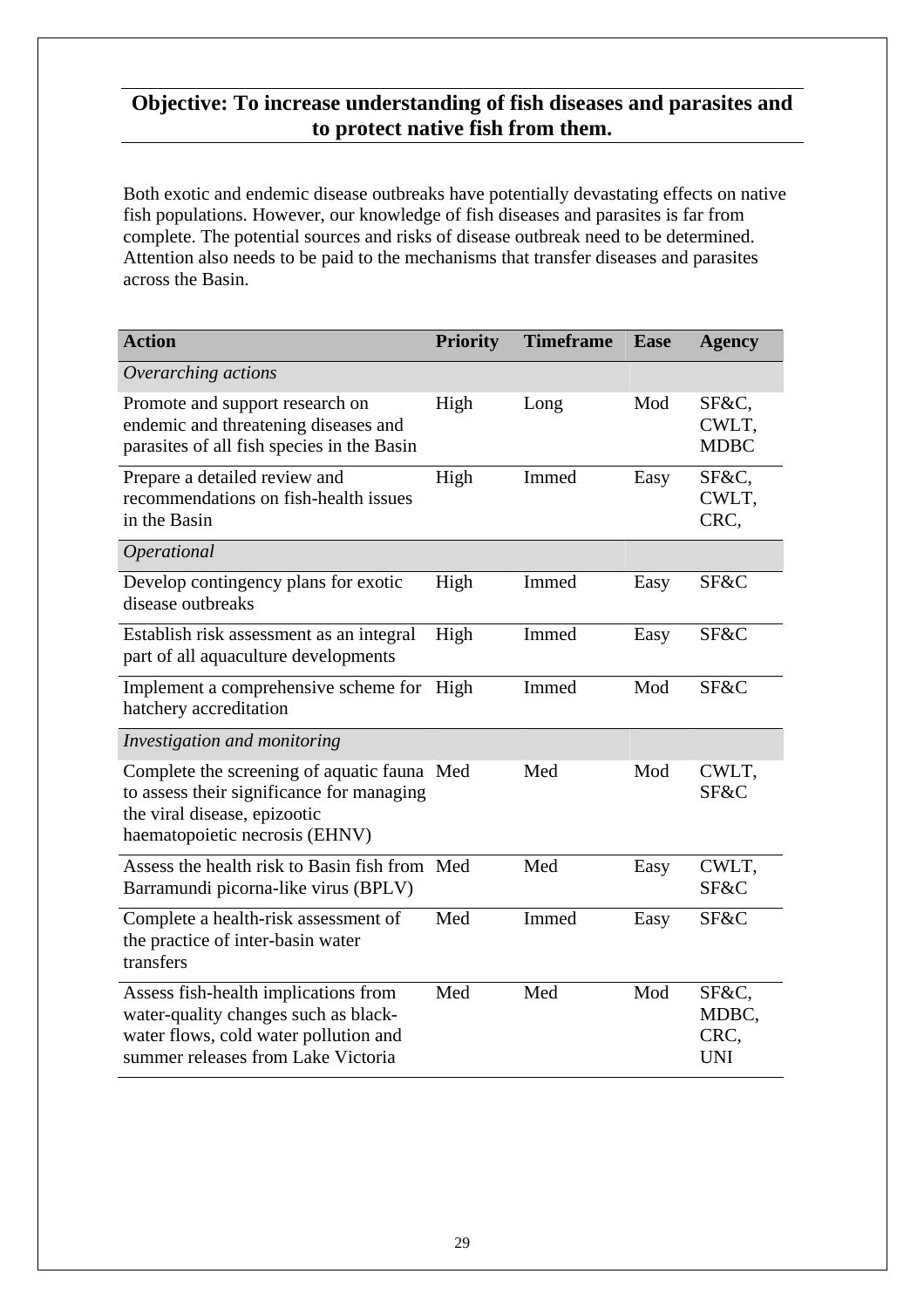|                   | <b>Target</b>                                                  | <b>Timing</b> |
|-------------------|----------------------------------------------------------------|---------------|
| <b>Resource</b>   | No introduction or outbreak of detrimental native fish         | 2010          |
| condition         | diseases or parasites                                          |               |
| <b>Management</b> | Basin-wide risk management procedures implemented for          | 2004          |
| <b>Action</b>     | preventing and managing outbreaks                              |               |
|                   | Fish health review completed and recommendations adopted       | 2004          |
|                   | Hatchery certification scheme functioning in all jurisdictions | 2004          |
|                   | Hatchery accreditation scheme functioning in all jurisdictions | 2004          |

## **Evaluation and performance criteria**

## *Empowerment*

- Development of risk management plans for disease outbreaks;
- Establishment of effective monitoring processes; and
- Development of Basin-wide procedures for preventing and controlling disease outbreaks.

## *Implementation*

- Agreed Basin-wide protocols for minimising disease outbreaks; and
- Accreditation procedure implemented for hatcheries and aquaculture industry.

## *Resource condition*

• No significant reduction in the population distributions, abundances or numbers of native fish species due to disease outbreaks.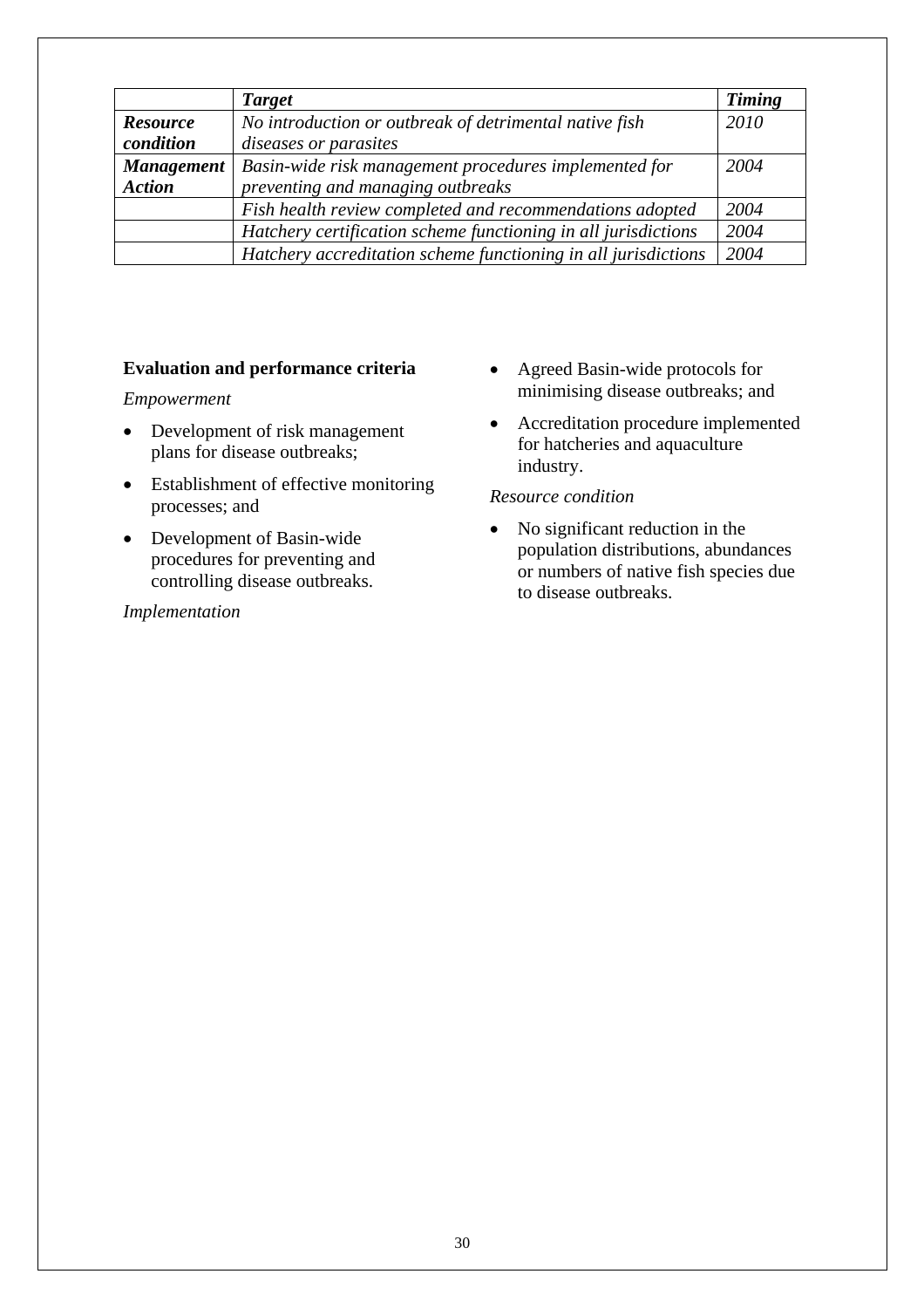# **Objective: To manage recreational and commercial fisheries in a sustainable way.**

The exploitation of fish by both the recreational and commercial sectors, together with illegal activities, has made substantial impacts on the viability of native fisheries in some regions of the Basin. Fish populations need to be returned to a viable, sustainable status to provide for ecologically sustainable fisheries in the future.

**Sub-objective:** To protect riverine fish populations from the adverse impacts of fishing.

| <b>Action</b>                                                                                                                                                  | <b>Priority</b> | <b>Timeframe</b> | <b>Ease</b> | <b>Agency</b>                        |
|----------------------------------------------------------------------------------------------------------------------------------------------------------------|-----------------|------------------|-------------|--------------------------------------|
| Overarching actions                                                                                                                                            |                 |                  |             |                                      |
| Assess stocks of native fish and the<br>levels of exploitation by recreational,<br>commercial and illegal fishing                                              | High            | Med              | Mod         | SF&C,<br><b>CWLT</b>                 |
| Operational                                                                                                                                                    |                 |                  |             |                                      |
| Develop ecologically sustainable<br>development indicators for commercial<br>fisheries in the Basin                                                            | Med             | Med              | Mod         | SF&C                                 |
| Protect fish aggregations below<br>impoundments from fishing                                                                                                   | High            | Immed            | Easy        | SF&C,<br>MDBC,<br><b>SWMA</b>        |
| Provide adequate regulatory<br>enforcement in key areas, including<br>inter-jurisdiction cooperation where<br>necessary                                        | Med             | Immed            | Mod         | SF&C                                 |
| Investigate potential mechanisms for<br>community based enforcement                                                                                            | Med             | Med              | Easy        | SF&C                                 |
| Review regulation and compliance in<br>the marketing of freshwater fish in both<br>centralised and regional markets                                            | Med             | Immed            | Easy        | SF&C,<br><b>CWLT</b>                 |
| Implement five-yearly reviews of the<br>sustainability of fishing for native fish,<br>including all stakeholders and<br>community groups                       | High            | Med              | Easy        | SF&C,<br>CWLT,<br>CRC,<br><b>UNI</b> |
| Investigation and monitoring                                                                                                                                   |                 |                  |             |                                      |
| Assess the level, distribution and<br>impacts of illegal fishing in the Basin                                                                                  | High            | Immed            | Mod         | SF&C,<br><b>CWLT</b>                 |
| Investigate best-practice catch and<br>release techniques for anglers and assess<br>hooking injury and post-release<br>mortality rates associated with various | High            | Immed            | Mod         | SF&C,<br><b>CWLT</b>                 |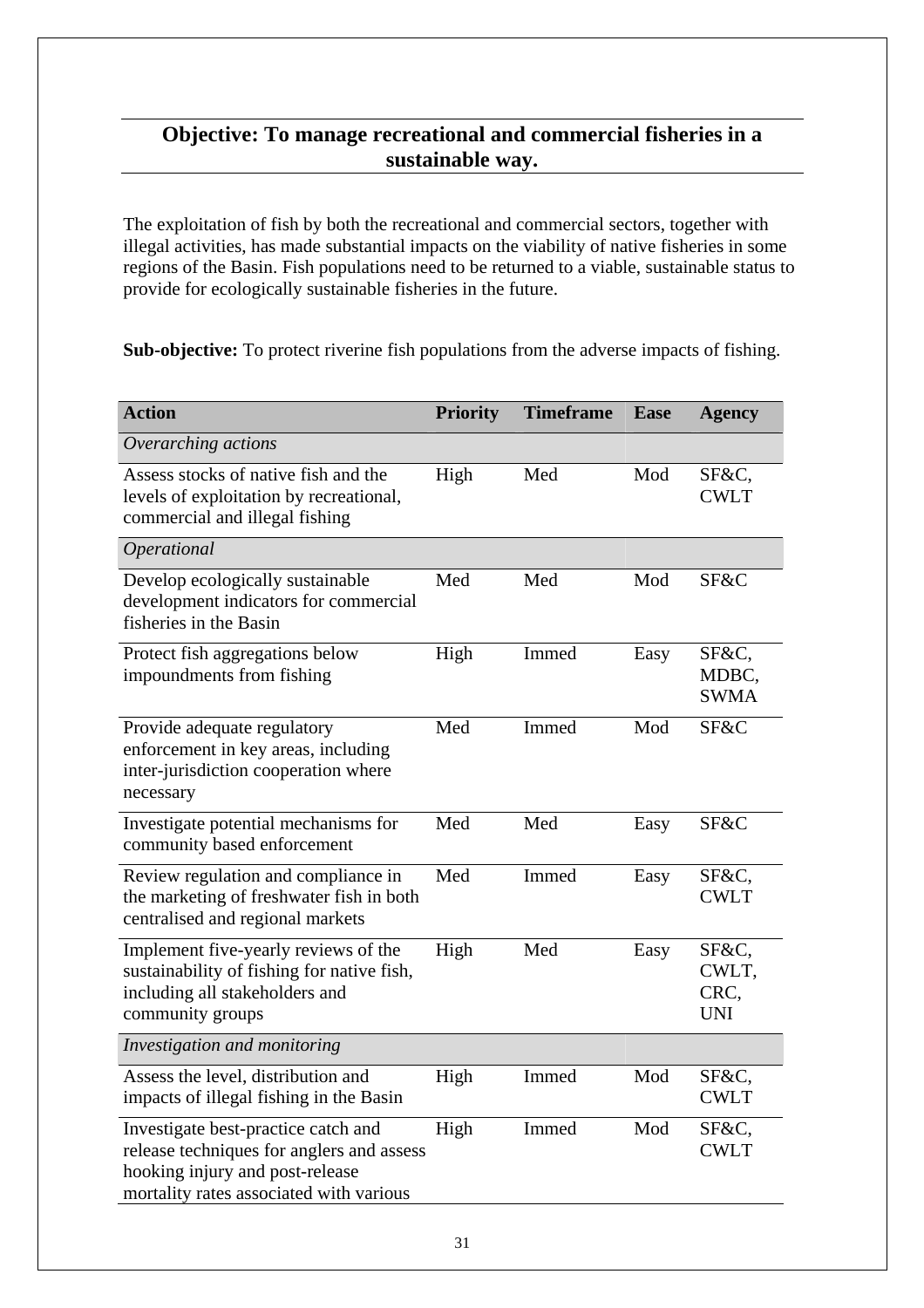techniques

Develop fishery-management plans for impoundments to relieve fishing pressure on river fish populations Med Med Easy SF&C

|                   | <b>Target</b>                                                   | <b>Timing</b> |
|-------------------|-----------------------------------------------------------------|---------------|
| <b>Resource</b>   | Native fish populations are able to support a selective harvest | 2010          |
| condition         | of 20% of biomass without adverse impacts on population         |               |
|                   | structure and ecology in rivers                                 |               |
|                   | Total take of native fish is sustainable in each jurisdiction   | 2010          |
| <b>Management</b> | First review of fishing sustainability throughout the Basin     | 2005          |
| <b>Action</b>     | completed                                                       |               |
|                   | Illegal take of fish is less than 10% of total take             | 2010          |
|                   | 80% of Basin fishers understand and support fishing             | 2010          |
|                   | regulations                                                     |               |

## **Evaluation and performance criteria**

## *Empowerment*

- Development of agreed Basin-wide guidelines for commercial and recreational fishing;
- Revive inter-jurisdiction council for fisheries enforcement; and
- Increased community awareness and participation.

## *Implementation*

• Regular audits on the sustainability of fishing for native fish.

## *Resource condition*

- Declines in fish populations not a function of commercial, recreational or illegal fishing.
- Improvement in native fish populations associated with fishing controls.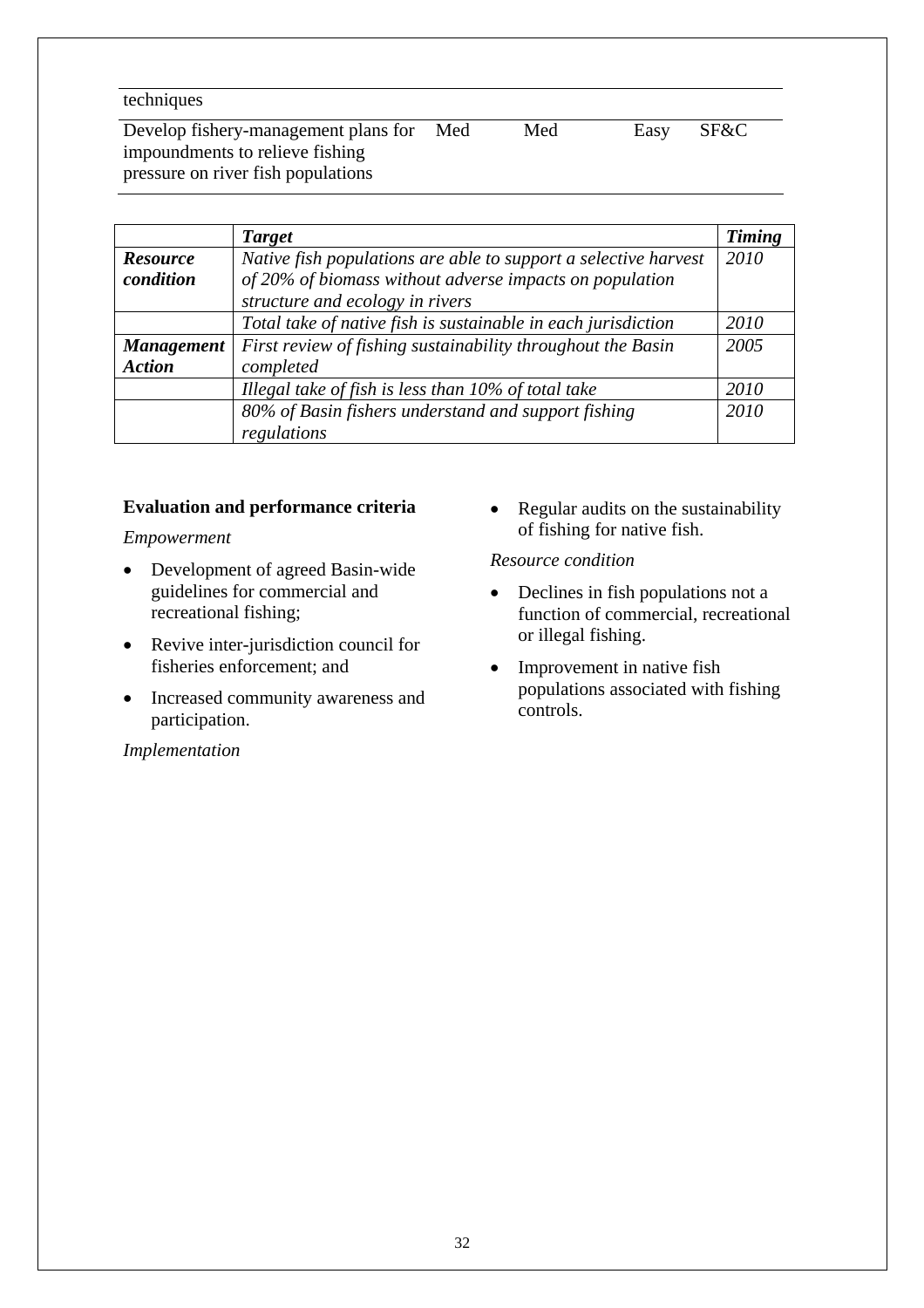## **Objective: To protect the natural species composition, population structure, genetic integrity and diversity of native fish communities from the adverse effects of fish translocation and stocking.**

The composition of native fish populations can be threatened by the liberation of fish from outside their natural range or from hatcheries. The impact of fish from hatcheries can have enormous impacts on the viability and evolutionary potential of native fish populations. Appropriate guidelines to minimise such risks are required.

| <b>Action</b>                                                                                                                                                   | <b>Priority</b> | <b>Timeframe</b> | <b>Ease</b> | <b>Agency</b>               |
|-----------------------------------------------------------------------------------------------------------------------------------------------------------------|-----------------|------------------|-------------|-----------------------------|
| Overarching actions                                                                                                                                             |                 |                  |             |                             |
| Establish common Basin-wide policy,<br>procedures and guidelines which<br>complement and ensure adherence to the<br>National Translocation Policy <sup>57</sup> | High            | Immed            | Easy        | SF&C                        |
| Operational                                                                                                                                                     |                 |                  |             |                             |
| Develop a central register of<br>translocations and stockings within the<br>Basin, incorporating all jurisdiction<br>databases                                  | Med             | Med              | Easy        | SF&C                        |
| Investigation and monitoring                                                                                                                                    |                 |                  |             |                             |
| Review the impact of translocations and High<br>stockings on all native fish populations                                                                        |                 | Immed            | Easy        | SF&C,<br>CRC,<br><b>UNI</b> |
| Develop protocols to maximise the<br>efficiency and benefits of conservation<br>stocking programs                                                               | Med             | Med              | Mod         | SF&C,<br>CRC,<br><b>UNI</b> |
| Investigate the efficiency and benefits of Med<br>all fish stocking programs                                                                                    |                 | Med              | Mod         | SF&C,<br>CRC,<br><b>UNI</b> |
| Complete a risk assessment of potential<br>fish translocations                                                                                                  | Med             | Immed            | Easy        | SF&C,<br>CRC,<br><b>UNI</b> |
| Trial the use of natural lakes as rearing<br>areas for young native fish which can<br>then be released for stocking riverine<br>populations                     | Low             | Long             | Mod         | SF&C,<br><b>MDBC</b>        |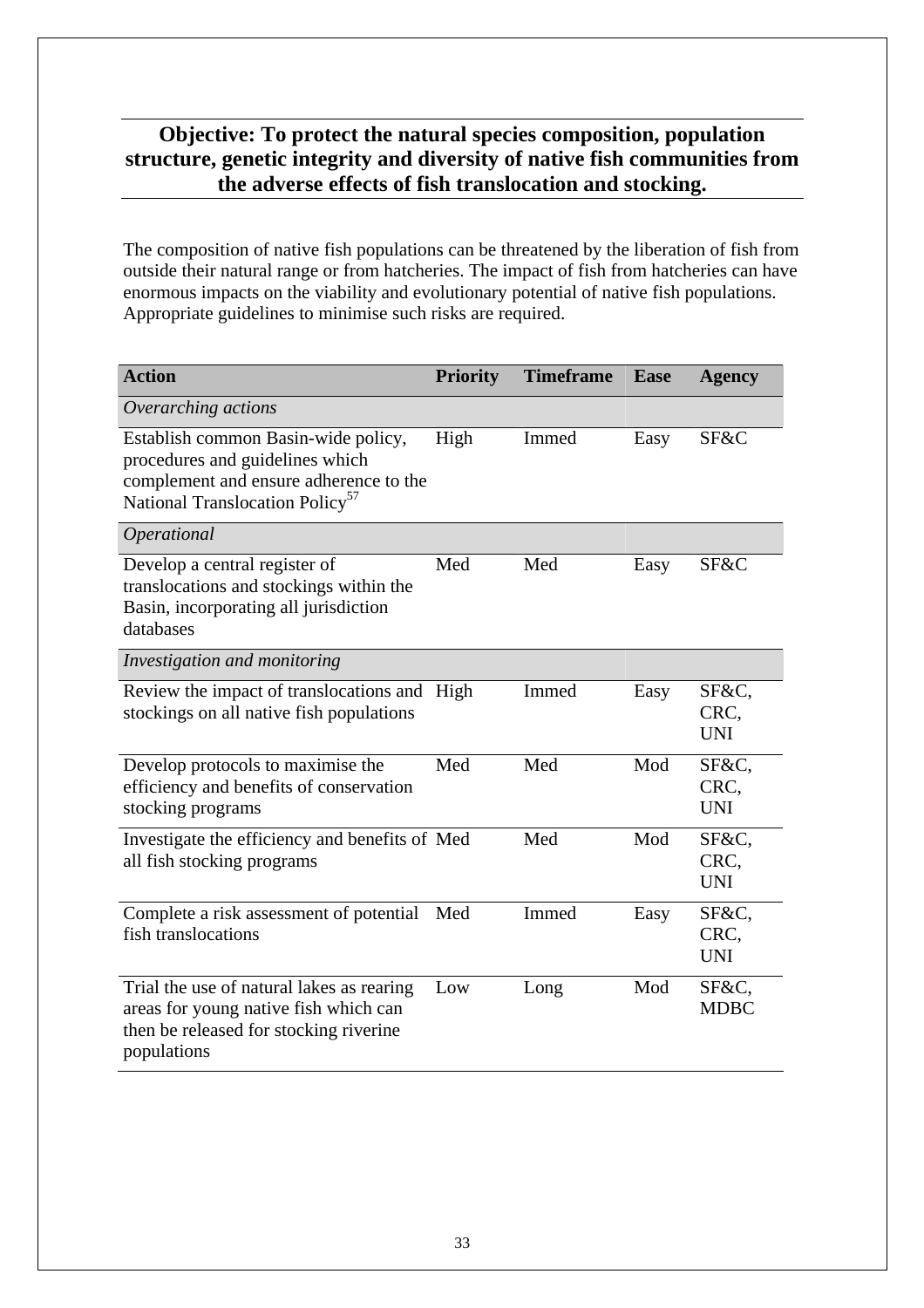|                   | <b>Target</b>                                              | <b>Timing</b> |
|-------------------|------------------------------------------------------------|---------------|
| <b>Resource</b>   | Threats to native fish populations by the translocation or | 2010          |
| condition         | stocking of native or alien species removed                |               |
| <b>Management</b> | Rigorous procedures for managing native fish translocation | 2010          |
| <b>Action</b>     | and stocking implemented in each jurisdiction              |               |

## **Evaluation and performance criteria**

*Empowerment* 

- Improved community participation and awareness; and
- Identification of the benefits and threats to native fish of translocation and stocking programs.

## *Implementation*

• Agreed Basin-wide policy, procedures and guidelines established for translocation and stocking.

## *Resource condition*

• No detrimental impact on native fish populations from translocation and stocking programs.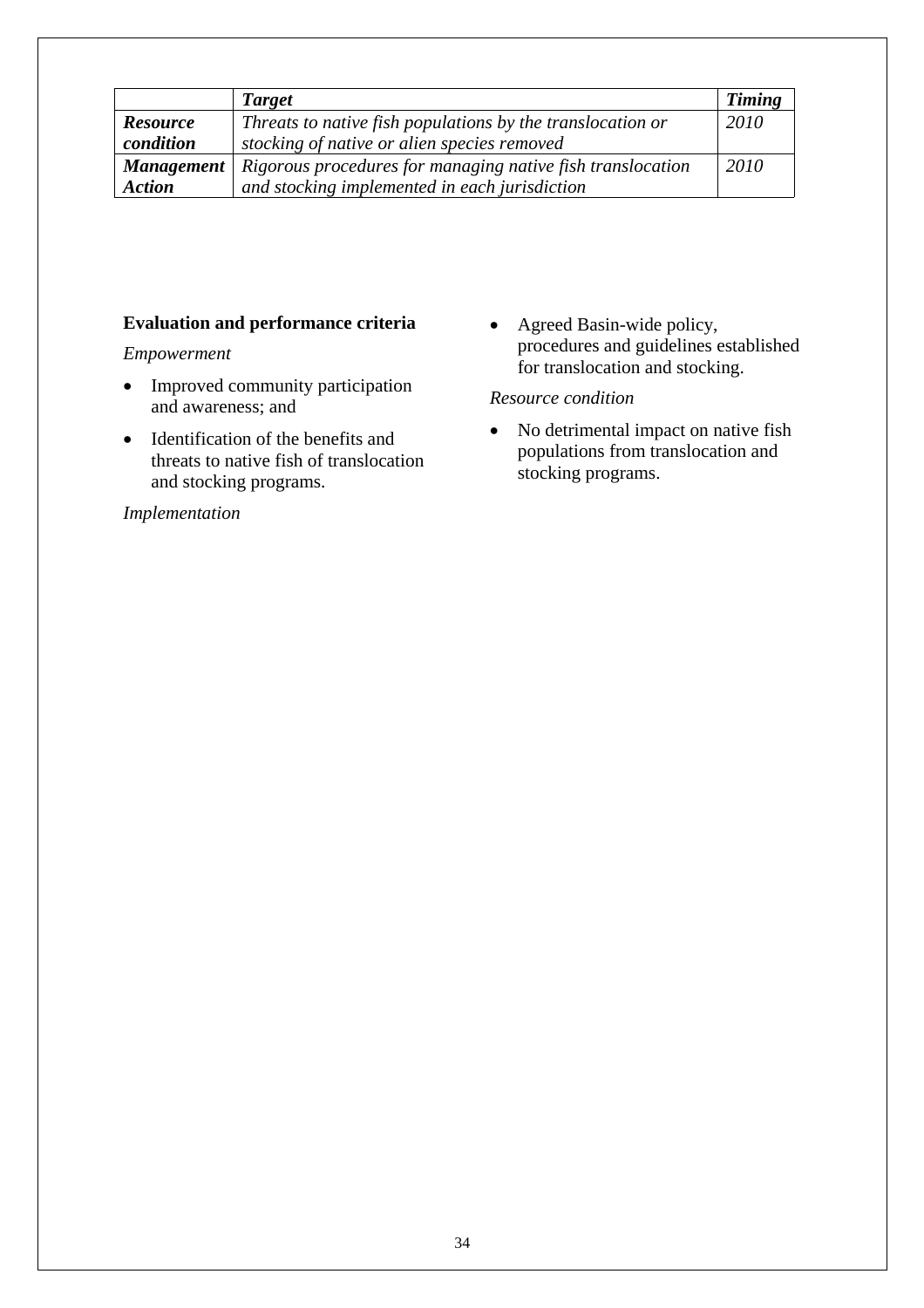# **Objective: To ensure that native fish populations benefit from aquaculture.**

Apart from releases of alien fish, natural populations of native fish are threatened by the potential release of genetically restricted material from native fish aquaculture operations using limited brood stock. The release of such material has potential to reduce the genetic fitness and hence viability of fish populations.

| <b>Action</b>                                                                                                                                                | <b>Priority</b> | <b>Timeframe</b> | <b>Ease</b> | <b>Agency</b>                 |
|--------------------------------------------------------------------------------------------------------------------------------------------------------------|-----------------|------------------|-------------|-------------------------------|
| Operational                                                                                                                                                  |                 |                  |             |                               |
| Develop hatchery techniques for<br>producing genetically diverse fish for<br>stocking and conservation                                                       | High            | Med              | Easy        | SF&C                          |
| Develop quality-control procedures for<br>hatcheries to prevent disease, adverse<br>genetic effects and inadvertent<br>translocations                        | High            | Immed            | Easy        | SF&C,<br><b>CWLT</b>          |
| Implement a comprehensive scheme for<br>hatchery accreditation, including<br>compliance measures, to be consistent<br>with the National Translocation Policy | High            | Immed            | Mod         | SF&C                          |
| Manage some aquaculture resources for<br>conservation purposes                                                                                               | Med             | Med              | Easy        | SF&C                          |
| Develop guidelines and create an<br>Interstate Agreement to regulate the use<br>of non-native species for aquaculture in<br>the Basin                        | Med             | Med              | Easy        | SF&C,<br>MDBC,<br><b>CWLT</b> |
| Investigation and monitoring                                                                                                                                 |                 |                  |             |                               |
| Document the genetic composition of<br>hatchery-produced native fish                                                                                         | Med             | Med              | Mod         | SF&C                          |

|               | <b>Target</b>                                                           | <b>Timing</b> |
|---------------|-------------------------------------------------------------------------|---------------|
|               | <b>Management</b>   All native fish hatcheries accredited and following | 2005          |
| <b>Action</b> | environmental safeguard protocols                                       |               |
|               | 95% of hatcheries following sound production and                        | 2010          |
|               | distribution practices                                                  |               |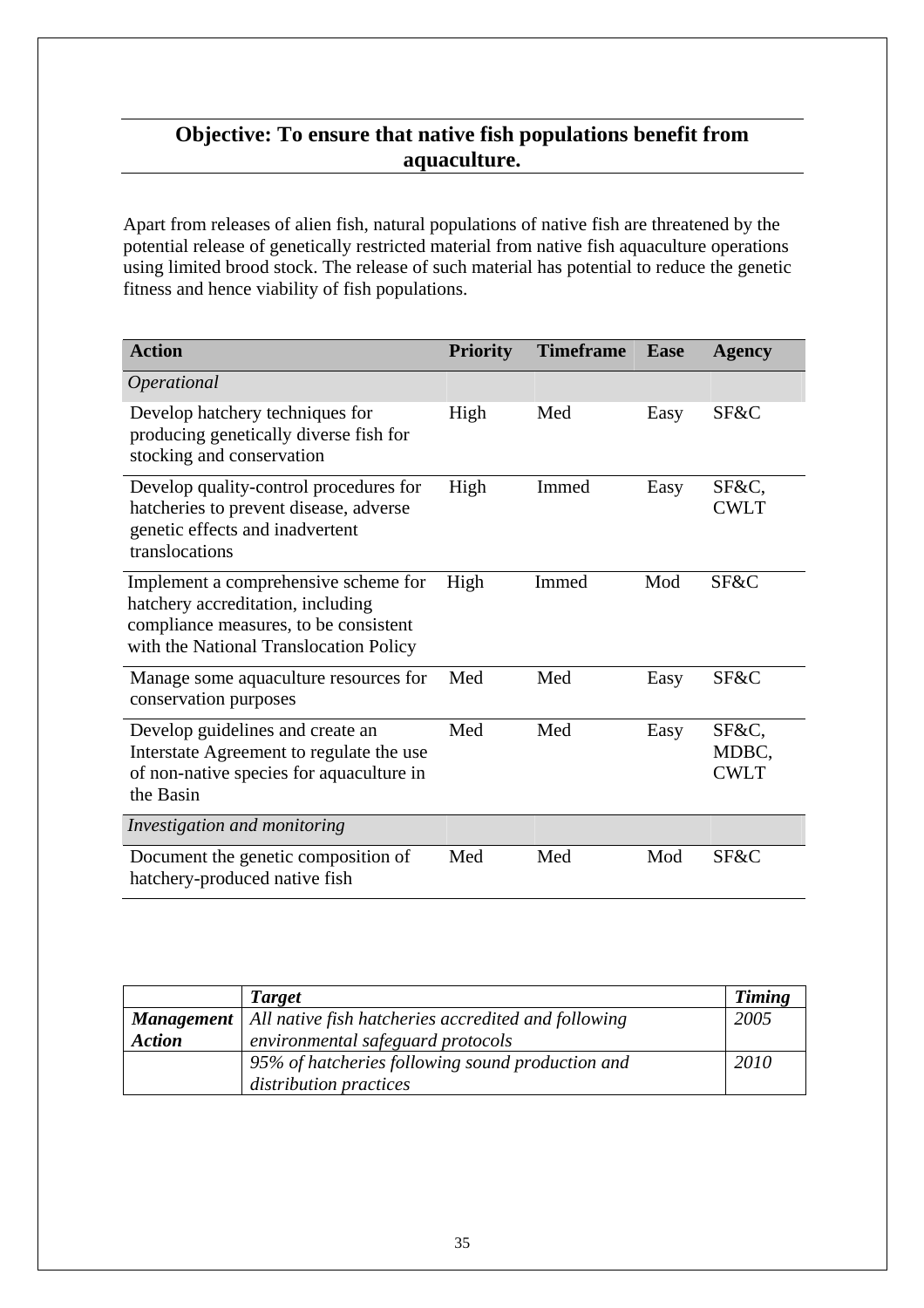## **Evaluation and performance criteria**

## *Empowerment*

- Development of protocols for producing genetically diverse fish for stocking and conservation purposes; and
- Development of protocols and accreditation for hatcheries to prevent disease outbreaks, inadvertent translocations or the release of genetically restricted native fish.

## *Implementation*

• Agreed Basin-wide protocols and accreditation for hatcheries to prevent disease outbreaks, inadvertent translocations or the release of genetically restricted native fish in the Murray-Darling Basin; and

• Agreed guidelines on which nonnative species can be used for aquaculture in the Murray-Darling Basin.

## *Resource condition*

- No adverse impact on native fish populations from the stocking of native fish species; and
- No inadvertent translocations of native or alien species due to the aquaculture industry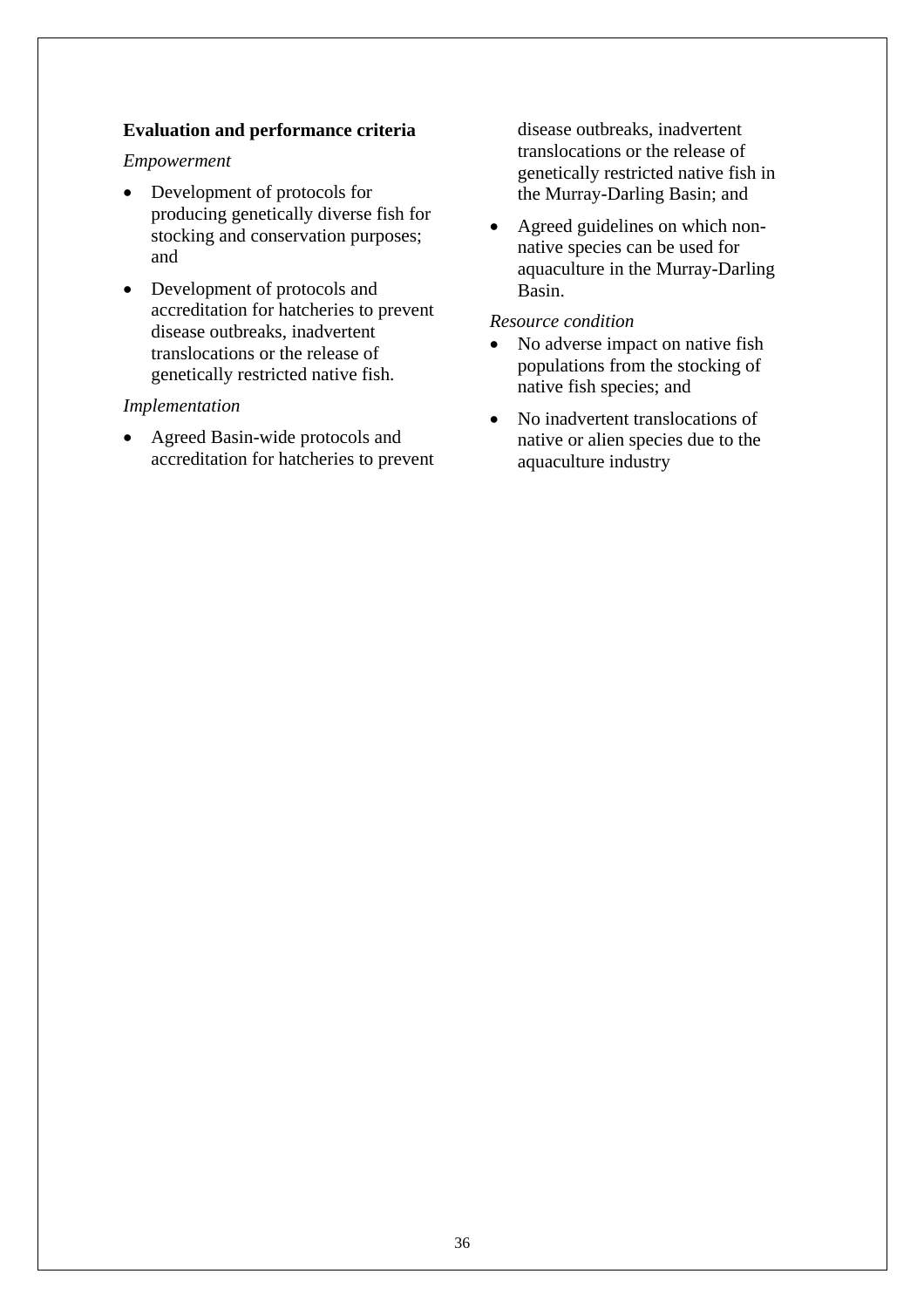# **Objective: To ensure that the community and stakeholders understand and support the Native Fish Strategy.**

As fish are hidden under water, the general community understanding of issues relating to native fish is often less than that for more visible and identifiable terrestrial animals. There is a clear need for the community to be made more aware, participate in programs, and provide local expertise and skills in relation to native fish, their status, importance and threats to them. The use of demonstration reaches and actions is an important way to illustrate the value of rehabilitation actions.

**Sub-objective:** To engage the community and stakeholders with implementation of the Native Fish Strategy through an effective communication strategy.

| <b>Action</b>                                                                                                                                                                                             | <b>Priority</b> | <b>Timeframe</b> | <b>Ease</b> | <b>Agency</b>                                 |
|-----------------------------------------------------------------------------------------------------------------------------------------------------------------------------------------------------------|-----------------|------------------|-------------|-----------------------------------------------|
| Target water managers, land holders,<br>stakeholders and the community with an<br>education program on best management<br>practices to restore native fish<br>populations                                 | Med             | Med              | Easy        | SLMA,<br>CMO,<br>SWMA,<br>MDBC,<br>SF&C       |
| Develop and implement a<br>communications strategy on the risks<br>from alien species, to target CMOs,<br>indigenous, fishing, aquarium and<br>conservation bodies and other relevant<br>community groups | High            | Immed            | Easy        | MDBC,<br>SF&C                                 |
| Implement a communication strategy<br>that ensures public recognition of fish as<br>an important component of biodiversity<br>and gives support to the implementation<br>of the Strategy                  | High            | Med              | Mod         | SWMA,<br>SF&C,<br>MDBC,<br>CMO,<br><b>CRC</b> |
| Implement a strategy to ensure that<br>managers and the public recognise the<br>need for decisions to be based on good<br>scientific knowledge                                                            | High            | Med              | Mod         | SWMA,<br>SF&C,<br>MDBC,<br>CMO,<br><b>CRC</b> |
| Develop and implement an education<br>program to raise community awareness<br>of risks and benefits of fish stocking and<br>translocation                                                                 | Mod             | Immed            | Easy        | SF&C,<br><b>MDBC</b>                          |
| Develop and implement an educational<br>program to raise community awareness<br>of conservative recreational fishing<br>practices                                                                         | High            | Immed            | Easy        | SF&C,<br><b>CWLT</b>                          |
| Develop and implement an education<br>program to raise community awareness<br>of the impact of illegal fishing on native                                                                                  | High            | Immed            | Easy        | SF&C,<br>MDBC,<br><b>CWLT</b>                 |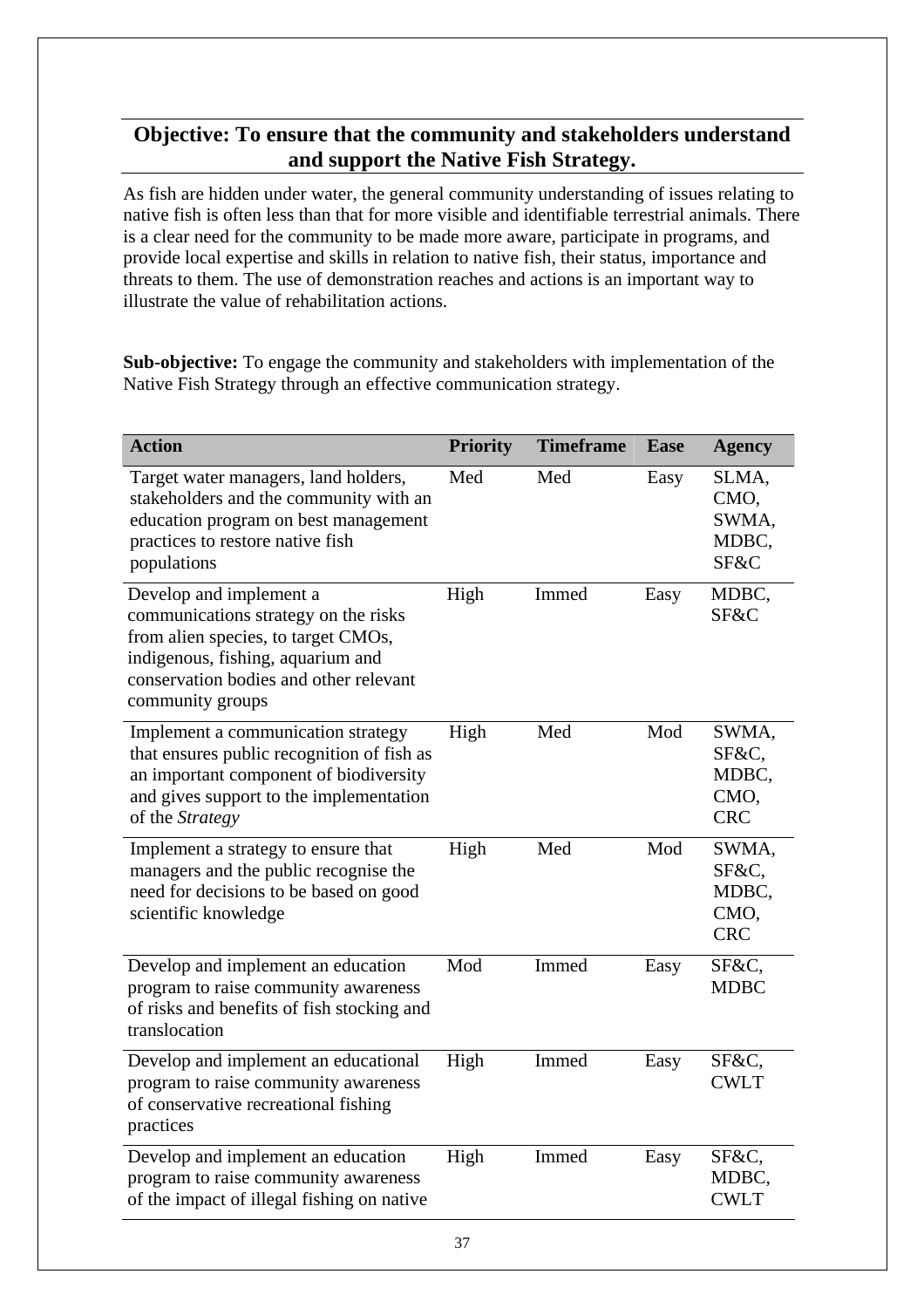| fish                                                                                                                                                                                                                                                                                   |      |       |      |                                                |
|----------------------------------------------------------------------------------------------------------------------------------------------------------------------------------------------------------------------------------------------------------------------------------------|------|-------|------|------------------------------------------------|
| Alert the public to the danger of the<br>spread of existing introduced fish<br>species                                                                                                                                                                                                 | High | Immed | Easy | SF&C,<br>MDBC,<br><b>CWLT</b>                  |
| Develop and implement an alien species<br>communications strategy to target<br>CMOs, indigenous, fishing, aquarium<br>and conservation bodies and other<br>relevant community groups, identifying<br>those species that are pests, undesirable,<br>or acceptable within present limits | High | Immed | Easy | MDBC,<br>SF&C                                  |
| Develop and provide resource material<br>to ensure the Strategy is included in all<br>relevant planning processes                                                                                                                                                                      | High | Immed | Easy | SLMA,<br>MDBC,<br>LGA,<br><b>CMO</b>           |
| Collate, publish and widely disseminate<br>all known Murray-Darling fish-habitat<br>requirements                                                                                                                                                                                       | High | Med   | Easy | MDBC,<br>SF&C,<br>R&DC,<br><b>CRC</b>          |
| Raise community understanding of<br>habitat requirements of in-stream fauna<br>and habitat values as river-health<br>indicators and promote the community's<br>role in management through field days,<br>seminars, videos, pamphlets, etc.                                             | High | Immed | Mod  | CWLT,<br>MDBC,<br>SWMA,<br><b>SLMA</b>         |
| Promote snags to the public as important<br>habitat                                                                                                                                                                                                                                    | Med  | Med   | Easy | MDBC,<br>SWMA,<br>SF&C,<br><b>CMO</b>          |
| Facilitate inclusion of best management<br>practices for riparian zones into planning<br>processes by local government,<br>communities and agencies as part of an<br>integrated approach to natural resource<br>management in riverine corridors                                       | High | Med   | Mod  | SLMA,<br>SLWA,<br>LGA,<br><b>CMO</b>           |
| Develop and implement an education<br>program on the importance of<br>floodplains, temporary channels and<br>wetlands                                                                                                                                                                  | High | Med   | Mod  | SWMA,<br>SF&C,<br>MDBC,<br>CWLT,<br><b>CMO</b> |
| Target land managers with an education<br>and extension program on best<br>management practices and the impact of<br>poor water quality on fish                                                                                                                                        | Med  | Immed | Easy | SLMA,<br>CMO,<br><b>LGA</b>                    |
| Form a broadly based working group to<br>guide the community-awareness program                                                                                                                                                                                                         | Med  | Immed | Easy | SF&C,<br>MDBC,<br>EPA                          |
| Develop and distribute resource material                                                                                                                                                                                                                                               | High | Immed | Easy | SLMA,                                          |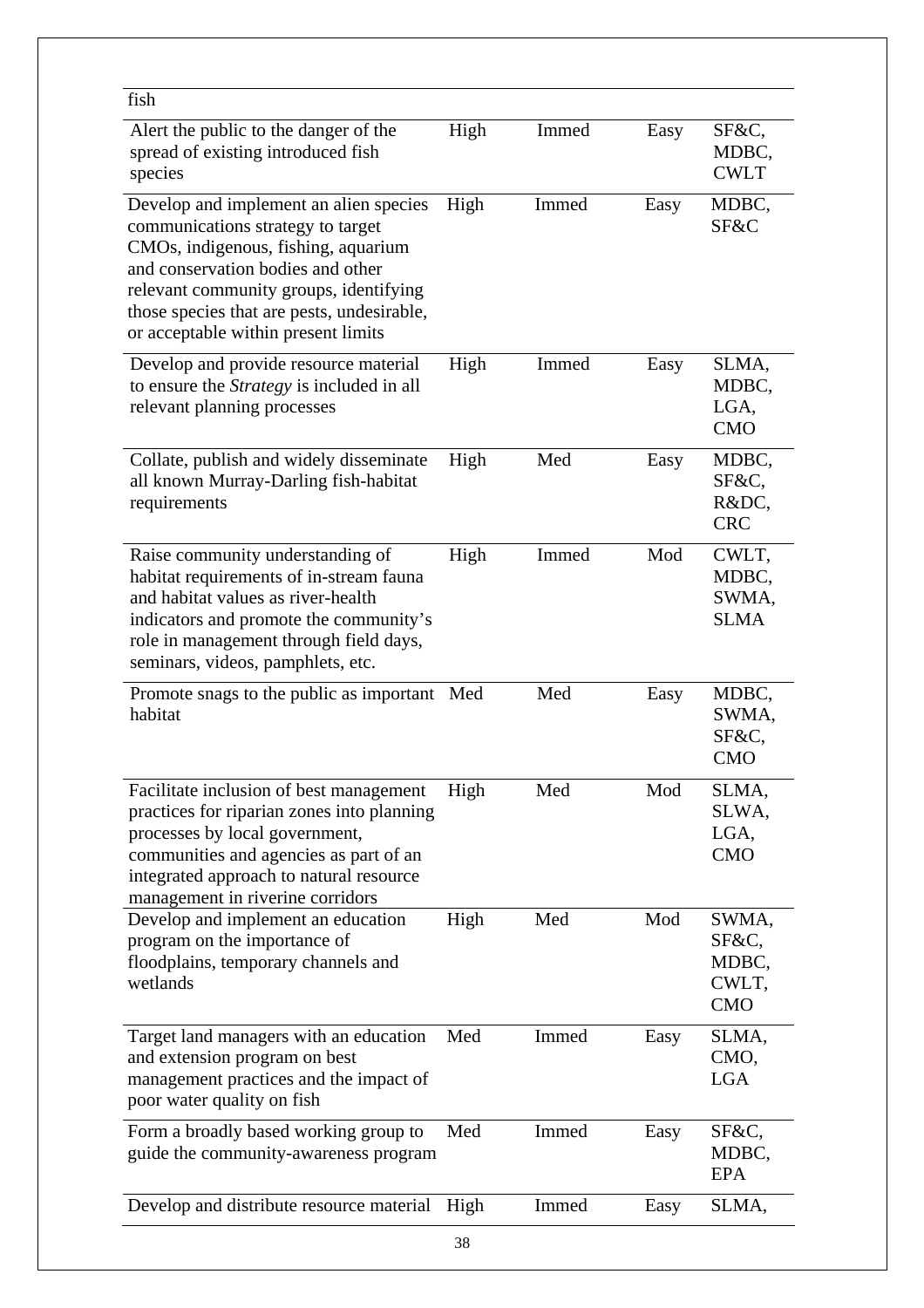| to ensure water quality management is<br>included in planning processes                                                                                                                                                                        |      |       |      | MDBC,<br>LGA,<br><b>CMO</b>            |
|------------------------------------------------------------------------------------------------------------------------------------------------------------------------------------------------------------------------------------------------|------|-------|------|----------------------------------------|
| Develop and implement an<br>environmental flows education program<br>for the general public and water<br>managers                                                                                                                              | High | Immed | Easy | SWMA,<br>SF&C,<br>MDBC,<br><b>CWLT</b> |
| Promote the values of the Murray-<br>Darling Basin Fish Passage Program<br>among stakeholders and the Basin<br>community                                                                                                                       | High | Immed | Easy | SWMA,<br><b>MDBC</b>                   |
| Ensure barriers database information is<br>available to the community and promote<br>involvement of catchment groups in<br>developing an inventory of barriers for<br>incorporation into State databases                                       | Med  | Long  | Mod  | SWMA,<br><b>CMO</b>                    |
| Develop and implement a fish passage<br>communications strategy to target<br>CMOs, indigenous, fishing, agricultural<br>and conservation bodies and other<br>relevant community groups                                                         | High | Mod   | Easy | CRC,<br>MDBC,<br><b>SWMA</b>           |
| Educate the community about all<br>threatened and non threatened native<br>fish species                                                                                                                                                        | High | Immed | Easy | SF&C,<br>CWLT,<br><b>MDBC</b>          |
| Develop fish habitat guidelines and<br>incorporate them into floodplain and<br>wetland planning and management at<br>Commonwealth, State, regional and local<br>levels, including guidelines for 'fish<br>friendly' development on floodplains | High | Immed | Easy | SLMA,<br>LGA,<br>CMO,<br><b>CWLT</b>   |
| Promote floodplains to managers and the High<br>public as areas that need flooding                                                                                                                                                             |      | Immed | Mod  | SLMA,<br>SWMA,<br><b>LGA</b>           |

• **Sub-objective:** To initiate relevant scientific research which will provide new knowledge to support management actions in an adaptive context.

| <b>Action</b>                                                          | <b>Priority</b> | <b>Timeframe</b> | <b>Ease</b> | <b>Agency</b>                                 |
|------------------------------------------------------------------------|-----------------|------------------|-------------|-----------------------------------------------|
| Determine the ecological relationships<br>between fish species.        | High            | Med              | Mod         | SWMA,<br>SF&C,<br>MDBC,<br>CMO,<br><b>CRC</b> |
| Undertake research with Basin-wide<br>application to determine habitat | High            | Med              | Mod         | MDBC,<br>SF&C,                                |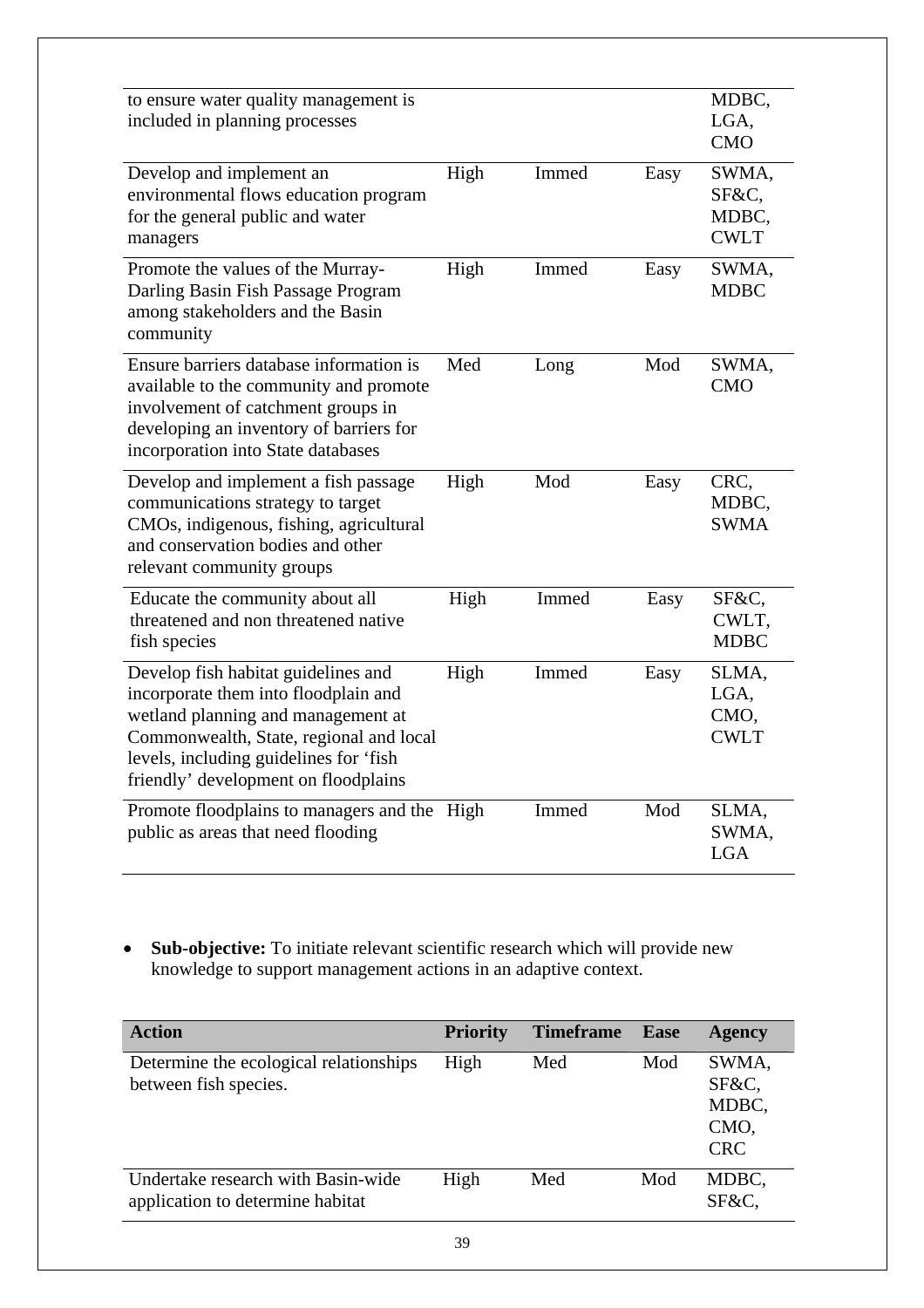| requirements of native fish                                                                                                                                                                                                                           |      |       |      | R&DC,<br><b>CRC</b>                            |
|-------------------------------------------------------------------------------------------------------------------------------------------------------------------------------------------------------------------------------------------------------|------|-------|------|------------------------------------------------|
| Enhance scientific understanding of<br>riparian zone-groundwater interactions,<br>linkages of the riparian zone with in-<br>channel and floodplain components, and<br>physical and ecological processes and<br>functions of riparian zones in streams | Low  | Med   | Mod  | R&DC,<br>CRC,<br>MDBC,<br><b>CSIRO</b>         |
| Enhance scientific understanding of the<br>ecological processes and functions of<br>floodplains, temporary channels and<br>wetlands                                                                                                                   | Med  | Long  | Hard | MDBC,<br>R&DC                                  |
| Develop and apply forecasting and<br>modelling techniques to predict<br>threatened fish population trends and<br>responses to management                                                                                                              | Med  | Med   | Mod  | CWLT,<br>SF&C                                  |
| Promote and undertake targeted research<br>into ecology and conservation<br>requirements of threatened species                                                                                                                                        | High | Med   | Mod  | CWLT,<br>SF&C,<br><b>SWMA</b>                  |
| Undertake basic taxonomic and<br>ecological studies                                                                                                                                                                                                   | High | Immed | Mod  | SF&C,<br>CRC, UNI                              |
| Investigate the ecological implications<br>of irrigation flows during natural low<br>flow periods                                                                                                                                                     | Med  | Immed | Easy | R&DC,<br>CRC,<br><b>MDBC</b>                   |
| Assess and quantify the requirements<br>for flows to maintain in-stream habitat<br>condition in representative reaches<br>across the Basin                                                                                                            | Med  | Med   | Mod  | SWMA,<br>MDBC,<br><b>CRC</b>                   |
| Undertake research to fill knowledge<br>gaps about the ecological role across the<br>Basin of stream flow in fish spawning,<br>recruitment and migration                                                                                              | Med  | Med   | Mod  | SWMA,<br>MDBC,<br>CRC,<br>R&DC,<br><b>CWLT</b> |
| Assess the ecological impacts of all<br>alien fish species currently in the Basin                                                                                                                                                                     | Mod  | Med   | Mod  | CRC,<br>SF&C,<br>CSIRO,<br><b>UNI</b>          |
| Investigate potential biological control<br>techniques for tilapia, redfin perch and<br>gambusia                                                                                                                                                      | Mod  | Med   | Med  | CRC, UNI,<br>CSIRO,<br>SF&C                    |
| Determine the effects of alien species<br>on native species                                                                                                                                                                                           | Mod  | Med   | Hard | SF&C                                           |
| Assess the potential effectiveness and<br>practicality of carp eradication and<br>control techniques including biological<br>control                                                                                                                  | High | Immed | Mod  | SF&C,<br>CSIRO,<br>CRC, UNI                    |
| Make a scientific assessment of                                                                                                                                                                                                                       | High | Med   | Mod  | SF&C,                                          |
|                                                                                                                                                                                                                                                       | 40   |       |      |                                                |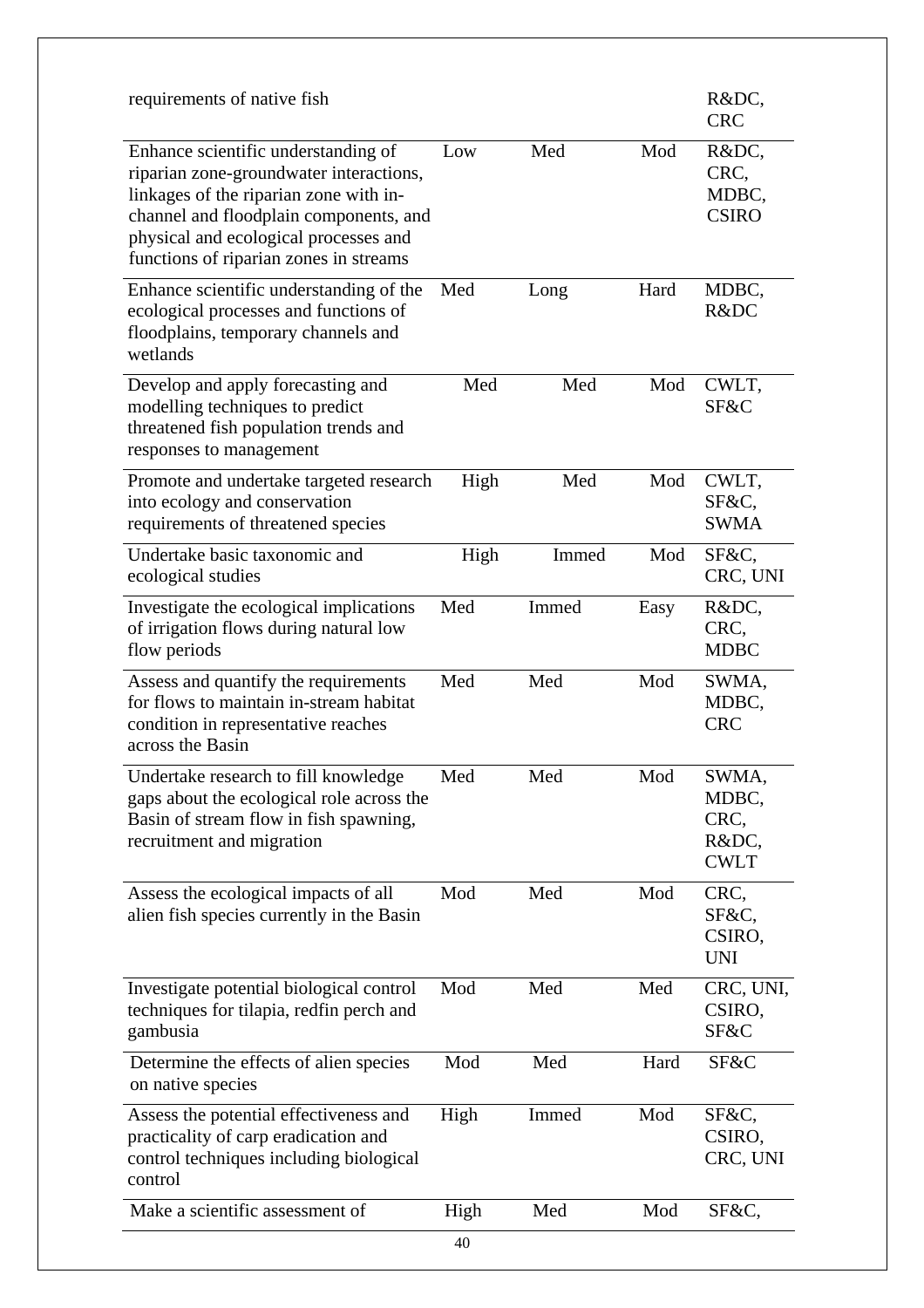| ecological and fish population | CRC.        |
|--------------------------------|-------------|
| responses to rehabilitation    | UNI.        |
|                                | <b>CWLT</b> |

• **Sub-objective:** To ensure that the objectives, actions and targets of the *Strategy* are monitored and evaluated to measure its success and provide a basis for adaptive management.

| <b>Action</b>                                                                                                                    | <b>Priority</b> | <b>Timeframe</b> | <b>Ease</b> | <b>Agency</b>                     |
|----------------------------------------------------------------------------------------------------------------------------------|-----------------|------------------|-------------|-----------------------------------|
| Ensure that monitoring and evaluation<br>is included as a critical component of<br>all management actions                        | High            | Immed            | Easy        | SF&C,<br>CRC, UNI,<br><b>CWLT</b> |
| Undertake monitoring and regular<br>audits on the environmental benefits<br>obtained by new water resource<br>management actions | Med             | Immed            | Mod         | SWMA,<br><b>MDBC</b>              |

**Sub-objective:** To demonstrate recovery of native fish through comprehensive rehabilitation of the key factors degrading demonstration river reaches.

| <b>Action</b>                                                                                                                                                                                                                                                                                     | <b>Priority</b> | <b>Timeframe</b> | <b>Ease</b> | <b>Agency</b>                                  |
|---------------------------------------------------------------------------------------------------------------------------------------------------------------------------------------------------------------------------------------------------------------------------------------------------|-----------------|------------------|-------------|------------------------------------------------|
| Identify in each Basin jurisdiction a<br>prominent, large river reach requiring<br>comprehensive rehabilitation to act as<br>a demonstration reach                                                                                                                                                | High            | Med              | Easy        | SWMA,<br>SF&C,<br>MDBC,<br><b>CMO</b>          |
| Implement in each reach a program to<br>restore the values of key habitat,<br>ecosystem and human-dimension<br>factors such as river flows, barriers to<br>fish passage, thermal pollution,<br>riparian condition, pest species,<br>salination, catchment condition, fishing<br>and contamination | High            | Med              | Mod         | SWMA,<br>SF&C,<br>MDBC,<br>CMO,<br><b>CRC</b>  |
| Implement a knowledge transfer<br>program, promoting the rehabilitation<br>reaches as demonstration sites showing<br>the responses to repair of rivers and<br>native fish communities                                                                                                             | High            | Med              | Easy        | MDBC,<br>SF&C,<br>CMO,<br>SLMA,<br><b>SWMA</b> |
| Integrate the rehabilitation program<br>with existing catchment and river<br>management programs                                                                                                                                                                                                  | High            | Med              | Easy        | SWMA,<br>SF&C,<br>MDBC,<br>CMO,<br><b>SLMA</b> |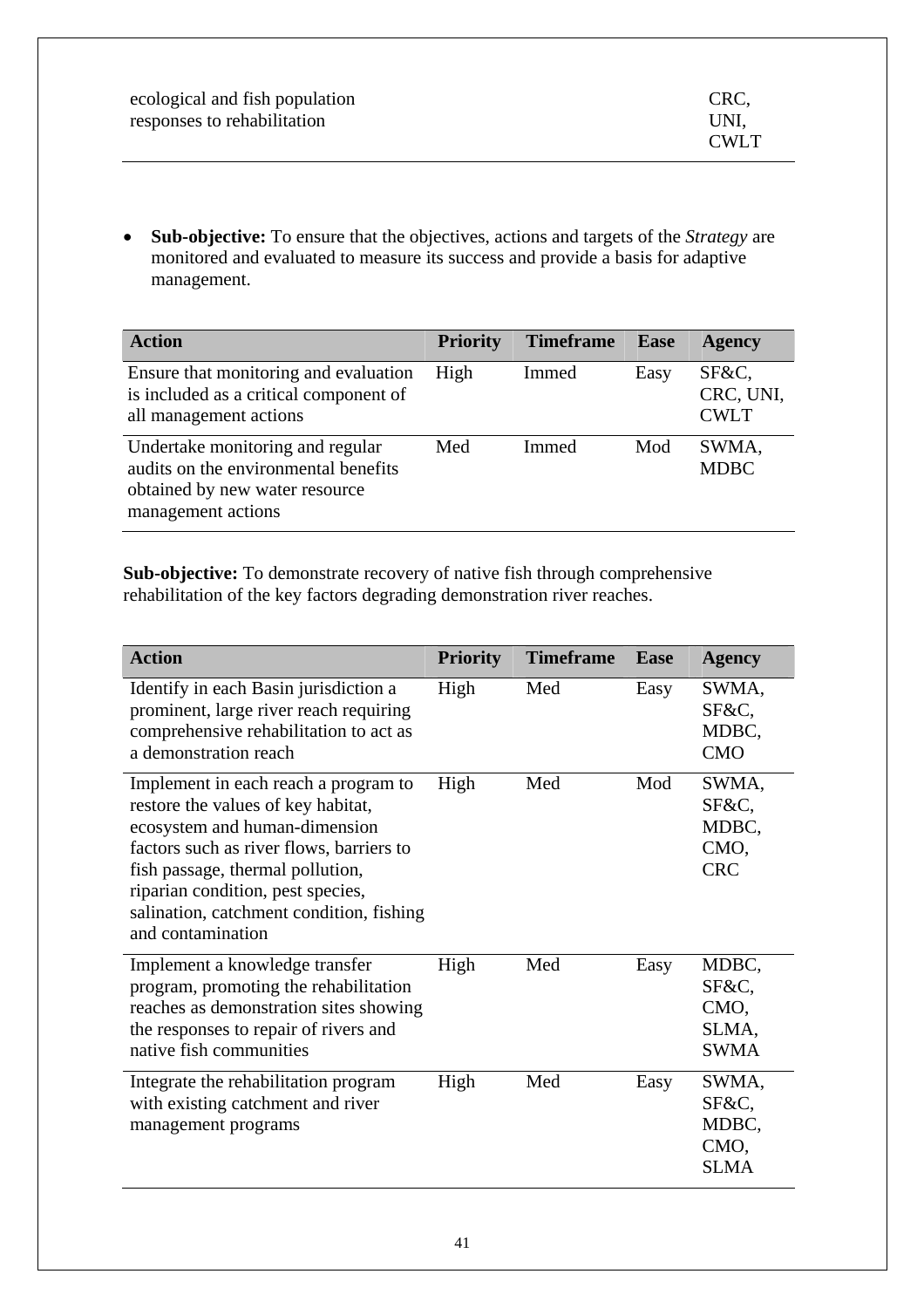|                   | <b>Target</b>                                                 | <b>Timing</b> |
|-------------------|---------------------------------------------------------------|---------------|
| <b>Management</b> | 90% of identified stakeholders engaged and 50% recognition    | 2010          |
| <b>Action</b>     | by, and 80% support by the Basin community for the Native     |               |
|                   | Fish Management Strategy.                                     |               |
|                   | An ongoing research program initiated and supported           | 2003          |
|                   | 50% or priority knowledge gaps filled                         | 2010          |
|                   | A minimum 10% of total budget allocation dedicated to         | 2005          |
|                   | monitoring and evaluating each implemented action.            |               |
|                   | One river rehabilitation reach in each jurisdiction           | 2010          |
|                   | rehabilitated to ecological functionality and sustainability. |               |

## **Evaluation and performance criteria**

## *Empowerment*

- Production and extensive distribution and promotion of the Native Fish Strategy; and
- New knowledge to allow managers to make decisions with greater understanding and certainty.

## *Implementation*

• Establishment and comprehensive rehabilitation of demonstration river reaches;

- Implementation of ecological and fisheries assessment procedures in rehabilitation reaches; and
- Incorporation of NFMS in works and planning functions of all relevant agencies, authorities and stakeholder groups.

## *Resource condition*

- Improvements in the status of the Basin's native fish communities; and
- Recovery of ecological and fisheries values in rehabilitation reaches.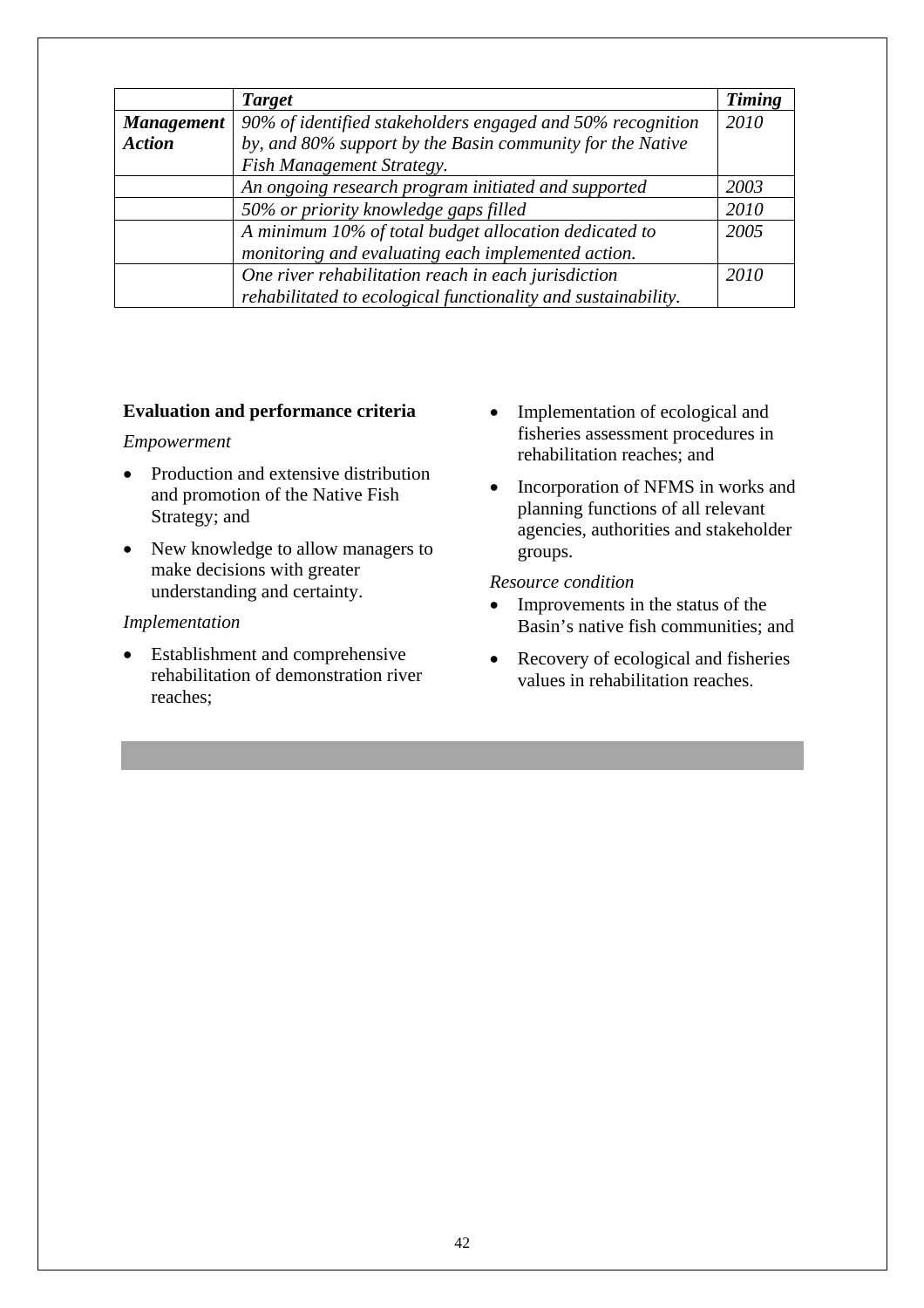# **GLOSSARY**

**Adaptive management:** "learning by doing".

**AFFA:** Agriculture, Fisheries and Forestry – Australia.

**Algae:** Single celled, colonial or filamentous aquatic plants, distinct from vascular plants.

**Alien:** A plant or animal introduced from another country and established in the wild.

**Alluvial plain:** An area of fairly flat land where a river has deposited silt.

**Anabranch:** Diversion channel which returns to the main river channel.

**Anoxic:** An absence of oxygen.

**Aquaculture:** The farming of fish or other aquatic organisms under artificial conditions.

**Basin:** An area in which the ground level dips from all directions towards a common central point. A river basin is the area drained by a river and its tributaries.

**Benthic:** Living on or in the bottom of a water body, bottom living.

**Benthivorous:** Animals that feed on the animals from the benthos.

**Biomass:** The weight of living material. The total weight of all organisms in a particular habitat or area.

**Biota:** All living organisms, usually used for all the living organisms in a place (for example, the Australian biota).

**Biotic:** A description of the living components of ecosystems.

**Bloom:** Temporary rapid increase in the population of aquatic photosynthetic micro-organisms (for example, phytoplankton or cyanobacteria) to the extent that the water becomes discoloured and, if the micro-organisms are toxin producers, unfit for drinking.

**Brackish:** Water with a salinity greater than fresh water but less than sea water, usually found in estuaries.

**BRS:** Bureau of Rural Sciences.

**Carp:** The common carp, *Cyprinus carpio*, including the decorative koi strain and other less colourful strains.

**Catchment:** The area from which a river, stream, lake or other body of water receives its water.

**Catadromous:** Describes fish that migrate from fresh water as adults to spawn at sea (for example, eels).

**Channel:** The part of a stream or river confined between banks, or a deeper passage through a lake or harbour.

**Clay:** A fine particle of sediment. Finer than sand.

**Community:** All organisms inhabiting a common environment and interacting with one another.

**CRC:** Cooperative Research Centre

**Cyprinidae:** The taxonomic family including common carp *Cyprinus carpio* and other species such as goldfish *Carassius auratus*, roach *Rutilus rutilus,*  tench *Tinca tinca.* 

**Dam:** A wall or other structure holding water back.

**Demersal:** Living on or near the bottom of the ocean.

**Detritus:** Organic debris from decomposing material.

**Detritivore:** A consumer organism that directly consumes dead organisms and the cast-off parts and organic wastes of organisms (for example, vulture, jackal, earthworm, termite, millipede, ant, and crab).

**Discharge:** Flow of a river, usually measured in megalitres per day.

**Ecologically Sustainable Development (ESD):** Defined in 1992 Brundtland Report by the World Commission on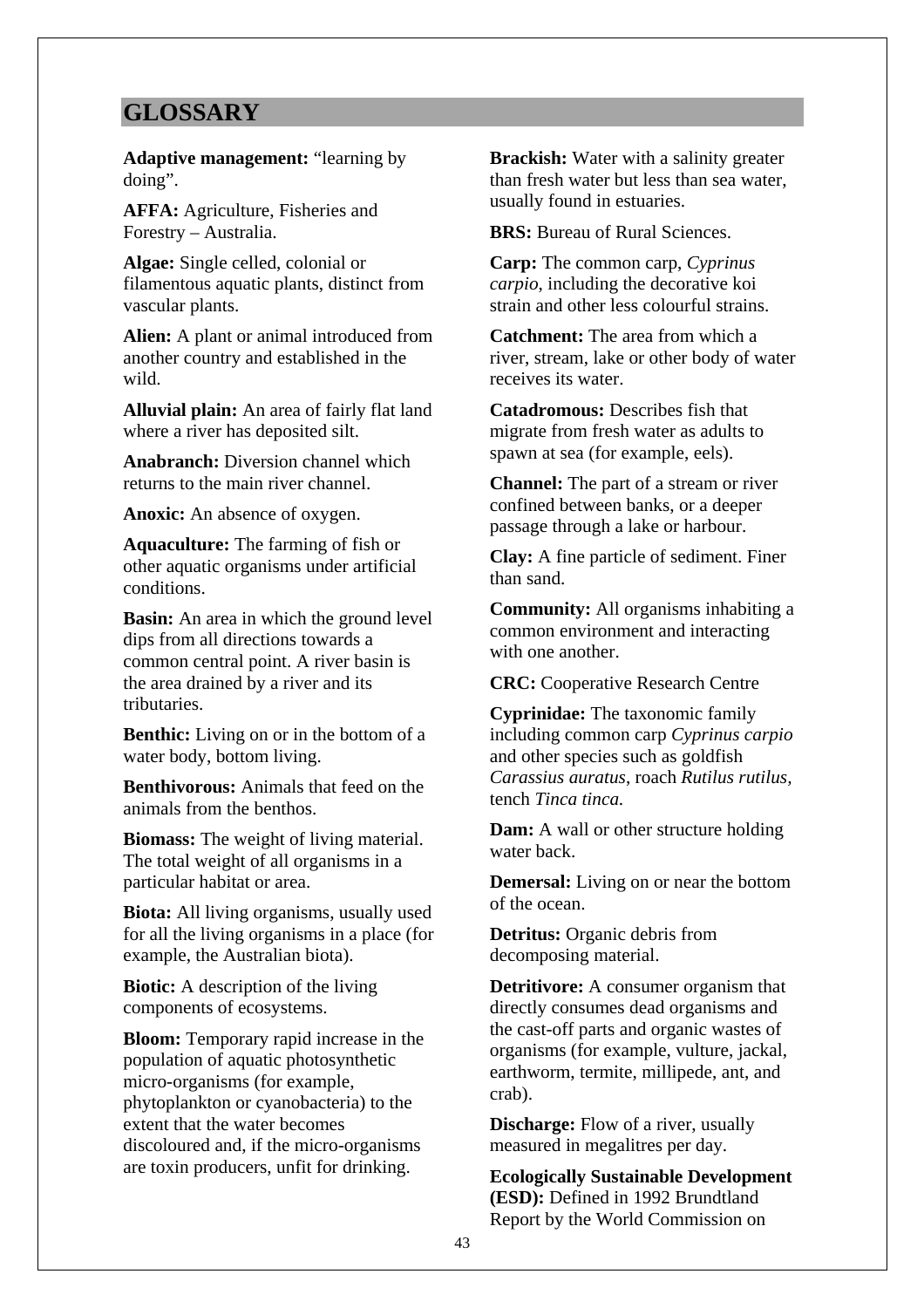Environment and Development as 'development which meets the needs of the present without compromising the ability of future generations to meet their own needs'.

**Ecology:** The study of the interactions of organisms with their physical environment and with one another, including results of such interactions.

**Ecosystem:** A term used to encompass all the organisms (biotic) in a community together with the associated physical environment (abiotic) factors with which they interact (for example, a rockpool ecosystem, a forest ecosystem, a wetland ecosystem).

**EHNV:** Epizootic haematopoietic necrosis virus. A viral disease of introduced fish that affects native fish.

**Emergent vegetation:** Vegetation growing or protruding above the water surface.

**Endemic:** Used to describe a species that is naturally restricted to a particular region (although it may be able to establish in another region if introduced).

**Ephemeral:** A term used for organisms with short life cycles, usually adapted to making rapid use of favourable environmental conditions.

**Epifauna:** Fauna associated with the substrate surface.

**Erosion:** The act or process of eroding, especially the wearing away of the land surface by sun, wind, water, frost or ice.

**Eutrophication:** An increase in the nutrient content of a body of water, occurring either naturally or as a result of human activities. Eutrophication leads to a rapid increase (bloom) in growth of algae.

**Euryhaline:** Able to live in a wide range of water salinities.

**Exotic:** A plant or animal that is not native to the area referred to..

**Feral:** The description given to an animal species that is normally domesticated (for example, koi carp, cats, goats, pigs, horses, camels, and goldfish) but which have reverted to a wild state.

**Fish ladder:** A type of fishway.

**Fish passage:** The directed movements or migration of fish past a point in a stream; free passage implies absence of impediments to movement.

**Fishway:** A structure which provides fish passage past an obstruction in a stream.

**Food chain:** Pathway of energy.

**Food web:** The linking and inter-linking of many food chains, as may be found in a complex ecosystem (for example, river, lake, forest) with several trophic levels.

**Freshes:** Flushes of fresh water through the aquatic system, for example, due to rain or flood.

**Groundwater:** Water that is found beneath the surface of the ground, usually in porous rock known as an aquifer.

**Habitat:** The place normally occupied for at least part of the life cycle by an organism, group or population of a species (for example, nesting habitat, freshwater habitat).

**Herbivore:** An organism that eats plants or other photosynthetic organisms to obtain its food.

**Hybrid:** Individual resulting from interbreeding of two species, for example, carp and goldfish. A hybrid needs to be infertile for the two parents to be regarded as two species.

**Hydrology:** The study of water on, or under, land.

**Hypoxic:** Deficient in oxygen.

**Indigenous:** Native, although not necessarily restricted, to an area.

**Inorganic:** Not forming part of the substance of living bodies.

**Invertebrate:** An animal without a backbone (for example, worms, insects).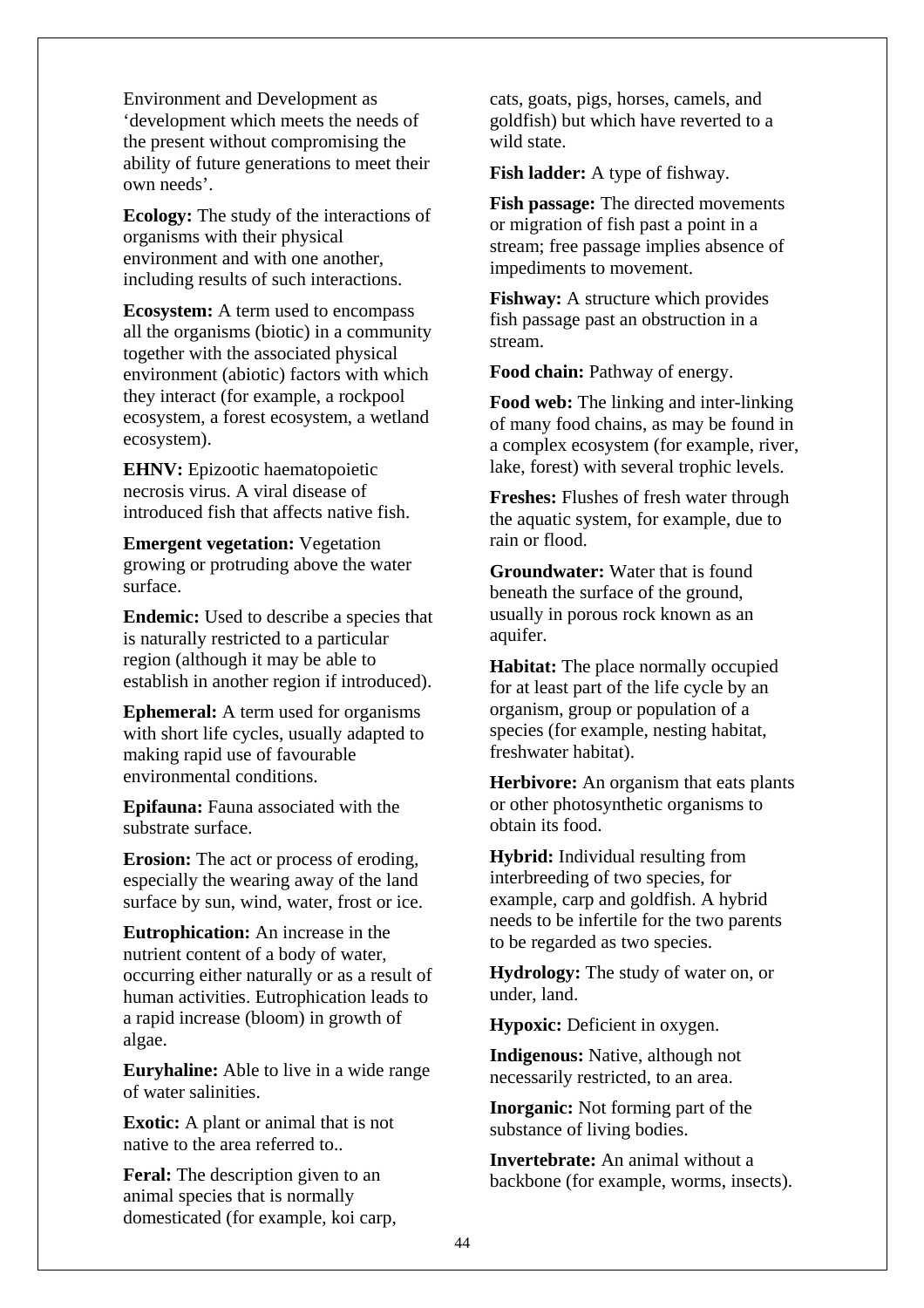**In-stream use:** Ways of using water which do not require it to be removed from the river or wetland system.

**Lentic:** Still water systems (for example, billabongs, lakes, wetlands).

Lotic: Flowing water systems (for example, rivers).

**Macroinvertebrate:** An animal without a backbone (for example, worms, insects) visible to the naked eye.

**Macrophyte:** Large aquatic plant.

**MDBC:** Murray-Darling Basin Commission

**NRMS:** Natural Resources Management Strategy.

**Organism:** Any living thing, animal, bacterium or plant, whether one celled or many celled.

**pH:** A measurement to indicate the level of acidity or alkalinity of a solution where pH 1 is highly acidic, pH 7 is neutral and pH 14 is highly alkaline.

**Phytoplankton:** Free floating, single celled or colonial algae.

**Piscivore:** Feeds on fish.

**Plankton:** Free floating, mostly microscopic, aquatic organisms — can be divided into phytoplankton and zooplankton.

**Population:** A group of animals of a particular species occupying an area where they are subject to the same broad environmental or management conditions.

**Precautionary Principle:** 'to avoid wherever practicable, serious or irreversible damage to the environment, and an assessment of the risk-weighted consequences of various options'. And, when dealing with 'threats of serious or irreversible environmental damage, lack of full scientific certainty should not be used as a reason for postponing measures to prevent environmental degradation.'

**Predator:** An organism that captures and feeds on another organism.

**Reservoir:** A place for storing water, or the water that is stored.

**Riffle:** Relatively shallow, fast flowing section of a stream.

**Riparian:** Of or on the river-bank.

**River:** A large permanent stream flow of water in a natural channel with banks, which flows into the sea, or a lake.

**Saline:** Of or containing salt.

**Salinity:** The concentration of various salts dissolved in a volume of water.

**Salmonids:** Trout and salmon species.

**Silt:** An earthy deposit laid down by a river, lake, or other water body, which is finer than sand but coarser than clay.

**Spawn:** In aquatic animals, to produce or deposit eggs and sperm.

**Species:** Group of interbreeding individuals not breeding with another such group and which has the characteristics which distinguish it from other groups.

**Stratum:** A horizontal layer of any material, especially a layer of sedimentary rock, usually one of several parallel layers (plural is strata).

**Stream:** A small river. First-order streams have no tributaries, second-order streams are formed by the confluence (flowing together of two streams) of two first-order streams, third-order streams from the confluence of two second-order streams, etc.

**Substrate:** The solid bottom of a water body to which an animal may be attached, on which it moves about or with which it is otherwise associated.

**Sustainable Rivers Audit:** a monitoring program being developed to assess sustainability.

**Swamp:** An area of soft, permanently or intermittently wet ground, often with coarse grasses or reeds. Also called a marsh or wetland.

**Taxon:** A unity of biological classification, such as species, genus or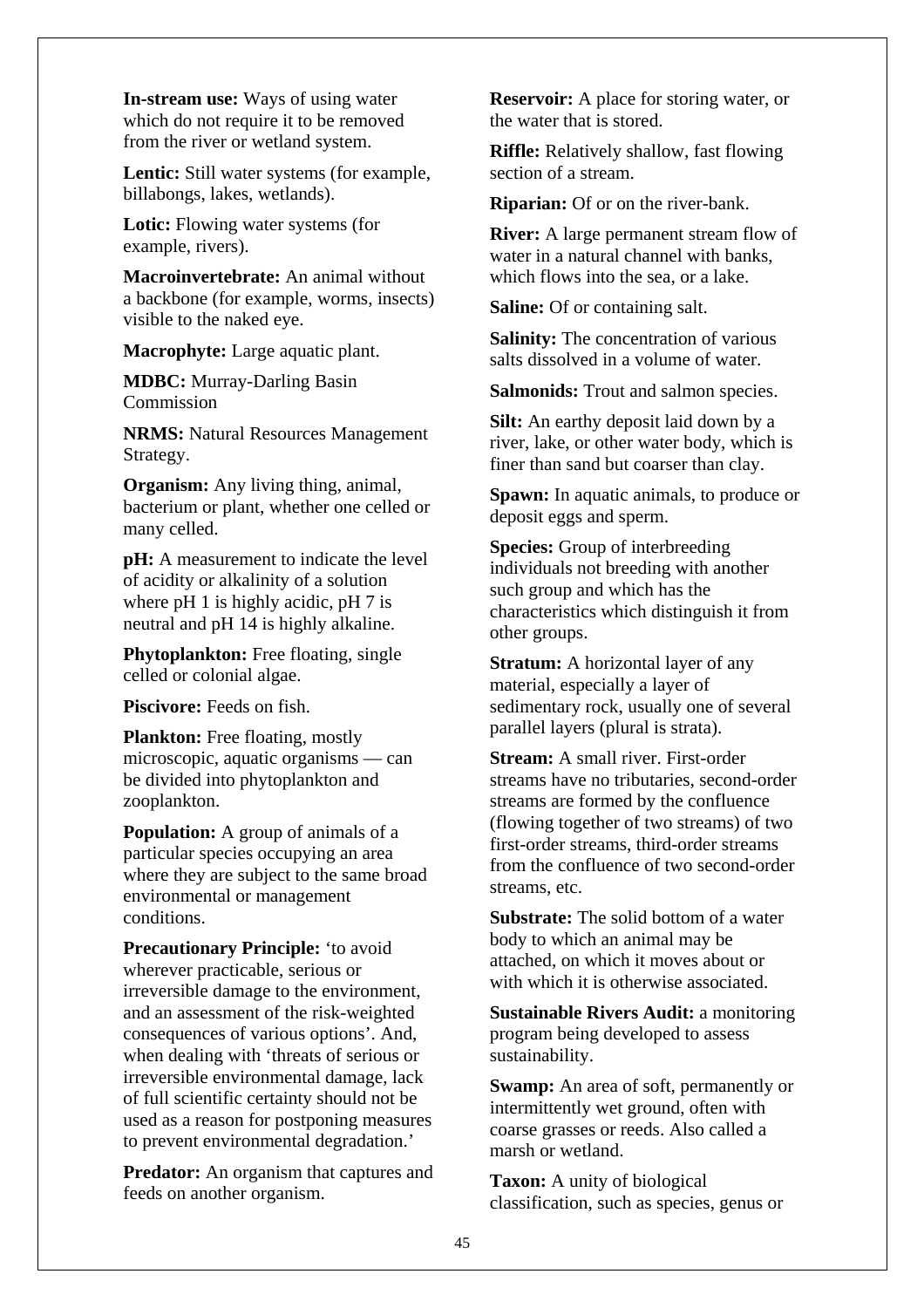class; a group of organisms sharing common characteristics (plural taxa).

**Taxonomy:** The science of classification of animals and plants.

**Turbid:** Not clear or transparent water muddy with suspended silt or sediment.

**Turbidity:** A measure of the amount of suspended solids (usually fine clay or silt particles) in water and thus of the degree of scattering or absorption of light in the water; level of cloudiness in the water.

**Watershed:** A boundary between areas drained by different river systems.

**Water table:** The top level of water in the ground that occupies spaces in rock or soil and lies above a layer of impermeable (non-porous) rock.

**Weir:** A dam across a watercourse, over which the water may flow.

**Wetland:** An area of soft, permanently or intermittently wet ground, often with coarse grass or reeds. Also called a marsh or swamp*.* 

**Zooplankton:** The animal constituent of the plankton, small floating herbivores that feed on phytoplankton; a collective term for non-photosynthetic plankton.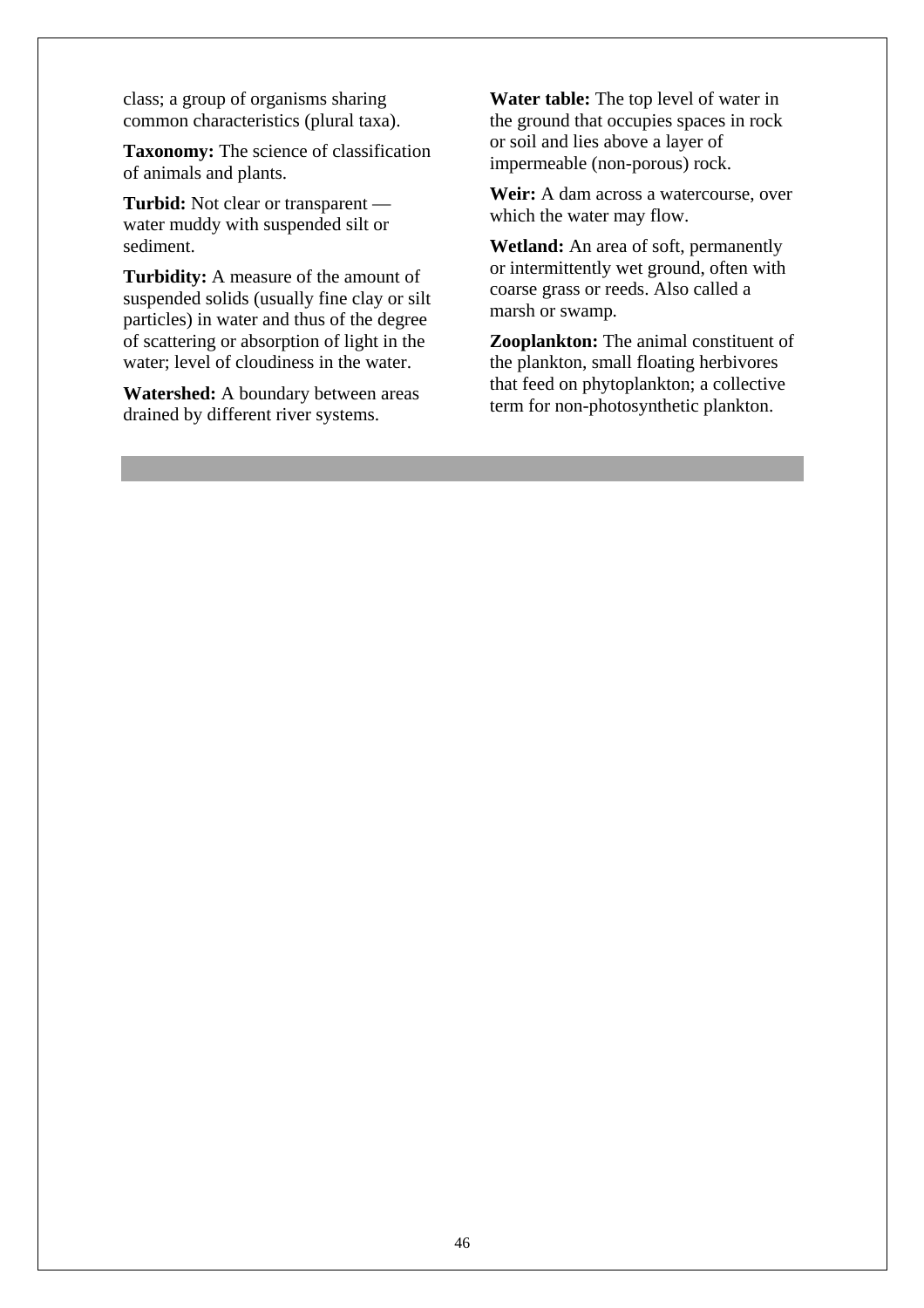# **APPENDICES**

# **Appendix 1: Freshwater fish species of the Murray-Darling Basin**

| <b>Common Name</b>       | <b>Scientific name</b>       | <b>Comments</b>                                                                               |
|--------------------------|------------------------------|-----------------------------------------------------------------------------------------------|
|                          | <b>Native species</b>        |                                                                                               |
| Short-headed lamprey     | Mordacia mordax              | lower Murray-Darling<br><b>Basin</b>                                                          |
| Pouched lamprey          | Geotria australis            | lower Murray-Darling<br>Basin, rare                                                           |
| Short-finned eel         | Anguilla australis           | lower Murray-Darling<br>Basin, rare                                                           |
| River blackfish          | Gadopsis marmoratus          | minor angling species,<br>lower Murray-Darling<br>Basin and cooler regions                    |
| Two-spined blackfish     | Gadopsis bispinosus          | Upland species, lower<br>Murray-Darling Basin                                                 |
| Common galaxias          | Galaxias maculatus           | lower Murray only                                                                             |
| Climbing galaxias        | Galaxias brevipinnis         | recently introduced into<br>Murray-Darling Basin                                              |
| Spotted galaxias         | Galaxias truttaceus          | recently introduced into<br><b>Murray-Darling Basin</b>                                       |
| Flat-headed galaxias     | Galaxias rostratus           | threatened species, lowland<br>and lower Basin                                                |
| Mountain galaxias        | Galaxias olidus              | upland areas                                                                                  |
| Barred galaxias          | Galaxias fuscus              | threatened species, upland,<br>lower Murray-Darling<br>Basin                                  |
| Tupong                   | Pseudaphritis urvillii       | restricted to lower Murray                                                                    |
| Murray Cod               | Maccullochella peelii peelii | angling species.<br>widespread, declining                                                     |
| Trout cod (Bluenose cod) | Maccullochella macquariensis | threatened species, two<br>known populations, one of<br>which is a translocated<br>population |
| Golden perch             | Macquaria ambigua            | angling species,<br>widespread and common                                                     |
| Macquarie perch          | Macquaria australasica       | threatened species, angling,<br>restricted distribution                                       |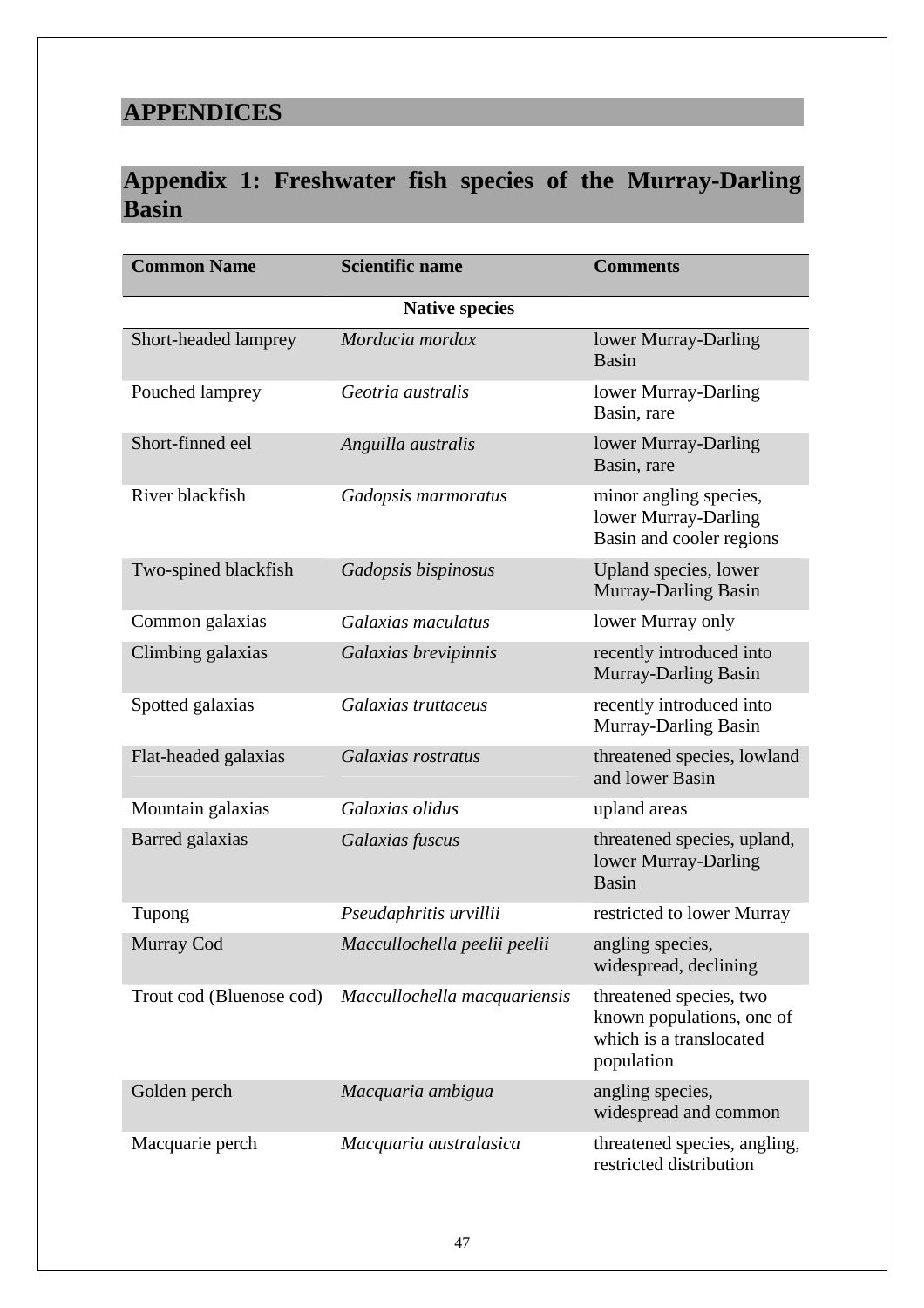| Silver perch                       | Bidyanus bidyanus                         | threatened species, angling,<br>declining                                                    |
|------------------------------------|-------------------------------------------|----------------------------------------------------------------------------------------------|
| Southern pygmy perch               | Nannoperca australis                      | lower Murray-Darling<br>Basin, uncommon                                                      |
| Yarra pygmy perch                  | Nannoperca obscura                        | lower Murray-Darling<br>Basin, uncommon                                                      |
| Australian smelt                   | Retropinna semoni                         | widespread                                                                                   |
| Freshwater catfish                 | Tandanus tandanus                         | angling, declined, was<br>widespread                                                         |
| Bony herring                       | Nematalosa erebi                          | widespread                                                                                   |
| Hyrtl's tandan                     | Neosilurus hyrtlii                        | northern Murray-Darling<br><b>Basin</b>                                                      |
| Rendahl's tandan                   | Porochilus rendahli                       | northern Murray-Darling<br>Basin                                                             |
| Southern purple spotted<br>gudgeon | Mogurnda adspersa                         | threatened species, once<br>widespread, restricted to<br>upper basin in QLD/<br>Northern NSW |
| Western carp gudgeon               | Hypseleotris klunzingeri                  | a species complex,<br>widespread                                                             |
| Murray-Darling carp<br>gudgeon     | Hypseleotris sp. 3                        | patchy in the Murray-<br>Darling Basin                                                       |
| Midgeley's carp gudgeon            | Hypseleotris sp. 4                        |                                                                                              |
| Lake's carp gudgeon                | Hypseleotris sp. 5                        |                                                                                              |
| Spangled perch                     | Leiopotherapon unicolor                   | common, mid to upper<br>Murray-Darling Basin                                                 |
| Flat-head gudgeon                  | Philypnodon grandiceps                    | widespread, common                                                                           |
| Dwarf flat-head gudgeon            | Philypnodon sp. nov.                      | lower Murray-Darling<br><b>Basin and Murrumbidgee</b><br>and Murray rivers                   |
| Murray-Darling<br>rainbowfish      | Melanotaenia fluviatilis                  | widespread                                                                                   |
| Darling River hardyhead            | Craterocephalus amniculus                 | threatened species,<br>restricted distribution                                               |
| Fly-specked hardyhead              | Craterocephalus<br>stercusmuscarum fulvus | widespread, declining                                                                        |
| Murray hardyhead                   | Craterocephalus fluviatilis               | threatened species,<br>restricted distribution                                               |
| Olive perchlet                     | Ambassis agassizii                        | threatened species,<br>declining in lower Murray-<br>Darling Basin                           |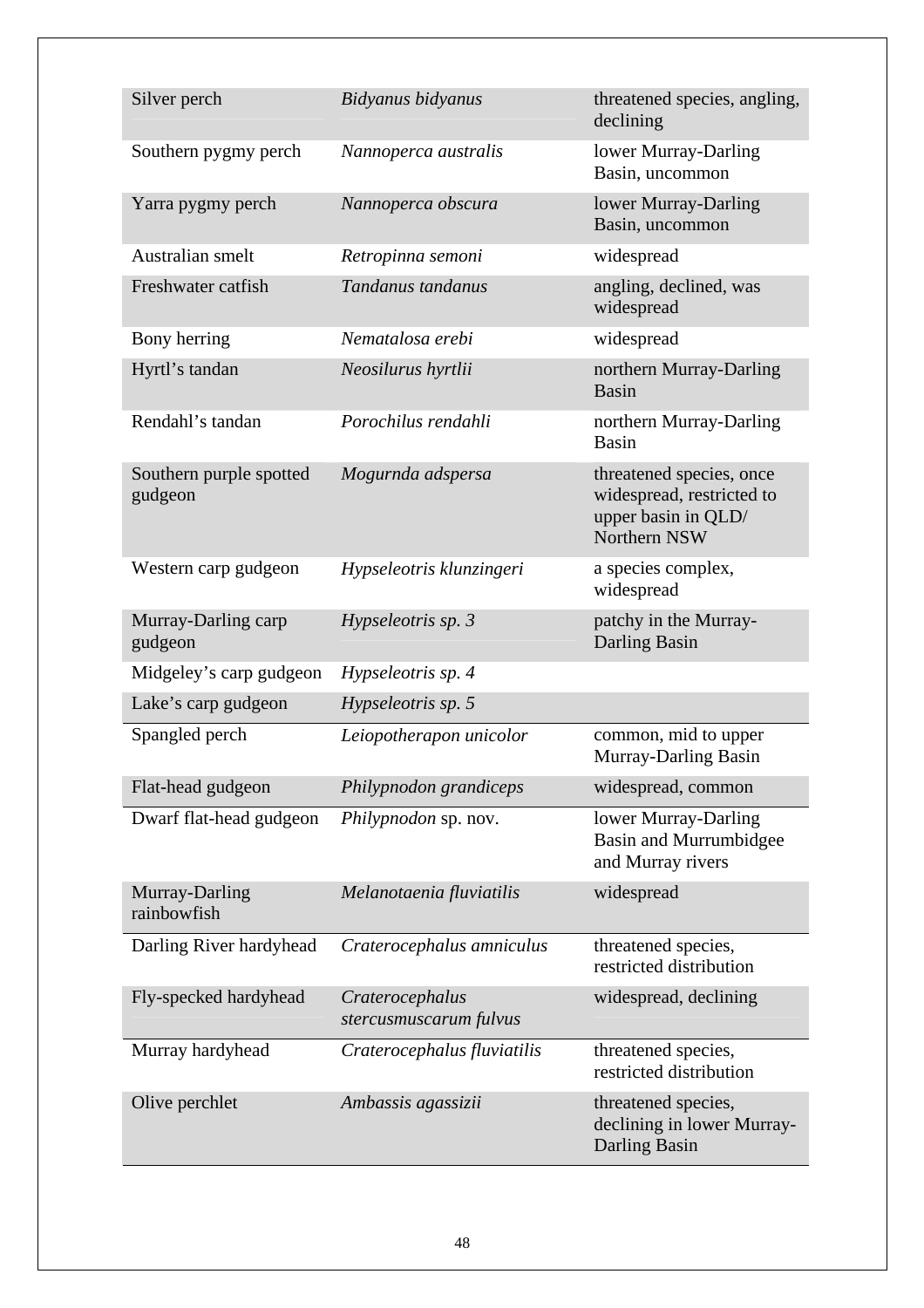|                                 | <b>Alien species</b>       |                                                           |
|---------------------------------|----------------------------|-----------------------------------------------------------|
| <b>Brown</b> trout              | Salmo trutta               | angling, upland areas                                     |
| Brook char                      | Salvelinus fontinalis      | angling, stocked, upland<br>areas                         |
| <b>Rainbow trout</b>            | Oncorhynchus mykiss        | angling, upland areas                                     |
| Atlantic salmon                 | Salmo salar                | angling, stocked upland<br>areas                          |
| Carp                            | Cyprinus carpio            | pest, widespread                                          |
| Roach                           | <i>Rutilus rutilus</i>     | recently introduced into<br>lower Murray-Darling<br>Basin |
|                                 |                            | upper reaches of VIC<br>streams                           |
| Tench                           | Tinca tinca                | lower Murray-Darling<br>Basin                             |
|                                 |                            | upper reaches of VIC<br>streams                           |
| Goldfish                        | Carassius auratus          | widespread                                                |
| Redfin perch (English<br>perch) | Perca fluviatilis          | angling, widespread                                       |
| Gambusia (Mosquitofish)         | Gambusia holbrooki         | pest, widespread                                          |
| Oriental weatherloach           | Misgurnus anguillicaudatus | aquarium species, lower<br>basin                          |

Derived from Cadwallader and Lawrence 1990; Harris *et al.* 1998; T. Raadik, NRE, Victoria, pers. comm.; D. Moffatt, NRE, Queensland, pers. comm.; B. Pierce, SARDI, pers. comm.; P. Humphries, pers. comm. The taxonomy of several groups, including the hardyheads and gudgeons, is under revision and could result in the identification of further species.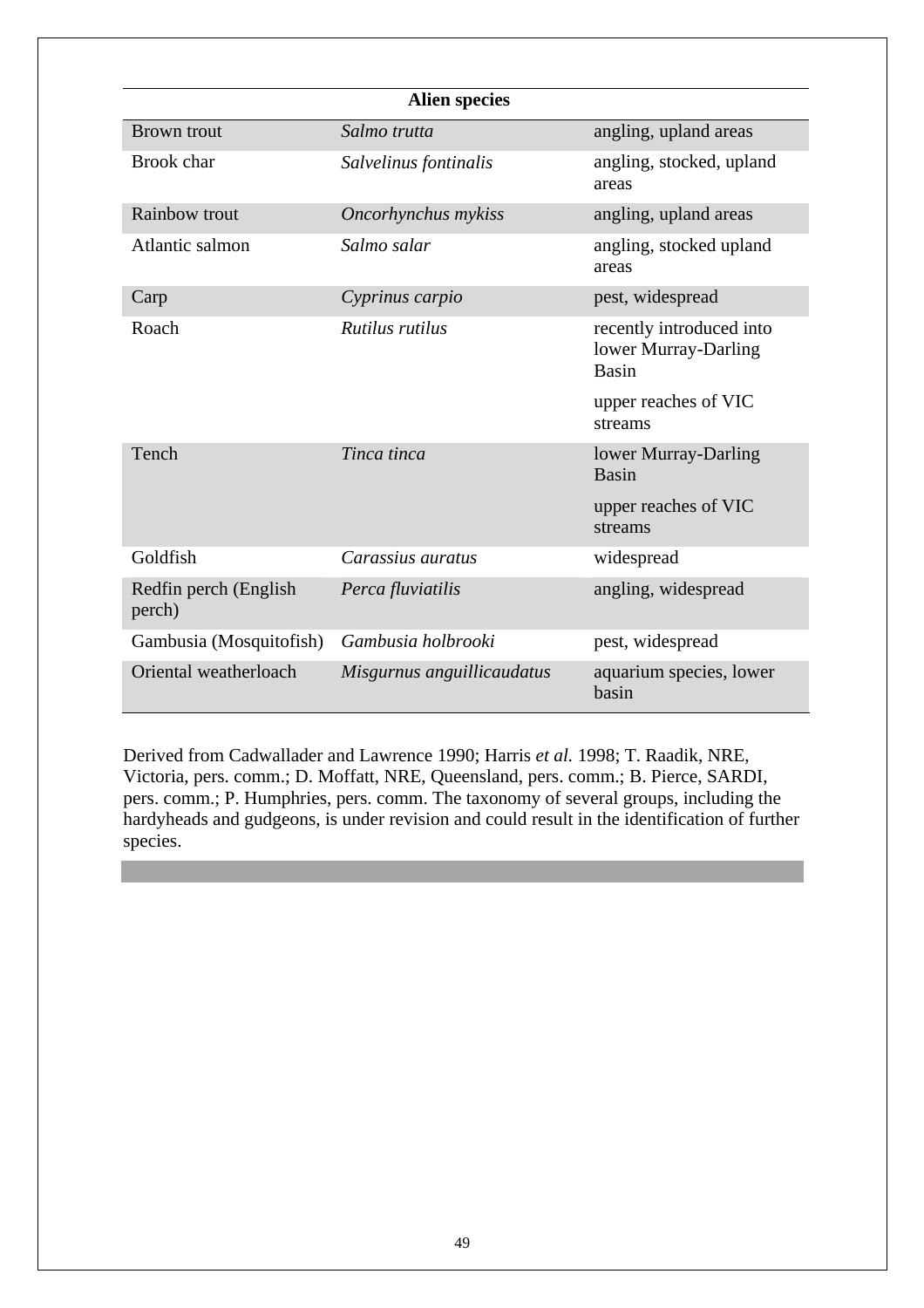# **Appendix 2: Conservation status of fish species found in the Murray-Darling Basin**

| <b>Species</b>                     | <b>IUCN</b>    |                | <b>National</b>         |                         | <b>Vic</b> |                         | <b>ACT NSW Qld SA</b> |    |              |
|------------------------------------|----------------|----------------|-------------------------|-------------------------|------------|-------------------------|-----------------------|----|--------------|
|                                    |                |                | <b>EPBC ANZECC ASFB</b> |                         |            |                         |                       |    |              |
| Short headed<br>lamprey            |                |                |                         |                         |            |                         |                       | EW |              |
| River blackfish                    |                |                |                         |                         | <b>DD</b>  |                         |                       |    | E            |
| Two-spined blackfish               |                |                |                         |                         |            | $\overline{\mathsf{V}}$ |                       |    |              |
| Flat-headed galaxias V             |                |                | $\overline{\mathsf{V}}$ | $\mathbf V$             | <b>DD</b>  |                         |                       |    |              |
| Mountain galaxias                  |                |                |                         |                         | <b>DD</b>  |                         |                       |    |              |
| <b>Barred</b> galaxias             | <b>CE</b>      | E              | E                       | <b>CE</b>               | CE, FFG    |                         |                       |    |              |
| Murray cod                         |                |                |                         |                         | V, FFG     |                         |                       |    |              |
| Trout cod                          | E              | E              | E                       | $CE^*$                  | CE, FFG E  |                         | E, P                  |    | ${\bf P}$    |
| Macquarie perch                    | <b>DD</b>      | E              | E                       | E                       | E, FFG     | E                       | V, P                  |    | $\mathbf{P}$ |
| Silver perch                       | $\mathbf V$    |                | E                       | E                       | CE, FFG E  |                         | V, P                  |    |              |
| Southern pygmy<br>perch            |                |                |                         |                         |            |                         | $\mathbf V$           |    | ${\bf P}$    |
| Yarra pygmy perch                  | V              | $\mathbf{V}$   |                         | $\overline{\mathsf{V}}$ |            |                         |                       |    | $\mathbf{P}$ |
| Freshwater catfish                 |                |                |                         | $\mathbf V$             | V, FFG     |                         | $\mathbf{P}$          |    | $\mathbf{P}$ |
| Southern purple<br>spotted gudgeon |                |                |                         | E                       | CE, FFG    |                         | E                     |    | $\mathbf{P}$ |
| Flat head gudgeon                  |                |                |                         |                         | <b>FFG</b> |                         |                       |    |              |
| Murray-Darling<br>rainbowfish      |                |                |                         |                         | <b>FFG</b> |                         |                       |    |              |
| Murray hardyhead                   |                | $\overline{V}$ | V                       | E                       | E, FFG     |                         | E                     |    |              |
| <b>Darling River</b><br>hardyhead  | $\overline{V}$ |                |                         | $\overline{V}$          |            |                         |                       |    |              |
| Olive perchlet                     | <b>DD</b>      |                |                         |                         | <b>FFG</b> |                         | E                     |    | $\mathbf{P}$ |

The list presented has been prepared using the IUCN Species Survival Commission for incorporation into the 1996 IUCN Red List, Federal Endangered species listings, NSW threatened species listing, listings under the ACT Nature Conservation Act, determinations made by recovery teams (\*) and Pierce (1989) (for South Australia). FFG = listed under the Flora and Fauna Guarantee Act, Victoria. See Appendix 3 for IUCN categories.  $P = NSW$  Protected Species (i.e., no take); (P) = Protected form commercial take.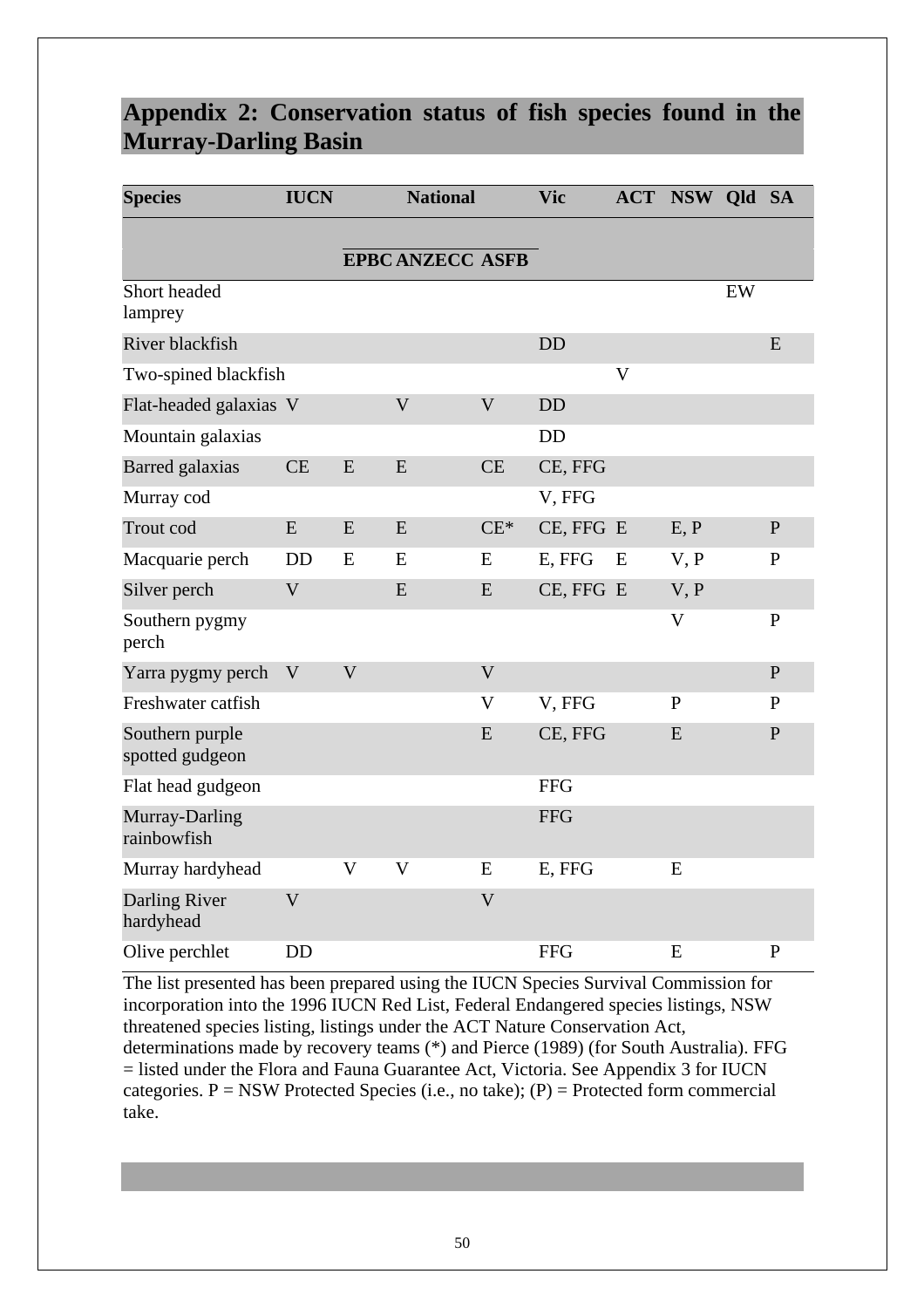# **Appendix 3: Red List categories (International Union for the Conservation of Nature)**

**Ex = EXTINCT** A taxon is Extinct when there is no reasonable doubt that the last individual has died.

**EW = EXTINCT IN THE WILD** A taxon is Extinct In The Wild when it is known only to survive in cultivation, in captivity or as a naturalised population (or populations) well outside the past range.

**CE = CRITICALLY ENDANGERED** A taxon is Critically Endangered when it is facing an extremely high risk of extinction in the wild in the immediate future.

**E** = **ENDANGERED** A taxon is Endangered when it is not Critically Endangered but is facing a very high risk of extinction in the wild in the near future.

**V = VULNERABLE** A taxon is Vulnerable when it is not Critically Endangered or Endangered but is facing a high risk of extinction in the wild in the medium-term future.

**LR = LOWER RISK** A taxon is Lower Risk when it has been evaluated and does not satisfy the criteria for any of the categories Critically Endangered; Endangered; or Vulnerable. There are three sub-categories:

1) **Conservation Dependent** Taxa which are the focus of a continuing taxon-specific or habitat-specific conservation programme targeted towards the taxon in question, the cessation of which would result in the taxon qualifying for one of the threatened categories above within a period of five years.

2) **Near Threatened** Taxa which do not qualify for Conservation Dependent, but which are close to qualifying for Vulnerable.

3) **Least Concern** Taxa which do not qualify for Conservation Dependent or Near Threatened.

**DD = DATA DEFICIENT** A taxon is Data Deficient when there is inadequate information to make a direct or indirect assessment of its risk of extinction based on its distribution and / or population status.

**NE = NOT EVALUATED** A taxon is Not Evaluated when it has not yet been assessed against the criteria.

**Note:** For full definitions and details of the criteria used for each of the above categories, the reader should consult the IUCN Red List Categories, prepared by the IUCN Species Survival Commission (1994).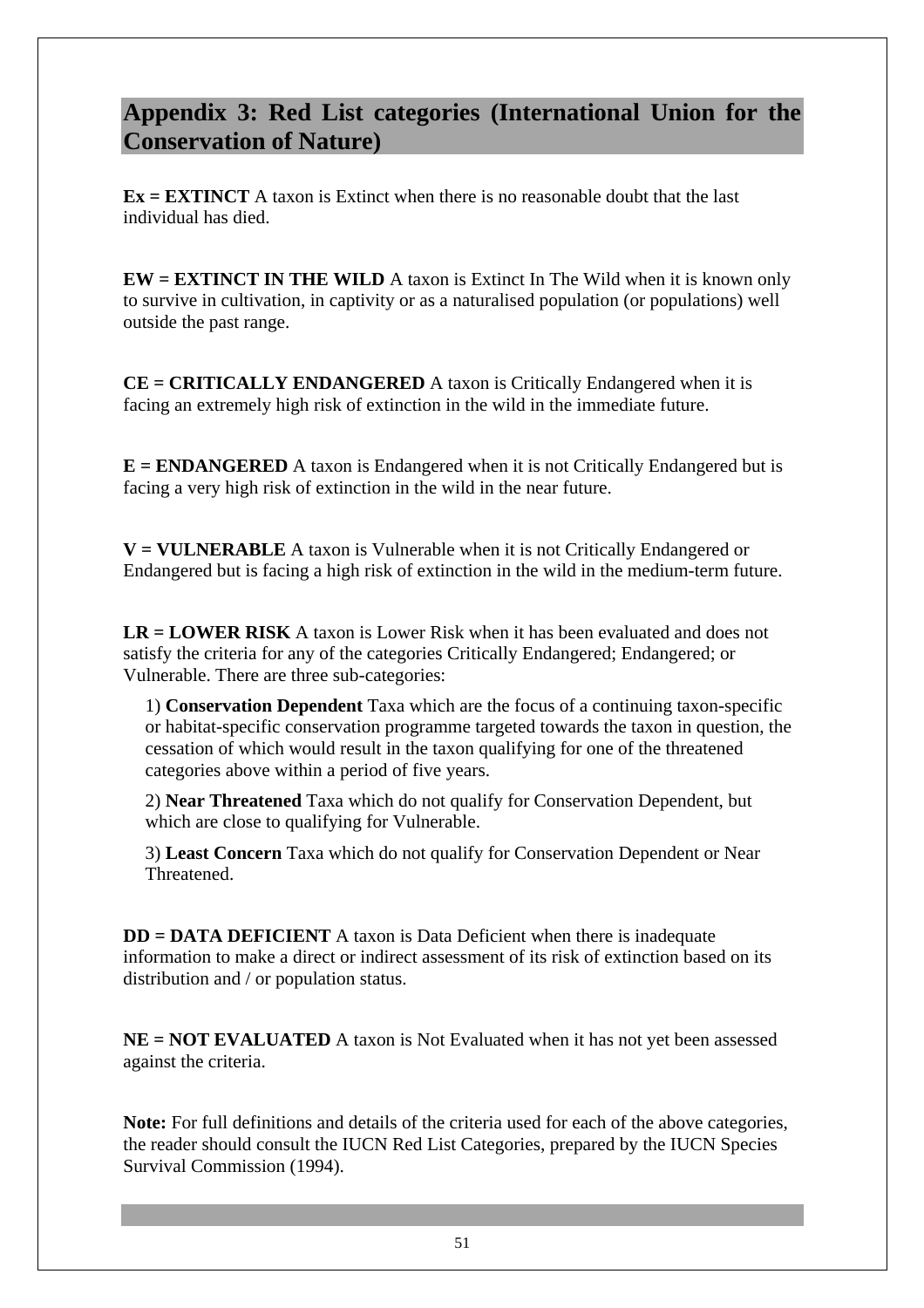# **Appendix 4: Guiding principles for this strategy**

## **Ecological principles**

## *1. Protection of biodiversity*

In 1992, industry, environmental groups and all three levels of Government in Australia committed themselves to a *National Strategy for Ecologically Sustainable Development.* One of the three core components of this national strategy is the protection of biological diversity. To accomplish this protection *The National Strategy for Biodiversity* was signed in 1996. Biodiversity was defined as 'the variety of all life forms the different plants, animals and microorganisms, the genes they contain and the ecosystems of which they form a part'. Clearly, fish species of the Murray-Darling Basin and the ecosystems they inhabit are an important and integral part of Australia's biodiversity.

## *2. Restoration*

 $\overline{a}$ 

A general protocol for the restoration of regulated rivers was published by Stanford *et al.*<sup>1</sup>. It provides some useful guidance for the *Native Fish Management Strategy* through its focus on the ecological functions of rivers on which fish populations rely for their survival. The protocol should be viewed as an hypothesis derived from the principles of river ecology. Through the management of processes that maintain normal habitat conditions and by allowing the river to do most of the work, it aims to recover some of the lost capacity of rivers to sustain native biodiversity and production. A summary of key objectives includes: restoring peak flows; stabilising base flows; reconstituting seasonal temperature regimes; maximising fish passage;

<sup>1</sup> Stanford, JA, Ward, JV, Liss, WJ, Frissell, CA, Williams, RN, Lichatowich, JA and Coutant, CC (1996). A general protocol for restoration of regulated rivers. *Regulated Rivers: Research and Management* 12: 391-413.

instituting a management belief that relies upon natural habitat restoration rather than artificial propagation; installation of artificial in-stream structures for predator control; and practising adaptive ecosystem management.

A National Framework for River Restoration provides a step by step process for prioritising, undertaking and monitoring river restoration activities incorporating the community.

## *3. River ecology*

Ward and Stanford<sup>2</sup> provide a series of perspectives on the developments in regulated river ecology, including single and multiple dam and floodplain perspectives for different reach types, channel patterns and habitat types. They also discuss a river conservation perspective, which has a holistic approach to river conservation and restoration practices and for which biodiversity is the integral measure.

## *4. Conceptual frameworks*

Hobbs and Norton<sup>3</sup> identified a number of key processes which they considered essential to restoration ecology:

- identify processes leading to the degradation or decline;
- develop methods to reverse or ameliorate the degradation or decline;
- determine realistic goals for reestablishing species and functional

 $\overline{a}$ 

<sup>2</sup> Ward, JV and Stanford, JA (1997). Changing perspectives in the ecology of regulated rivers. Pp. 37-51 in: *Current Issues in Limnology*. 36th Congress of Australian Society for Limnology, Albury-Wodonga, September 1997.

<sup>3</sup> Hobbs, RJ and Norton, DA (1996). Towards a conceptual framework for river restoration. *Restoration Ecology* 4(2): 93- 110.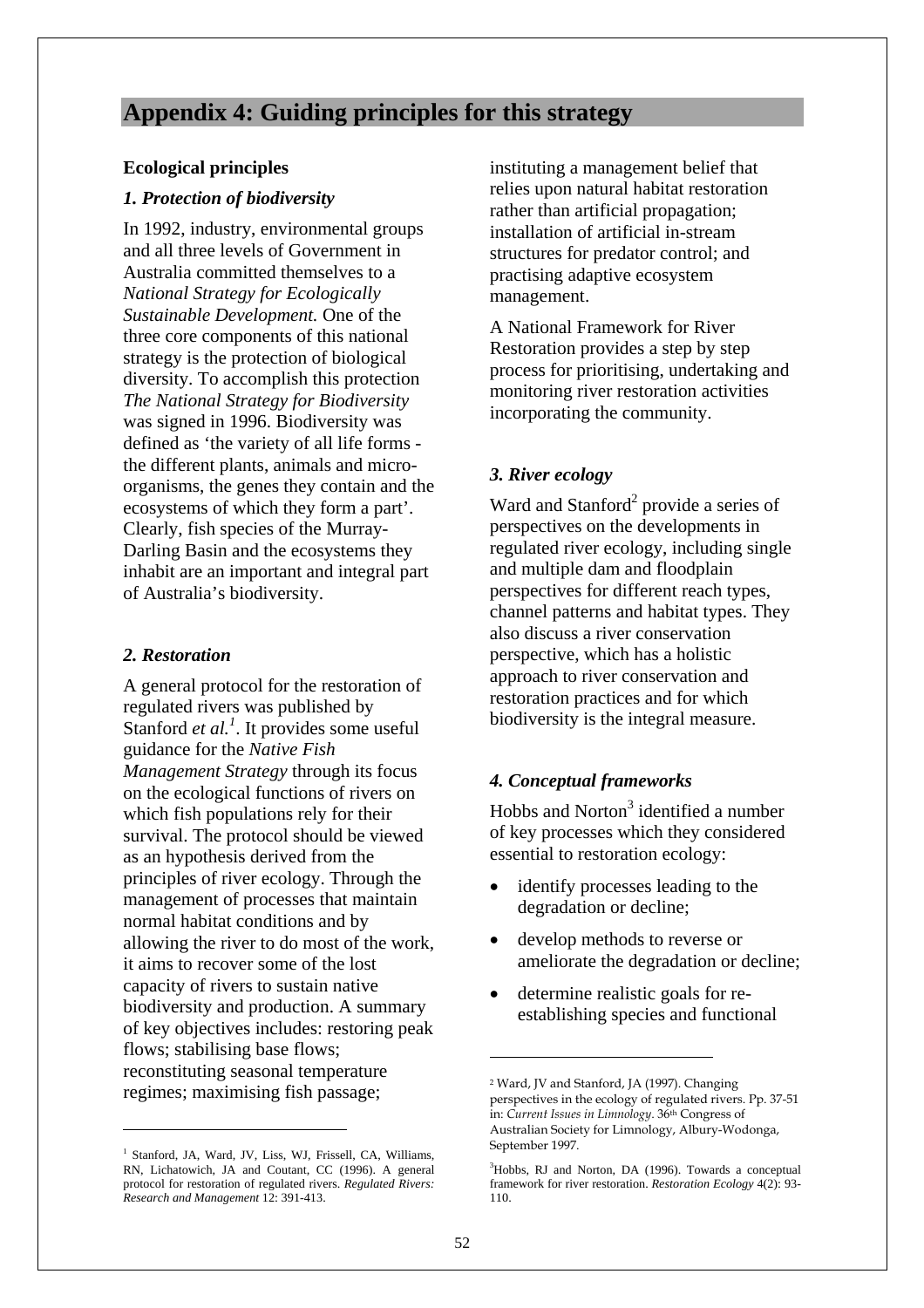ecosystems, recognising both the ecological limitations on restoration and the socioeconomic and cultural barriers to its implementation;

- develop easily observable measures of success;
- develop practical techniques for implementing these restoration goals at a scale commensurate with the problem;
- document and communicate these techniques for broader inclusion in land-use planning and management strategies; and
- monitor key system variables, assess progress of restoration relative to the agreed-upon goals and adjust procedures if necessary.

These processes were identified for general restoration ecology, but are applicable to the restoration of fish populations.

Several key points should be observed:

- biodiversity conservation is a central pillar to ecologically sustainable development;
- conservation is best undertaken within the species' natural habitat;
- there is the need for a comprehensive and adequate system of ecologically viable protected areas;
- conservation is enhanced by knowledge and understanding of species, populations and ecosystems. Hence, there is a need to continue to develop knowledge and understanding of species and ecosystems; and
- it is more cost effective to conserve now than restore later.

Maltby<sup>4</sup> proposed ten principles of ecosystem management:

- management objectives are a matter of social choice.
- ecosystems must be managed in human context.
- ecosystems must be managed within natural limits.
- management must recognise that change is inevitable.
- ecosystems management must be undertaken at the appropriate scale.
- ecosystems management needs to think globally but act locally.
- ecosystems management must seek to maintain and enhance ecosystem character and functioning at an appropriate level for social choice.
- decision-makers should be guided by appropriate tools derived from science.
- ecosystem management must act with caution.
- a multi-disciplinary approach is needed.

## *2. Risk Management Principles*

The 'Precautionary Principle' agreed to by Australia under Principle 15 of the Rio *Declaration on Environment and Development*suggests two main ways to deal with the uncertainty and risk involved in managing biological systems to maintain biodiversity:

when contemplating decisions that will affect the environment, applying the Precautionary Principle involves careful evaluation of management options 'to avoid wherever practicable, serious or irreversible damage to the environment, and an assessment of the risk weighted

 $\overline{a}$ 

**Management Principles**  *1. Ecosystem management* 

<sup>4</sup> Maltby, E (1997). Ecosystem Management: the concept and the Strategy, *World Conservation* 3/97.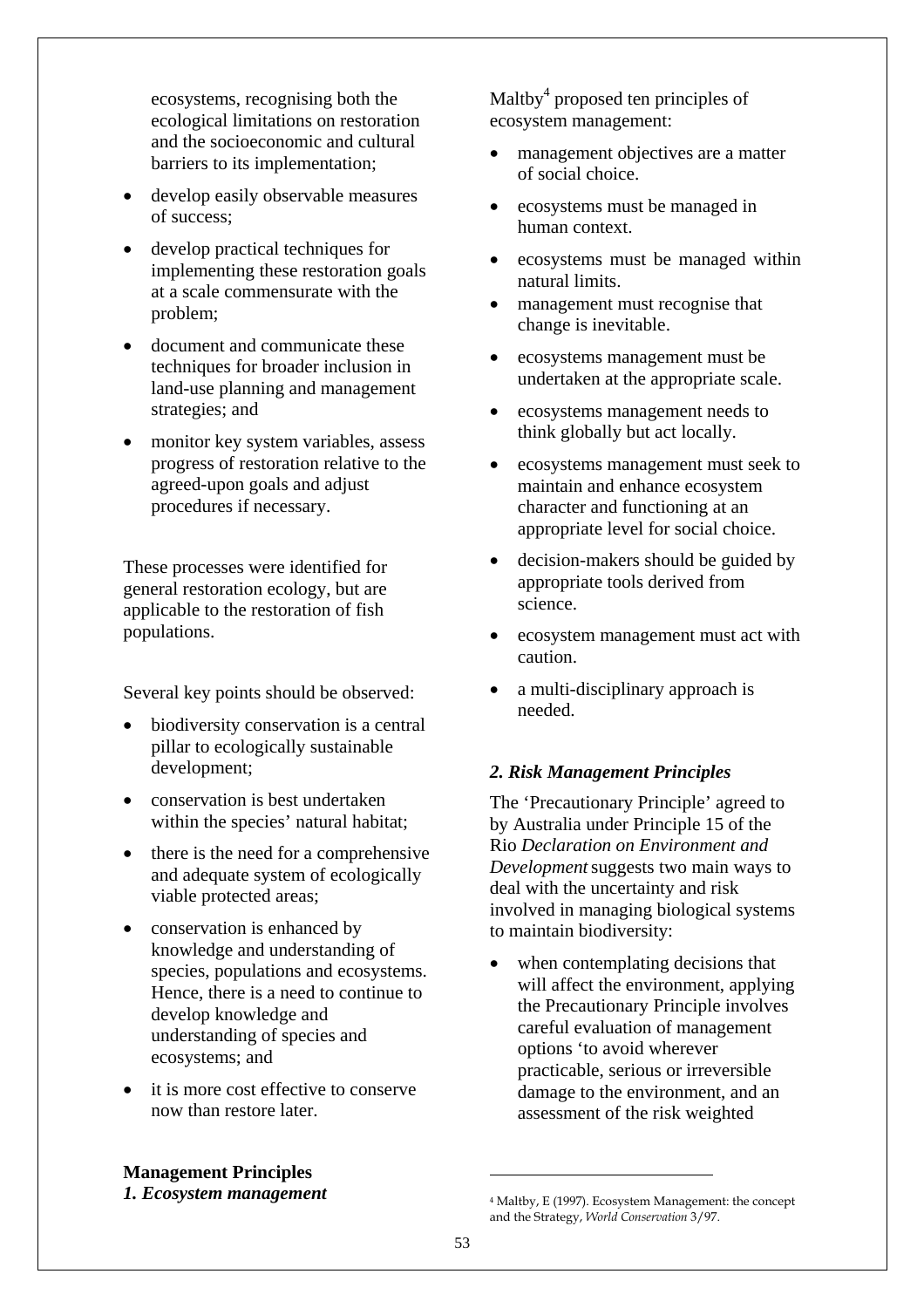consequences of various options'; and

when dealing with 'threats of serious or irreversible environmental damage, lack of full scientific certainty should not be used as a reason for postponing measures to prevent environmental degradation.'

A risk management strategy involves assessing risks to biological values, regularly recording the state of those values, and developing and implementing proactive and risk-minimising options. In addition to the Precautionary Principle, the *National Biodiversity Strategy* applies the following two risk management principles:

- prevention is better than cure. Protecting ecosystems is far more cost effective than attempting rehabilitation once the damage is done. Some such changes can never be rectified, emphasis must be given to the prevention.
- the causes of a significant reduction or loss of biodiversity must be anticipated, attacked at source, or prevented.

## *3. Adaptive management*

Understanding of biological systems and their functioning is imperfect, creating uncertainty. Adaptive management or 'learning by doing' operates on the basis that it draws on the best available scientific knowledge while recognising this uncertainty in scientific understanding. This means that implementation of the *Strategy* can proceed immediately without further extensive studies. The evaluation procedures built into it enable its progressive refinement in the light of information produced by its implementation. If management actions are properly designed, learning from both successes and mistakes can add to the knowledge base.

Adaptive management is particularly important given the diversity of situations encountered. The multitude of causal factors responsible for the decline of native fish populations requires that remedial action be undertaken simultaneously on a number of fronts. The *Strategy* identifies twelve of these issues as its objectives and develops milestones to be achieved for each objective.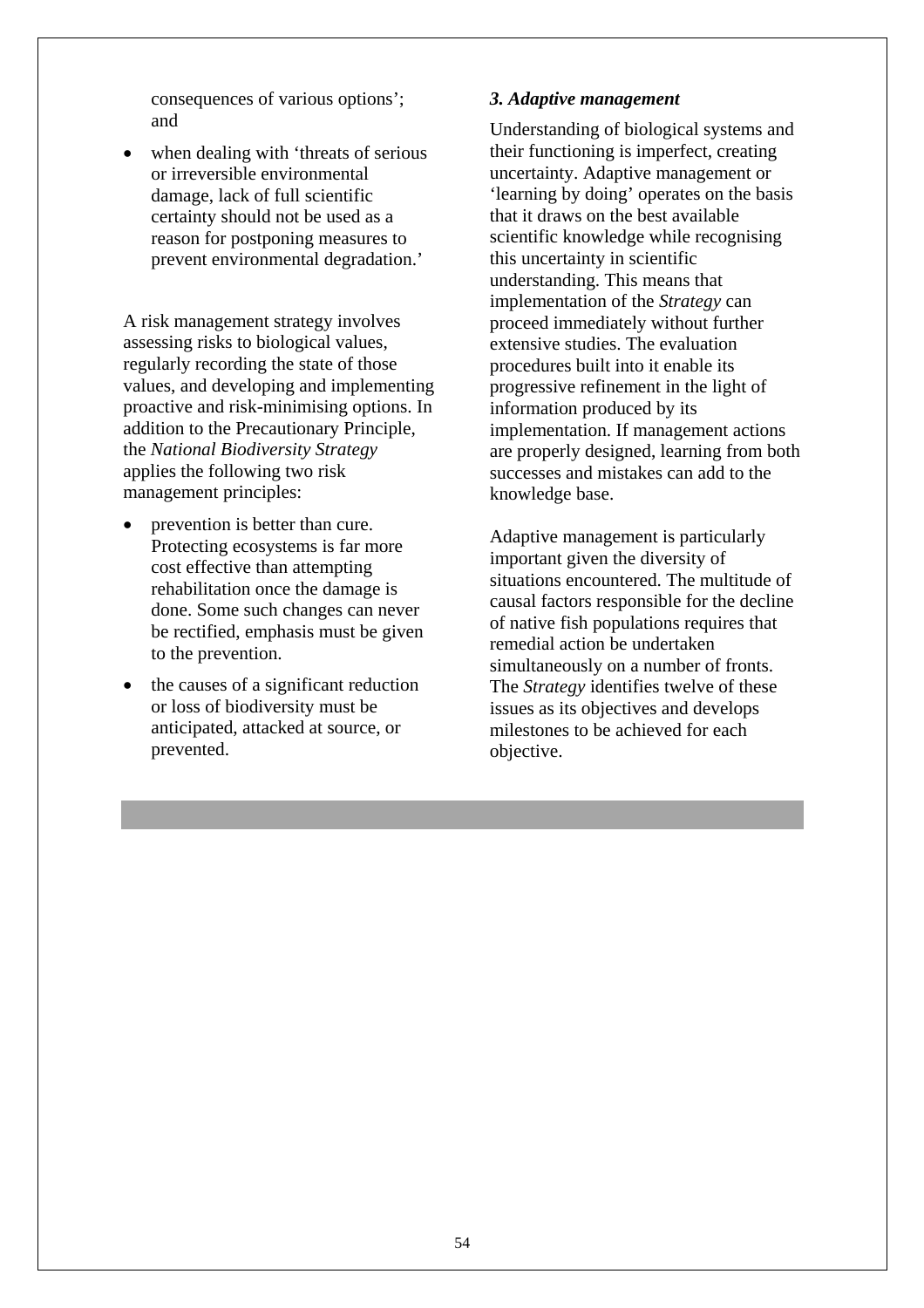# **Appendix 5. Infrastructure required for implementation**

To guide and implement the *Strategy* it is suggested that two committees are formed that draw together representatives of all major stakeholders and managers. The model proposed is that which is currently being used to facilitate carp management throughout Australia. This consists of a community liaison group and a scientific and management committee.

Both groups may be established under the MDBC Community Advisory Committee and overseen by this committee. Terms of reference should be developed for each group with a memorandum of understanding between the two.

## **Suggested features of the Community Stakeholder Group**

**Aim**: to engage political and public support for the restoration of fish populations within the Basin.

The Group should:

- use the National Carp Task Force as a model;
- have an independent chair;
- contain community, conservation, indigenous community, recreational and commercial fishing, scientific and other relevant stakeholder representation;
- have a representative member on the Science and Management Committee;
- have operating funds to conduct meetings and operate a small executive;
- conduct forums to inform and give and receive feedback from the community; and

• provide feedback to the Science and Management Committee.

## **Suggested features of the Murray-Darling Fish Science and Management Committee**

**Aim**: To provide direction and advice on priority restorative actions for fish populations within the Basin.

The Committee should:

- be convened by the MDBC as an expansion of their Fish Working Group, and have an executive managed by the MDBC;
- have an independent chair;
- comprise a mixture of academic and State agency scientists and management personnel from fisheries and other agencies, with a balance between State agency expertise and structural representation (use CCCG as a model);
- provide formal government representation;
- have operating funds to conduct meetings and run a small executive of support staff;
- have a representative member on the Community Stakeholder Group;
- report to the Fish Management Project Board;
- have reporting lines to all ministerial councils and sub councils; and
- provide a method of review for this *Strategy.*

Under the auspices of this committee, task-based working groups could be formed to address key objectives or areas of concern, for example, legislation, flows and barriers. These groups could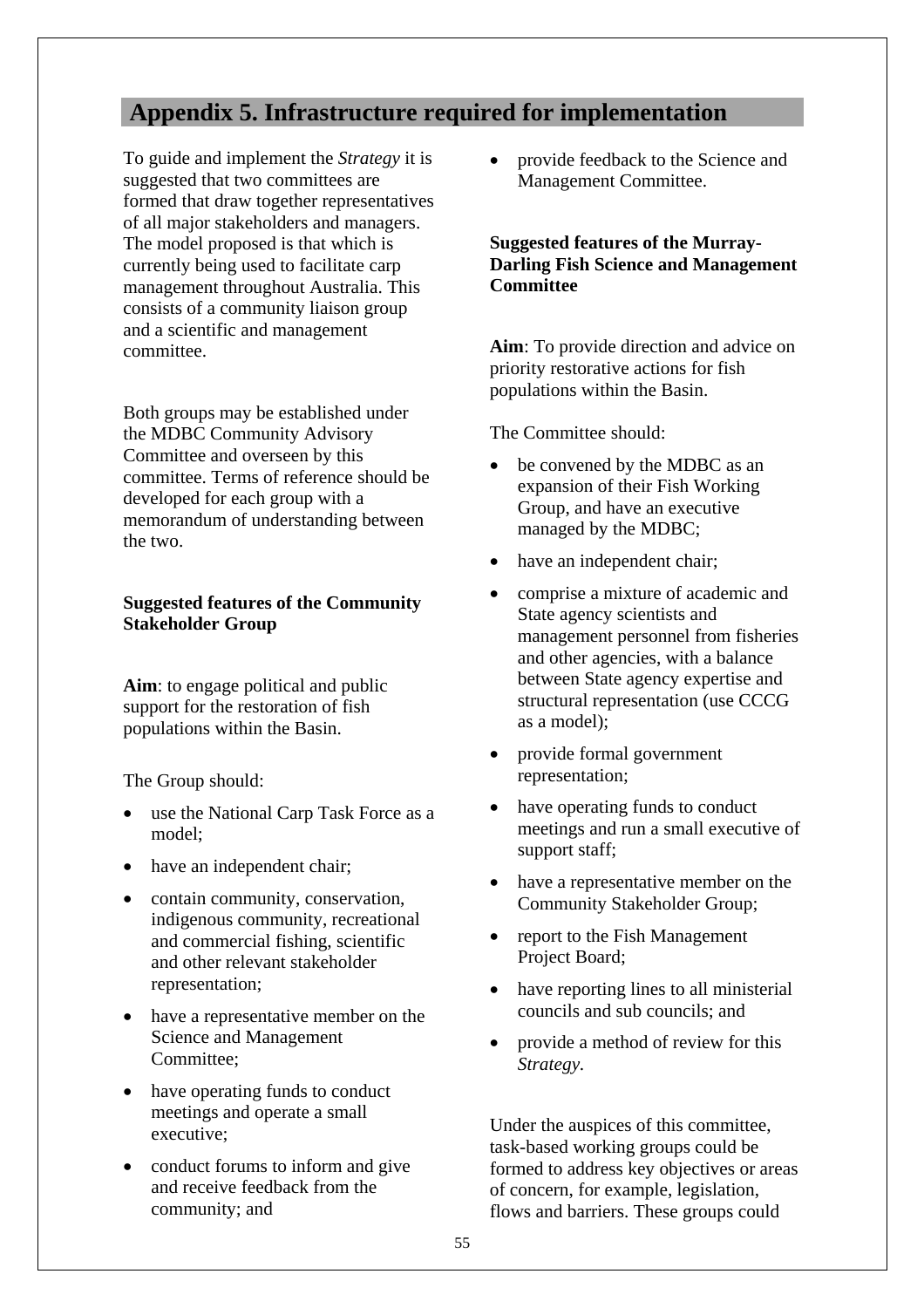be based around committee members and co-opt additional expertise as required. In order to minimise transaction costs, these groups may interact opportunistically and

meet electronically or adjacent to the main committee meetings.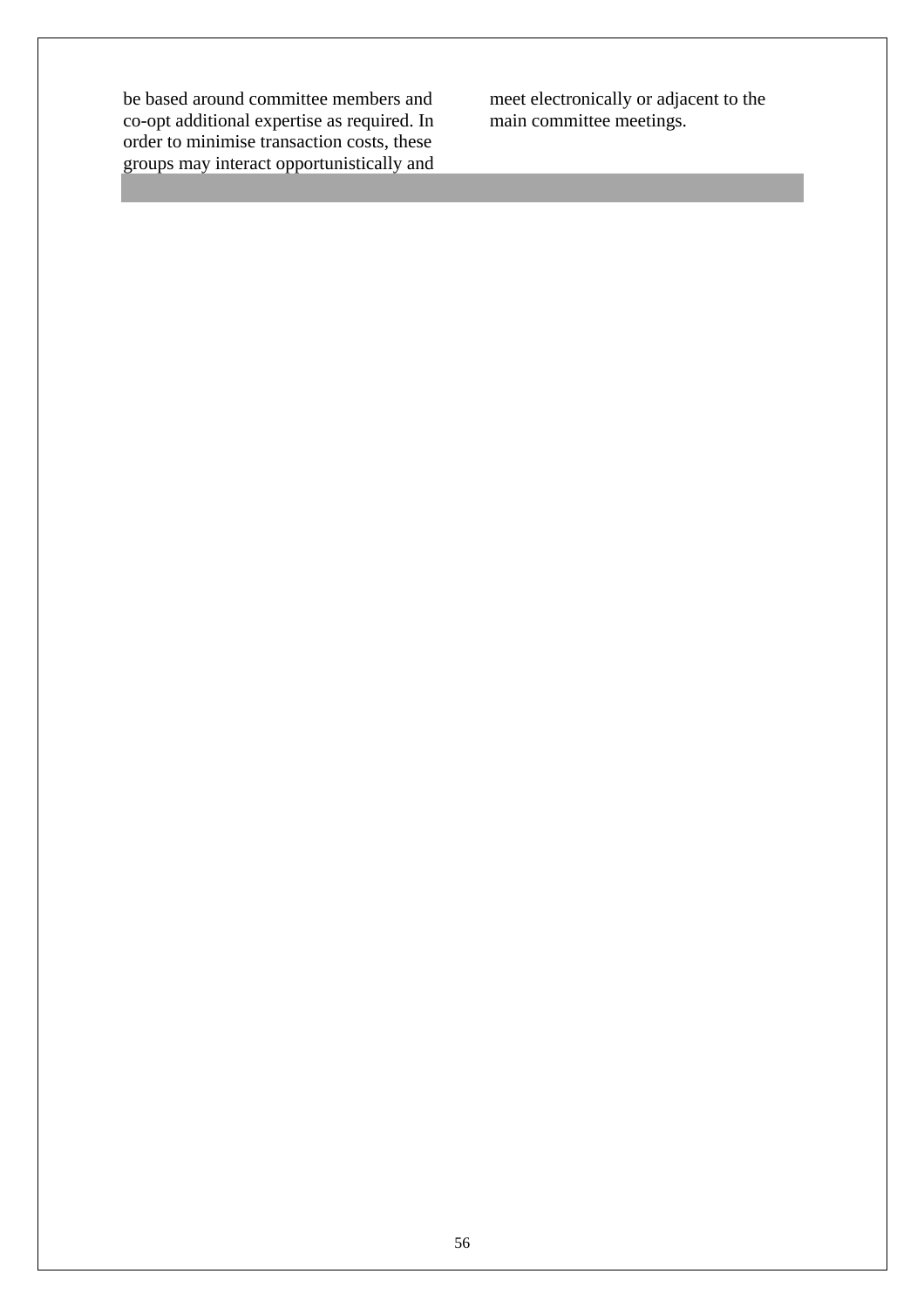# **Appendix 6. Group approaches and community participation**

Fish occur in public waters; a cooperative approach to their management is vital and should be encouraged at all levels. Implementation of native fish management does not rest solely with fisheries agencies, but involves government agencies, regional catchment groups and a wide range of community groups.

A coordinated group approach to fish management is essential to:

- make effective use of skills and resources;
- enable the problem to be tackled over a large area and facilitate more strategic management;
- encourage ownership of the problem by the group through the cohesiveness that develops;
- allow underlying conflicts to be raised, openly discussed and often resolved;
- recruit/influence others who may be reluctant to be involved;
- promote a greater interest and awareness within the group and local community of the problem and the potential solutions.

Empowerment of both the community and water managers to undertake native fish management is essential for the success of the *Strategy*. Education is a key to involvement in the management process so that participants are better informed and feel able to actively contribute. Successful examples of strong community involvement in national management initiatives include the Landcare and Waterwatch Programs, both of which strive to develop successful partnerships between volunteers and local agencies.

## **Group formation**

Because fish populations are widespread and waterways continuous, it is important for interested community groups to interact to share information and experiences from different areas. Involving groups of people with a range of skills and expertise in the planning process encourages group ownership of management decisions and will facilitate participation in implementing the *Strategy*.

Ideally, groups would be made up of people with a mixture of skills and interests in native fish management, including scientists, technicians, naturalists, fishermen, landholders and local interest groups as well as managers. Representatives from public authorities and organisations with responsibility for managing public waters and water storages also need to be involved.

There should be a flow of information between all agencies and groups with an interest in fish management and aquatic systems in the Basin, and integration of strategies across states, shires, boards, government departments and authorities. Catchment management organisations are often an effective level at which to coordinate local management. They may be responsible for directing or guiding others to undertake projects, and can take an active role in obtaining funding.

Other broad community groups are concerned with water and habitat issues. These groups are either organised from individuals with the same interest (for example, Landcare groups) or are facilitated at the government level. They form locally and, as stakeholders in an area, contribute to decision making and assist in the action.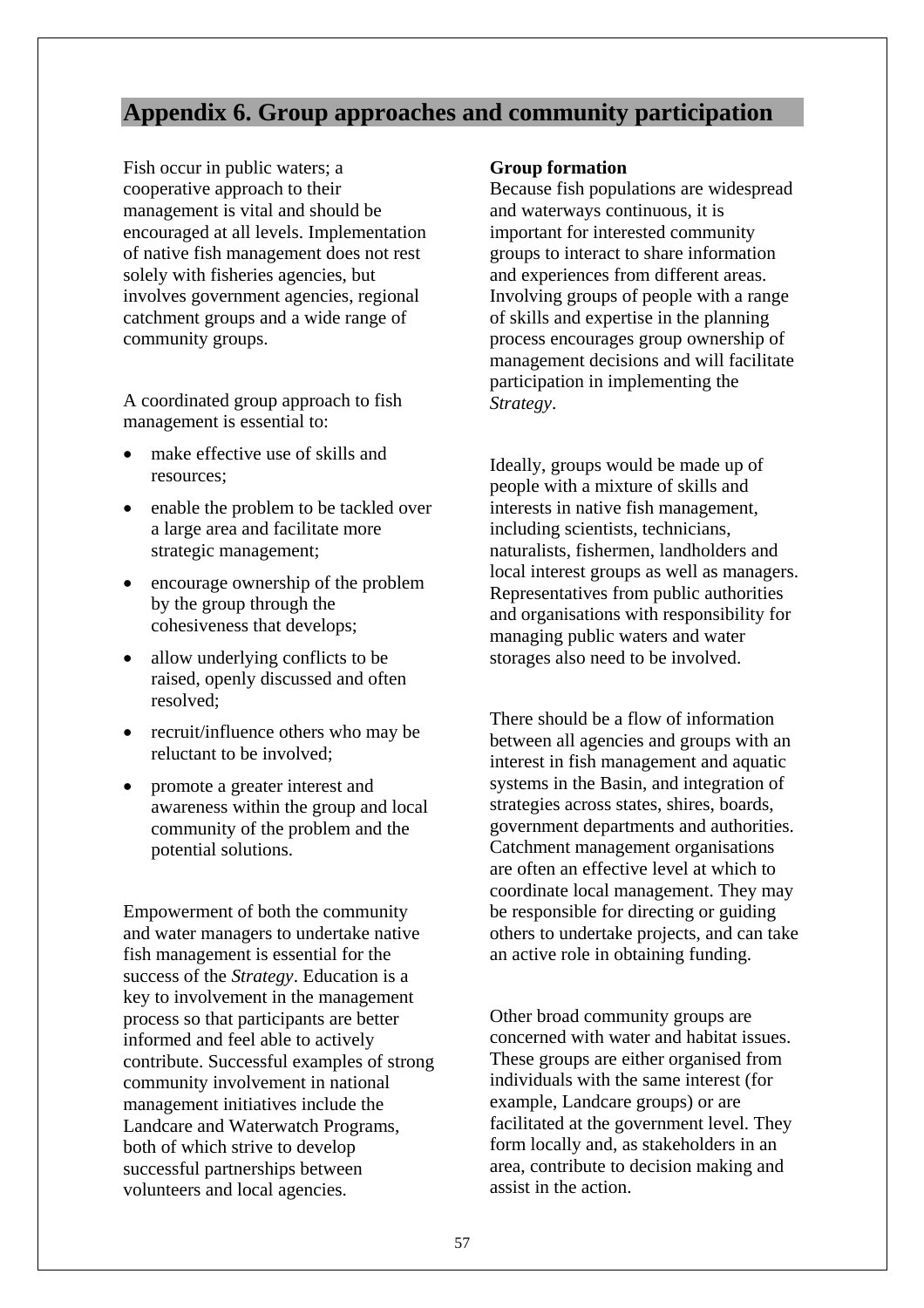Other community groups such as Field and Game Associations, Field Naturalists, Native Fish Australia and local schools are concerned with management action in a local situation and work as volunteers.

#### **Group maintenance**

The formation and maintenance of groups can be difficult. At least some group members need to have good leadership, chairperson, negotiation and conflict resolution skills. Government can assist by providing extension officers trained in communication skills; their role is to act as facilitators and coordinators for management groups and associated stakeholders as well as to provide information and advice. Facilitators help groups make best use of people both within the group and between the group and outside sources of information and assistance. Most facilitators are skilled listeners, asking the right question of the right people at the right time and they are often critical to guiding meetings to a successful outcome.

Coordinators tend to work at the local scale. They sustain the momentum of the group, help to keep members interested and involved and ensure that management is implemented. They also organise meetings, lead the planning and management of group projects and locate sources of advice and assistance.

Meetings can be informal, in a shed or around a kitchen table, or more structured when they concern many players from a wide area. A useful way to structure the meeting is the 'problem specification workshop process'.

#### *Problem Specification Workshop Process (based on Braysher & Barrett 2000)5*

- The first step in the process is a meeting of specialists to assess the relevant scientific and technical information and determine legal and other constraints to local fish management.
- Next a facilitated workshop is held, involving key stakeholders, to determine the problem and identify solutions. Workshops generally last for two days. However, there is no formal modeling process.
- Techniques such as historical profiles are used to identify key elements of the problem and how these might change in the short- to mid-term.
- Pinboarding, decision tree and mind mapping exercises are used to examine opportunities for improving management and to identify likely constraints.
- Participants then conduct a needs analysis of the key issues and develop action plans for obtaining necessary additional information, reducing constraints and mechanisms and approaches for managing the problem.
- Feedback to the participants is essential, both immediately after the workshop and then regularly as the local management program is developed and implemented. A monthly low key newsletter containing a mixture of hard information and interesting snippets about participants and their achievements is one method for ongoing feedback.

 $\overline{a}$ 

<sup>5</sup> Braysher, M and Barrett, J (2000). *Ranking Areas for Action: A Guide for Carp Management Groups.* Murray-Darling Basin Commission: Canberra.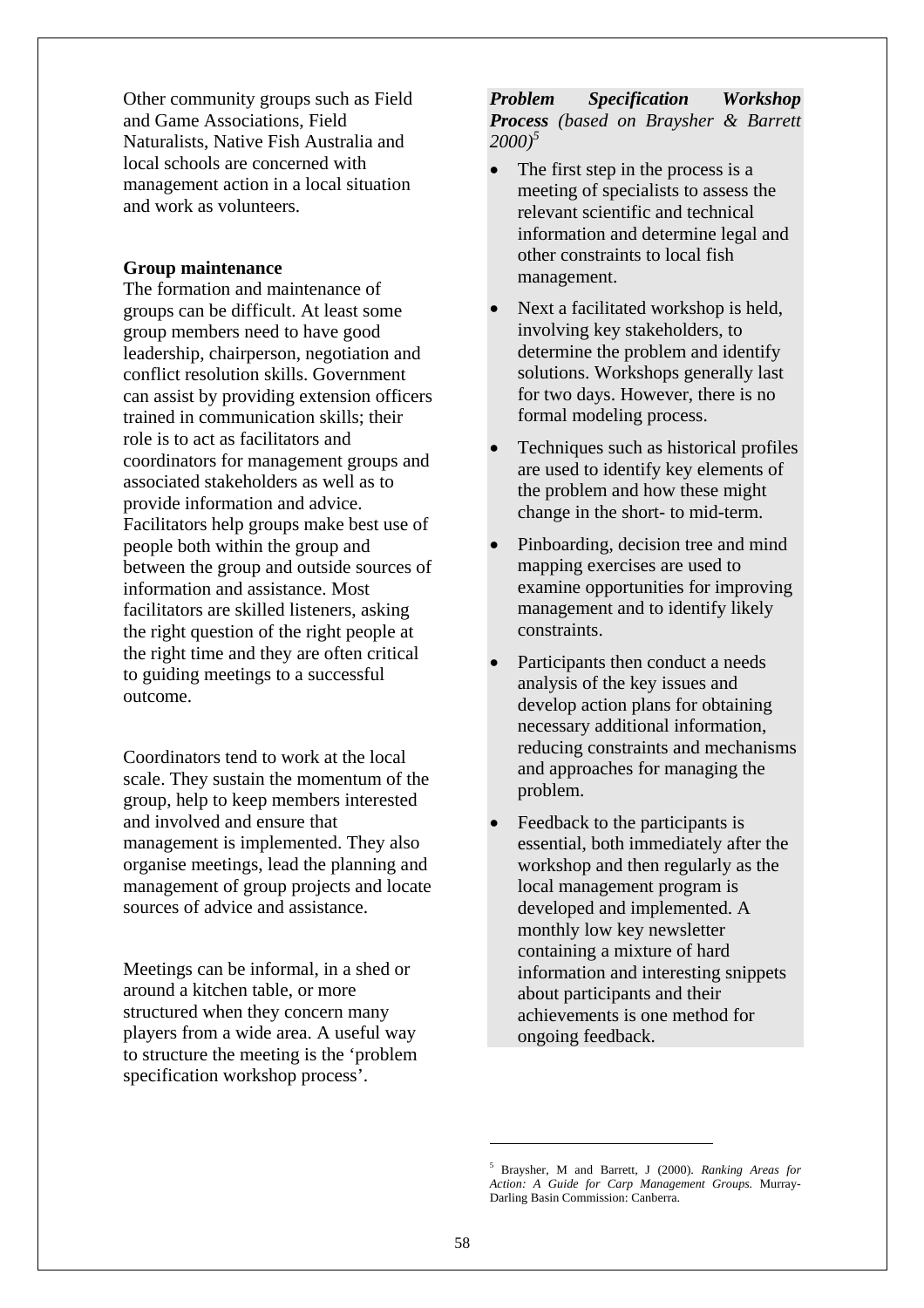#### **The role of extension**

In recent years the role of government funded extension activities has expanded from simple dissemination of knowledge to such tasks as:

- raising awareness and developing understanding of the issue of native fish management;
- changing attitudes toward the issue;
- explaining and encouraging adoption of new practices;
- facilitating communication between policy makers, land managers and others with an interest in fish management;
- taking into account the regional needs, skills and tools;
- offering a range of options rather than dictating what should be done; and
- providing a framework for making management decisions built on broader-based information combined with local observation.

Extension workers take a participatory learning approach that allows local groups/individuals ownership of the problems and solutions. They need to understand the goals, motivation and constraints that fish managers work within as well as the ecological issues. Extension information can be communicated through pamphlets, talks and field days, or electronically, linked with a decision support system.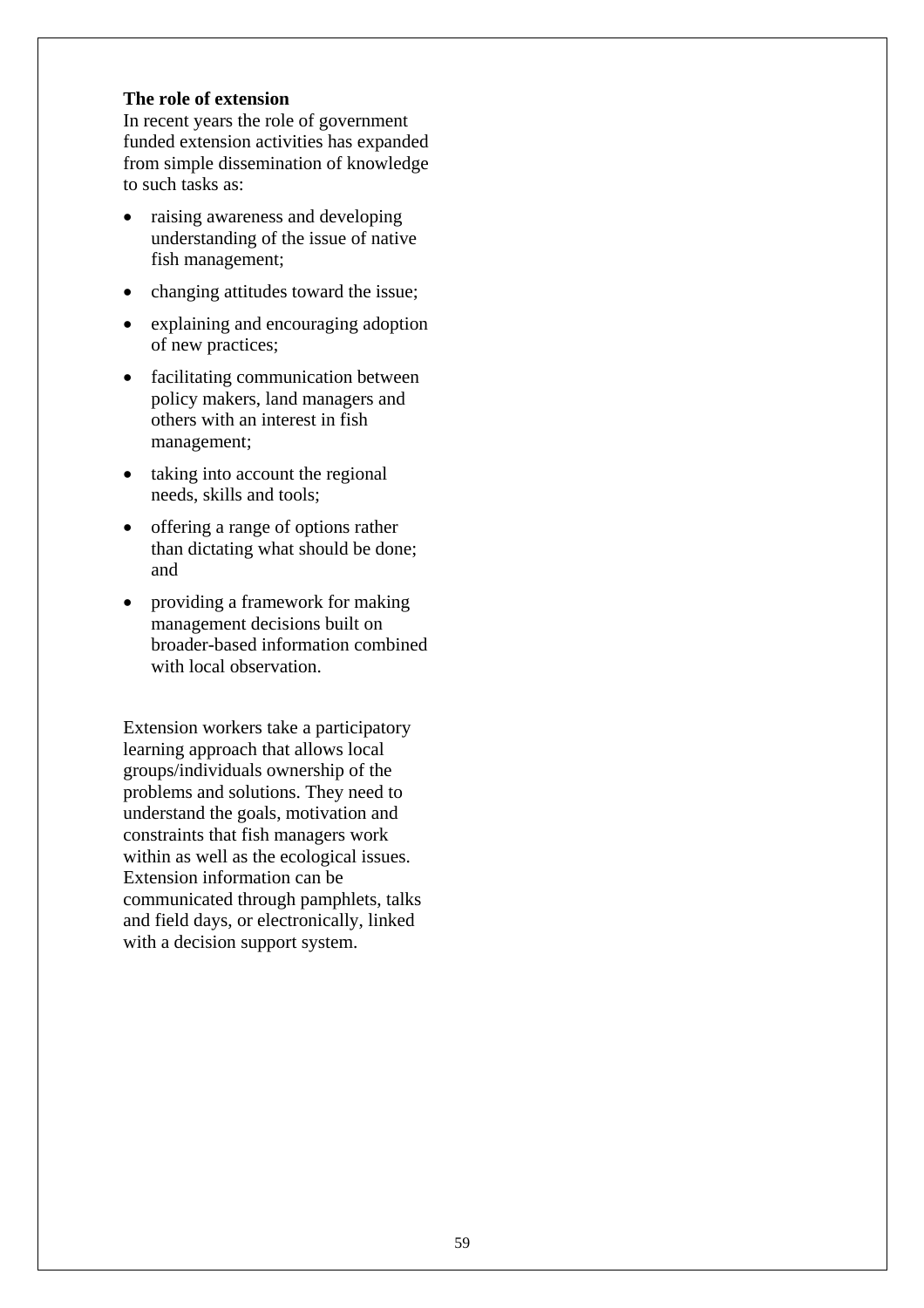# **Appendix 8. River Murray Targets**

To illustrate the process and application of targets to specific river reaches, examples are provided for two reaches of the River Murray. The reaches selected are Hume Reservoir to Lake Mulwala and Lake Mulwala to Torrumbarry. Hume Reservoir to Lake Mulwala was considered to be well suited as a river rehabilitation reach, whilst Lake Mulwala to Torrumbarry was considered to be representative of river conditions in a more natural reach. The specific targets outlined below provide the basis for the measurement of the success of the Native Fish Strategy in these two example reaches.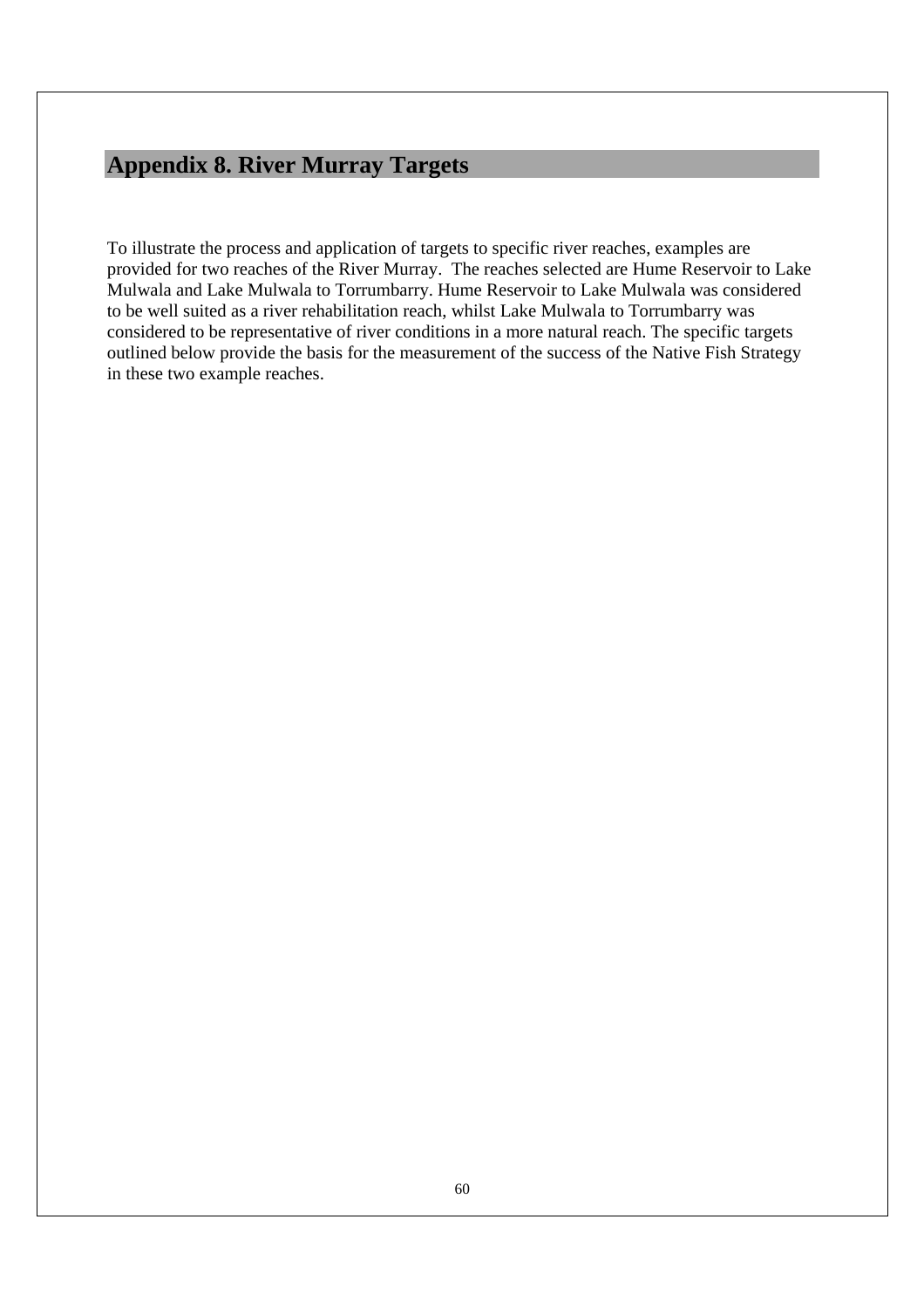| <b>Hume Reservoir to Lake Mulwala</b>                                     | <b>Timing</b> | <b>Lake Mulwala to Torrumbarry</b>                                         | <b>Timing</b> |
|---------------------------------------------------------------------------|---------------|----------------------------------------------------------------------------|---------------|
| <b>Aquatic structural habitat</b>                                         |               |                                                                            |               |
| Increase structural habitat (snags) by 20%                                | 2010          | Increase structural habitat (snags) by 20% in lower 80<br>km               | 2010          |
| Half riparian zone covered by stock exclusion covenant.                   | 2010          | Half riparian zone covered by stock exclusion covenant.                    | 2010          |
| Rehabilitation programs commenced for damaged<br>riparian zones           | 2005          | Rehabilitation programs commenced for damaged<br>riparian zones            | 2005          |
| Increase spatial distribution of aquatic vegetation by<br>20%             | 2010          | Increase spatial distribution of aquatic vegetation by<br>20%              | 2010          |
| Establish a river rehabilitation reach                                    | 2005          | Develop a rehabilitation plan                                              | 2005          |
| Undertake audit                                                           | 2010          | Undertake audit                                                            | 2010          |
| Designate 50km upstream from Lake Mulwala as a<br>habitat management area | 2005          | Designate Lake Mulwala to Tocumwal as a habitat<br>management area         | 2005          |
| Protect 80% of riparian zone                                              | 2010          | Protect 50% of riparian zone                                               | 2010          |
| <b>Floodplain and wetland habitats</b>                                    |               |                                                                            |               |
| Buy-back covenant and restore 30% of important<br>floodplain habitat      | 2010          | Not required - Barmah Millewa Forest meets<br>requirements                 |               |
| <b>Water Quality</b>                                                      |               |                                                                            |               |
| Mitigate thermal pollution from Lake Hume                                 | 2005          | Investigate thermal impacts by Goulburn River                              | 2004          |
|                                                                           |               | Investigate sediment inputs from Goulburn River and<br><b>Broken Creek</b> | 2004          |
|                                                                           |               |                                                                            |               |
| <b>Flow regulation</b>                                                    |               |                                                                            |               |
| Rehabilitate flows<br><b>Fish passage</b>                                 | 2004          | Rehabilitate flows                                                         | 2004          |
| Build high level fishway on Lake Hume                                     | 2005          | Ensure effective functioning of Yarrawonga fish lift                       | 2004          |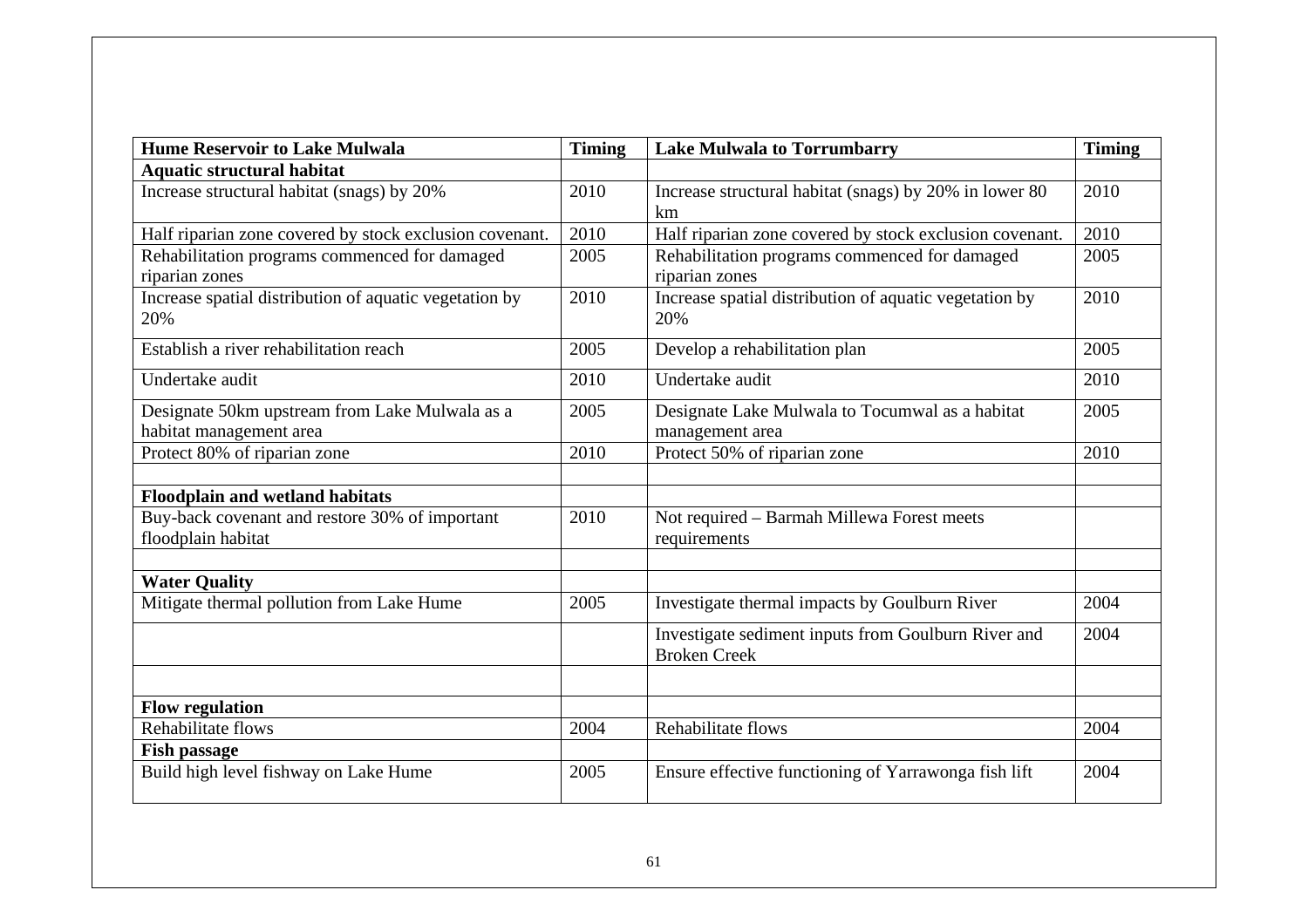| Assess and remedy all anabranch fish passage barriers                                                                              | 2010 |                                                                                                                |      |
|------------------------------------------------------------------------------------------------------------------------------------|------|----------------------------------------------------------------------------------------------------------------|------|
| Threatened species, communities and conservation                                                                                   |      |                                                                                                                |      |
| zones                                                                                                                              |      |                                                                                                                |      |
| Targeted recovery programs for trout cod, Macquarie<br>perch, freshwater catfish, flat headed galaxias and<br>southern pigmy perch | 2003 | Targeted recovery programs for trout cod, freshwater<br>catfish, flat headed galaxias and southern pygmy perch | 2003 |
| Non-threatened fish species                                                                                                        |      |                                                                                                                |      |
| A sustainable recreational fishery for Murray cod and                                                                              | 2010 | A sustainable recreational fishery for Murray cod                                                              | 2010 |
| Golden perch re-established                                                                                                        |      | downstream of Tocumwal re-established                                                                          |      |
| <b>Alien species</b>                                                                                                               |      |                                                                                                                |      |
| Implement National Management Strategy for Carp                                                                                    | 2004 | Implement National Management Strategy for Carp                                                                | 2004 |
| Control within this reach                                                                                                          |      | Control within this reach                                                                                      |      |
| Distribution and abundance of carp, goldfish,                                                                                      | 2010 | Distribution and abundance of carp, goldfish,                                                                  | 2010 |
| weatherloach and redfin reduced by 30%                                                                                             |      | weatherloach and redfin reduced by 30%                                                                         |      |
|                                                                                                                                    |      | Priority sites for pest species control (Carp) Barmah-                                                         | 2004 |
|                                                                                                                                    |      | Millewa, Torrumbarry weir and Yarrawonga weir                                                                  |      |
| <b>Fishing mortality</b>                                                                                                           |      |                                                                                                                |      |
| Sustainable fishing levels determined and controls                                                                                 | 2004 | Sustainable fishing levels determined and controls                                                             | 2004 |
| implemented following an audit of the stocks and take                                                                              |      | implemented following an audit of the stocks and take                                                          |      |
| of Murray cod and Golden perch                                                                                                     |      | of Murray cod and Golden perch                                                                                 |      |
| <b>Translocations and stockings</b>                                                                                                |      |                                                                                                                |      |
| All stocking unless in an agreed rehabilitation plan                                                                               | 2004 | All stocking unless in an agreed rehabilitation plan                                                           | 2004 |
| halted                                                                                                                             |      | halted                                                                                                         |      |
| <b>Knowledge Exchange</b>                                                                                                          |      |                                                                                                                |      |
| This reach used as a river rehabilitation reach                                                                                    | 2004 | This reach used to assess the performance of aquatic<br>reserves                                               | 2004 |
| A minimum 10% of total budget allocation dedicated to                                                                              | 2004 | A minimum 10% of total budget allocation dedicated to                                                          | 2004 |